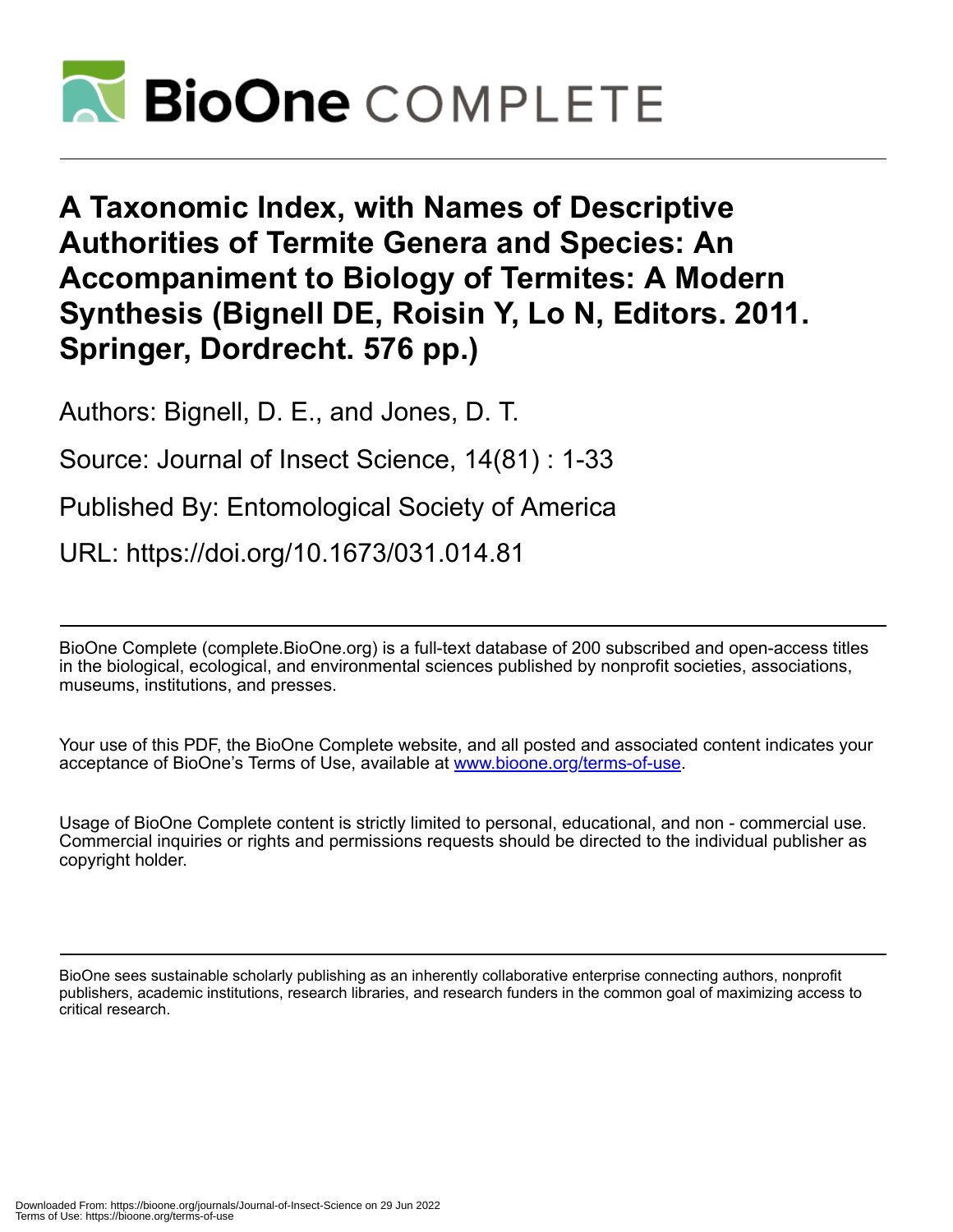

# **A taxonomic index, with names of descriptive authorities of termite genera and species: An accompaniment to** *Biology of Termites: A Modern Synthesis* **(Bignell DE, Roisin Y, Lo N, Editors. 2011. Springer, Dordrecht. 576 pp.)**

D. E. Bignell<sup> $1,2a^*$ </sup> and D. T. Jones<sup>3b</sup>

<sup>1</sup>Institute for Tropical Biology and Conservation, Universiti Malaysia Sabah, 88999 Kota Kinabalu, Sabah, Malaysia<br><sup>2</sup>Present address: Sabael of Biological and Chamical Sciences, Queen Many University of London, U.K. EL 4 <sup>2</sup>Present address: School of Biological and Chemical Sciences, Queen Mary, University of London, U.K. E1 4N <sup>3</sup>Soil Biodiversity Group, Natural History Museum, London, UK SW7 5BD

# **Abstract**

*Biology of Termites: A Modern Synthesis* (Bignell DE, Roisin Y, Lo N, (Editors), Springer, Dordrecht, 576pp, ISBN 978-90-481-3976-7, e-ISBN 978-90-481-3977-4, DOI 10.1007/978-90- 481-3977-4) was published in 2011. With the agreement of the publishers, we give a taxonomic index of the book comprising 494 termite entries, 103 entries of other multicellular animal species mentioned as associates or predators of termites, with 9 fungal, 60 protist, and 64 prokaryote identities, which are listed as termite symbionts (*sensu stricto*). In addition, we add descriptive authorities for living (and some fossil) termite genera and species. Higher taxonomic groupings for termites are indicated by 25 code numbers. Microorganisms (prokaryotes, protists, and fungi) are listed separately, using broad modern taxonomic affiliations from the contemporary literature of bacteriology, protozoology, and mycology.

**Abbreviations: FTG**, functional taxonomic group; **HTG**, higher taxonomic group **Keywords:** Biology of Termites 2011, taxonomic index, descriptive authorities Correspondence: a d.bignell@qmul.ac.uk, b david.jones@nhm.ac.uk, \*Corresponding author **Editor:** Henry Hagedorn was editor of this paper. **Received:** 8 September 2012 **Accepted:** 31 December 2012 **Published:** 22 June 2014 **Copyright:** This is an open access paper. We use the Creative Commons Attribution 3.0 license that permits unrestricted use, provided that the paper is properly attributed. **ISSN:** 1536-2442 | Vol. 14, Number 81

#### **Cite this paper as:**

Bignell DE, Jones DT. 2014. A taxonomic index, with names of descriptive authorities of termite genera and species: An accompaniment to *Biology of Termites: A Modern Synthesis* (Bignell DE, Roisin Y, Lo N, Editors. 2011. Springer, Dordrecht. 576 pp.). *Journal of Insect Science* 14(81). Available online: http://www.insectscience.org/14.81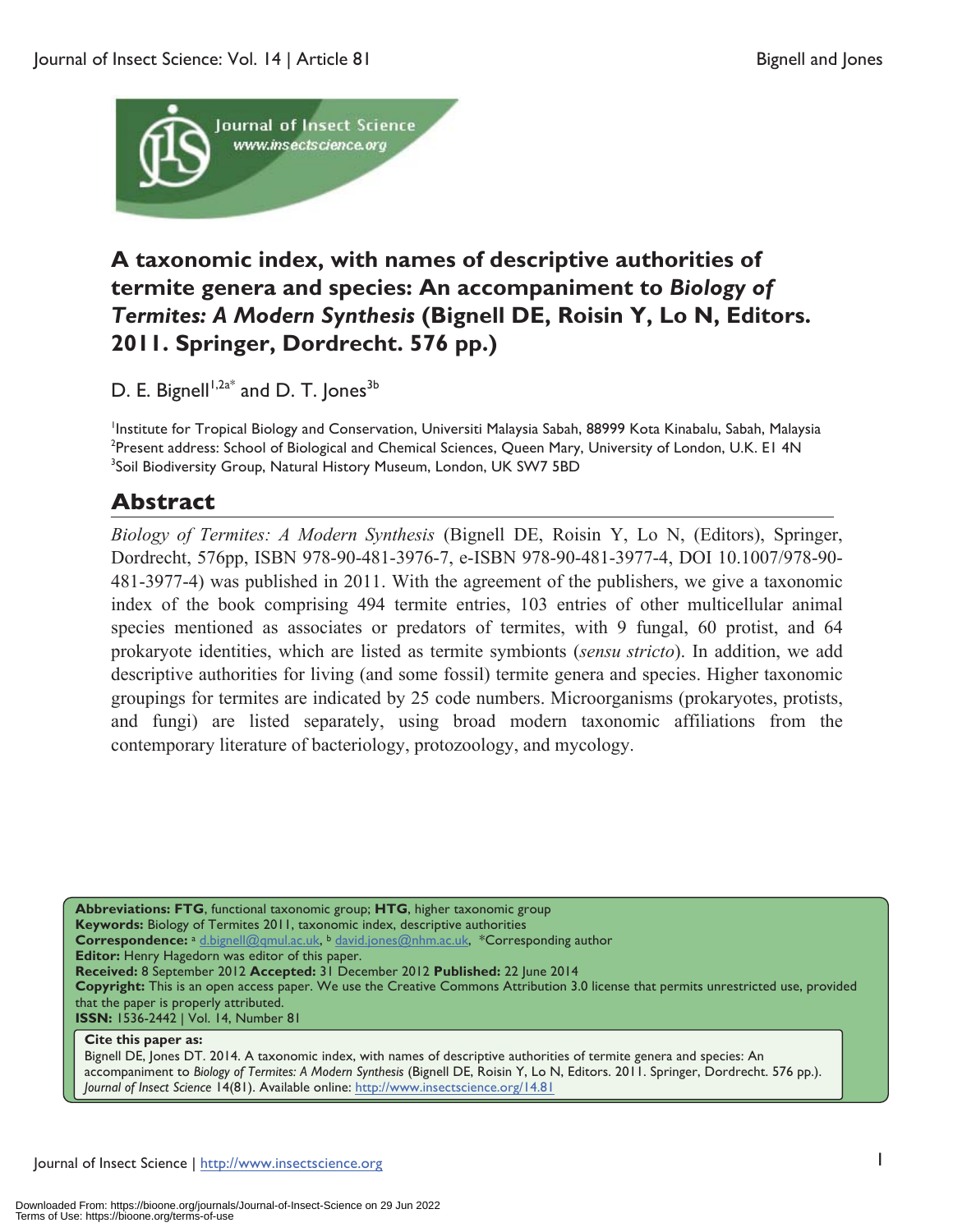# **Introduction**

*Biology of Termites: A Modern Synthesis* (Bignell DE, Roisin Y, Lo N, (Editors), Springer, Dordrecht, 576pp, ISBN 978-90-481-3976-7, e-ISBN 978-90-481-3977-4, DOI 10.1007/978-90-481- 3977-4) was published in 2011, a decade after *Termites: Evolution, Sociality, Symbioses, Ecology* (Abe T, Bignell DE, Higashi M (Editors), Kluwer Academic Publishers, Dordrecht, 466pp, ISBN 0-7923-6361-2), to which it was the intended successor, though with a different balance of topics. Both books lacked a taxonomic index, though an index to Abe et al. (2000) was eventually published (Bignell and Jones 2009). In this paper we present a full taxonomic index for the 2011 book, encompassing termites, other animals associated with termites, and microbial symbionts (*sensu stricto*). For greater usefulness, we add descriptive authorities for termite genera and species and allocate each entry to one of 25 higher taxonomic groupings (or functional taxonomic group, FTG), following recent views of termite phylogeny and the genus lists presented in Chapter 17 of the book (Jones and Eggleton 2011). Use of the term "clade" is avoided. Inevitably, compilation of the index has revealed a small number of taxonomic errors in the text of the book. The more serious of these are noted below.

# **Materials and Methods**

The termite index is presented as Table 1. Entries are listed in six categories:

Genus (refers, presumptively, to all affiliated species) Genus sp. or spp. (refers to one or more species, not identified or possibly undescribed) Genus and species Genus, species, and form (geographical variant) Genus cf. species (species identity unconfirmed) Genus-group (refers to a FTG or presumed FTG; used with higher termites only)

Morphospecies and subspecies are excluded, though there is occasional reference to forms. Descriptive authorities are given for genus and for genus and species only. For synonymies, readers should refer to the authorities given. For fossil taxa refer to Thorne et al. (2000) and Engel et al. (2009). In column 4, each entry is given a taxonomic code from 1 to 25. These refer to the functional taxonomic groups listed in Table 2, and follow Kambhampati and Eggleton (2000), Davies et al. (2003), Inward et al. (2007), and Jones and Eggleton (2011). Format for the descriptive authority of termites follows convention: if a species-group taxon was described in a given genus and later transferred to another, the name of the author of the species-group name is enclosed in parentheses. Page numbers given for individual taxa do not include any chapter bibliographies. Non-termite multicellular animals are listed in bold face at the foot of each alphabetical listing, without descriptive authorities or taxonomic codes, however higher taxonomic groups (at the family level) are given and mainly follow *The Taxonomicon* (http://taxonomicon.taxonomy.nl/).

For microorganisms, listings are separated by kingdoms (Madigan and Martinko 2006), and therefore appear as separate tables for prokaryotes (Archaea and Eubacteria combined), fungi, and protists respectively (Tables 3–5). In each case, further affiliations at two higher taxonomic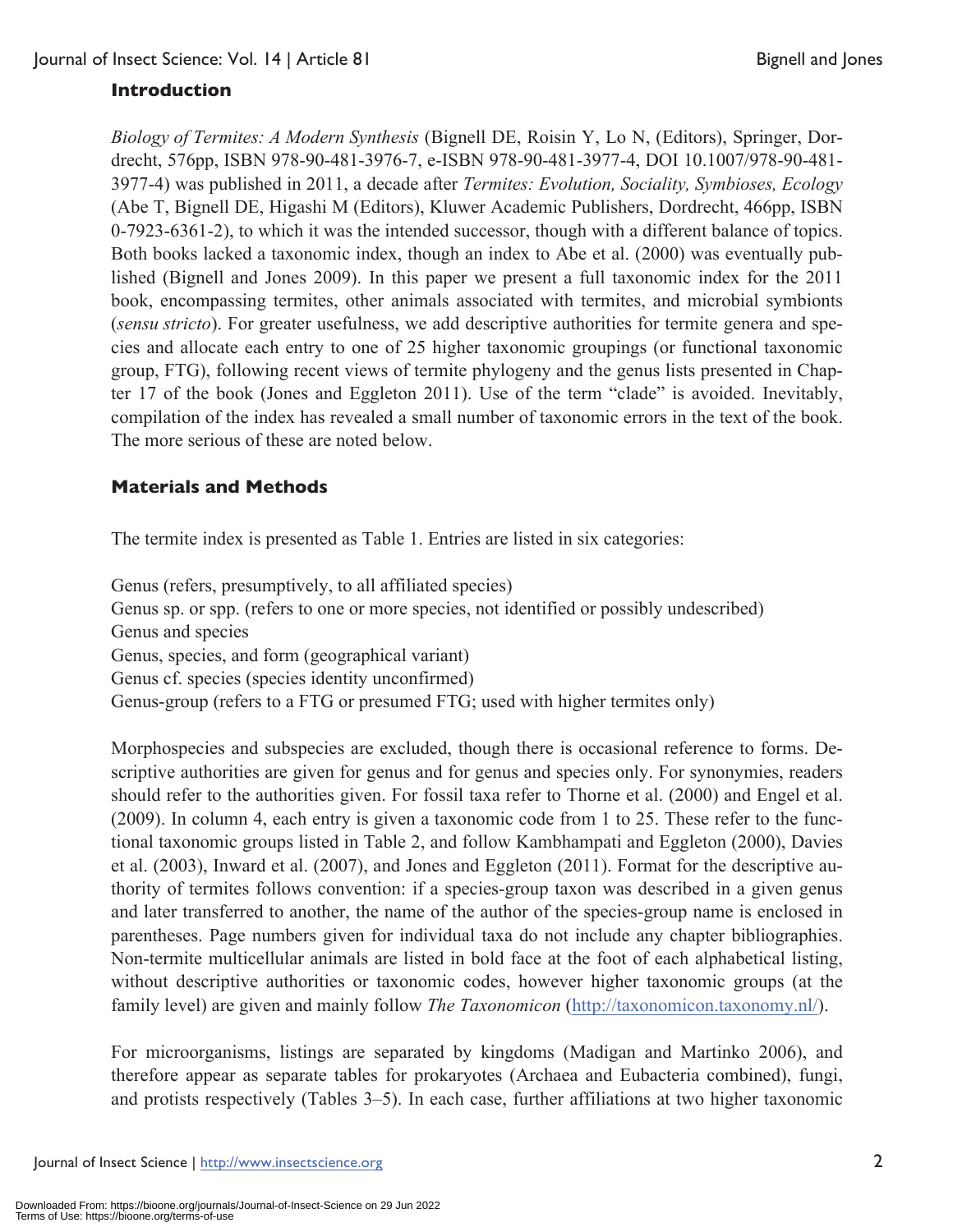levels are given to assist in placing the symbionts within their own groups and to demonstrate the diversity of microorganisms that have been reported to be associated with termites. The microbial higher taxa should not be regarded as definitive, as there are currently no completely agreed upon classifications for any of these groups. Little work on termite virology is known to us, and only one study is cited in the book (Ahlam et al. 1988).

For prokaryotes, we have classified taxa to phylum, following *The Tree of Life Web Project* (http://www.tolweb.org), having first identified each organism as archaeal or eubacterial. Similarly for fungi, we have allocated taxa to division (Dictyosteliomycota, Oomycota, Zygomycota, Ascomycota, and Basidiomycota), broadly following the *Tree of Life* scheme, and then to order following the *Index Fungorum* (http://www.indexfungorum.org). Please note that in these schemes, the groups "Hyphomycetes," "Deuteromycetes," and "Fungi Imperfecti" are all subsumed under Ascomycota. No yeasts are mentioned in the book. For protists, we have identified taxa at class level (most are either oxymonads or parabasalians) and then to order or family as recommended by The Taxonomicon (http://www.taxonomy.nl/taxonomicon), and following recent reviews by Brugerolle and Radek (2006) and Ohkuma and Brune (2011; chapter 15 of the book). Amoeboid grade protists occur in some termites, but no taxonomic names are reported in the book.

## **Index of termites and other animals, excluding protists**

Table 1. This is presented in a single table with 25 subsections, separated alphabetically. Notes deal mainly with synonyms or errors in the textbook, but some revisions and clarifications are also reported. Descriptive authorities are given for termites only. Taxonomic codes for termites are set out in Table 2. The term "Isoptera" is informal, as the ordinal status of termites is the subject of debate (Lo et al. 2007; Eggleton et al. 2007; Lo and Eggleton 2011). \*this functional taxonomic group affiliation is retained from Kambhampati and Eggleton (2000) and Eggleton (2000). \*\*new functional taxonomic group following Davies et al. (2003), Inward et al. (2007), and Jones and Eggleton (2011). \*\*\* fossil termite; for descriptive authority see Thorne et al. (2000) and Engel et al. (2009).

| Genus, genus and species, FTG<br>or other designation | Descriptive au-<br>thority | Page nos. | <b>Taxonomic code or</b><br>family |
|-------------------------------------------------------|----------------------------|-----------|------------------------------------|
| (Isoptera)                                            |                            |           |                                    |
| <b>Acanthotermes</b>                                  | Sjöstedt, 1900             | 5,485     | 13                                 |
| Acanthotermes acanthothorax                           | Sjöstedt, 1898             | 18        | 13                                 |
| Acholotermes                                          | Sands, 1972                | 486       | 17                                 |
| <b>Aciculitermes</b>                                  | Emerson, 1960              | 490       | 25                                 |
| <b>Acorhinotermes</b>                                 | Emerson, 1949              | 484       | 12                                 |
| Adaiphrotermes                                        | Sands, 1972                | 486, 547  | 17                                 |
| <b>Aderitotermes</b>                                  | Sands, 1972                | 486       | 17                                 |
| Ahamitermes                                           | Mjöberg, 1920              | 486       | 18                                 |
| Allodontermes                                         | Silvestri, 1914            | 485       | 13                                 |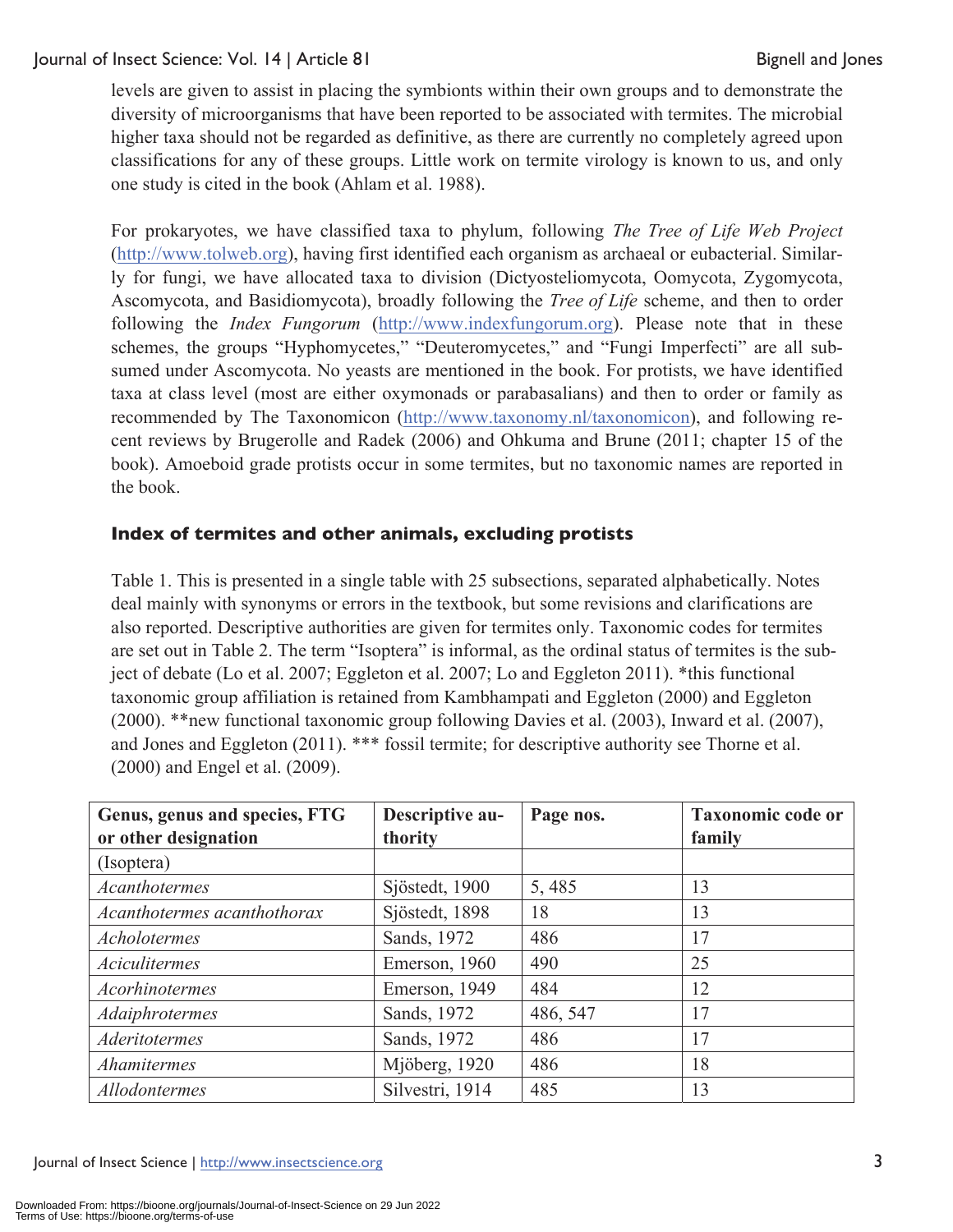| Allodontermes sp.                                        |                     | 506                                          | 13             |
|----------------------------------------------------------|---------------------|----------------------------------------------|----------------|
| <b>Allotermes</b>                                        | Wasmann, 1910       | 484                                          | $\overline{4}$ |
| Alyscotermes                                             | Sands, 1972         | 485                                          | 17             |
| <b>Amalotermes</b>                                       | Sands, 1972         | 485                                          | 17             |
| Amicotermes                                              | Sands, 1972         | 486                                          | 17             |
| <b>Amitermes</b>                                         | Silvestri, 1901     | 363, 381, 486,<br>492, 500, 502,<br>506, 553 | 18             |
| Amitermes evuncifer                                      | Silvestri, 1912     | 303, 500-501,<br>504, 507                    | 18             |
| Amitermes hastatus                                       | (Haviland, 1898)    | 540                                          | 18             |
| Amitermes laurensis                                      | Mjöberg, 1920       | 23, 361                                      | 18             |
| Amitermes meridionalis                                   | (Froggatt, 1898)    | 325, 361-364                                 | 18             |
| Amitermes rhizophagus                                    | Belyaeva, 1974      | 296                                          | 18             |
| Amitermes vitiosus                                       | Hill, 1935          | 350, 363                                     | 18             |
| Amitermes-group*                                         |                     | 36, 40, 45, 486                              | 18             |
| Anacanthotermes                                          | Jacobson, 1904      | 141, 484, 500                                | 3              |
| Anacanthotermes ahngerianus                              | Jacobson, 1904      | 171, 296                                     | $\overline{3}$ |
| Anacanthotermes turkestanicus                            | Jacobson, 1904      | 296                                          | $\overline{3}$ |
| Ancistrotermes                                           | Silvestri, 1912     | 485, 500, 503,<br>505-506                    | 13             |
| Ancistrotermes amphidon                                  | Sjöstedt, 1926      | 501                                          | 13             |
| This name is a synonym of A. cavithorax (Sjöstedt, 1899) |                     |                                              |                |
| Ancistrotermes cavithorax                                | (Sjöstedt, 1899)    | 502                                          | 13             |
| Ancistrotermes guineensis                                | (Silvestri, 1912)   | 503, 507, 510                                | 13             |
| Ancistrotermes latinosus                                 | (Holmgren,<br>1912) | 503, 506                                     | 13             |
| Ancistrotermes pakistanicus                              | (Ahmad, 1955)       | 284, 286, 302,<br>307, 309, 395              | 13             |
| Ancistrotermes spp.                                      |                     | 501                                          | 13             |
| Anenteotermes                                            | Sands, 1972         | 486                                          | 17             |
| Angularitermes                                           | Emerson, 1925       | 489                                          | 25             |
| Angularitermes nasutissimus                              | (Emerson, 1925)     | 18                                           | 25             |
| Angulitermes                                             | Sjöstedt, 1924      | 487                                          | 18             |
| Anoplotermes                                             | Müller, 1873        | 134, 486, 503                                | 17             |
| Anoplotermes pacificus                                   | Müller, 1873        | $502 - 503$                                  | 17             |
| Anoplotermes-group*                                      |                     | 20, 491-492                                  | 17             |
| <i>Apagotermes</i>                                       | Sands, 1972         | 486                                          | 17             |
| <i>Aparatermes</i>                                       | Fontes, 1986        | 486, 501, 503                                | 17             |
| Apicotermes                                              | Holmgren, 1912      | 484                                          | 16             |
| <i>Apicotermes</i> sp.                                   |                     | 303                                          | 16             |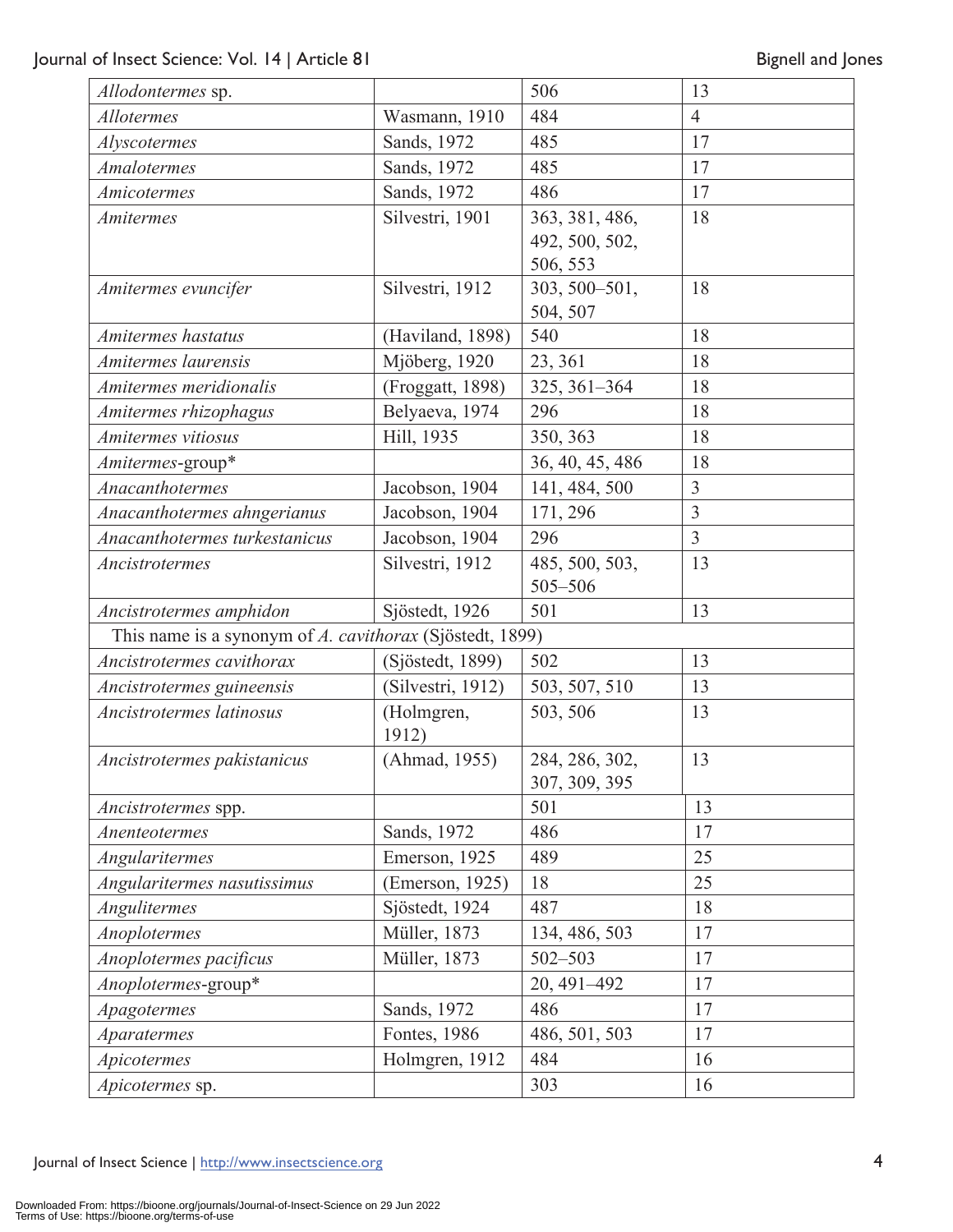| Apicotermes-group*                |                                    | 491                | 16             |                 |
|-----------------------------------|------------------------------------|--------------------|----------------|-----------------|
| Apilitermes                       | Holmgren, 1912                     | 487                | 22             |                 |
| Araujotermes                      | Fontes, 1982                       | 489                | 25             |                 |
| Archeorhinotermes***              | Krishna & Gri-                     | $36, 39 - 41$      |                | Archeorhinoter- |
|                                   | maldi, 2003                        |                    |                | mitidae         |
| Archotermopsis                    | Desneux, 1904                      | 100, 105, 112, 141 | $\overline{2}$ |                 |
| Archotermopsis wroughtoni         | Desneux, 1904                      | 18, 105            | $\overline{2}$ |                 |
| Armitermes                        | Wasmann, 1897                      | 36, 487            | 19             |                 |
| Armitermes euhamignathus          | Silvestri, 1901                    | 237, 303, 309, 501 | 19             |                 |
| Armitermes grandidens             | Emerson, 1925                      | 18                 | 19             |                 |
| Aspenterotermes                   | Miller, 1991                       | 488                | 24             |                 |
| <b>Astratotermes</b>              | Sands, 1972                        | 485                | 17             |                 |
| Ateuchotermes                     | Sands, 1972                        | 486                | 17             |                 |
| <b>Atlantitermes</b>              | Fontes, 1979                       | 489                | 25             |                 |
| <b>Australitermes</b>             | Emerson, 1960                      | 489                | 25             |                 |
| (Hymenoptera)                     |                                    |                    |                |                 |
| <b>Acromyrmex</b>                 |                                    | 197, 199           |                | Formicidae      |
| <b>Amblyopone</b>                 |                                    | 118                |                | Formicidae      |
| <b>Anoplolepis gracilipes</b>     |                                    | 256                |                | Formicidae      |
| Apis mellifera                    |                                    | 98, 239            |                | Apidae          |
| Apis mellifera capensis           |                                    | 256                |                | Apidae          |
| <b>Apterostigma</b>               |                                    | 195                |                | Formicidae      |
| <b>Atta</b>                       |                                    | 199                |                | Formicidae      |
| <b>Atta cephalotes</b>            |                                    | 98                 |                | Formicidae      |
| (Other insects)                   |                                    |                    |                |                 |
| <b>Acheta domesticus</b>          |                                    | 32                 |                | Gryllidae       |
| Acromantis japonica               |                                    | 242                |                | Hymenopodidae   |
| <b>Anopheles</b>                  |                                    | 218                |                | Culicidae       |
| <b>Anurogryllus</b>               |                                    | 79,84              |                | Gryllidae       |
| <b>Austroplatypus incompertus</b> |                                    | 194                |                | Curculionidae   |
| (Other multicellular organisms)   |                                    |                    |                | (Family)        |
| Aloe graminicola                  |                                    | 509                |                | Asphodelaceae   |
| Azadirechta indica                |                                    | 509                |                | Meliaceae       |
| (Isoptera)                        |                                    |                    |                |                 |
| Baissatermes***                   | Engel, Grimaldi &<br>Krishna, 2007 | $36, 39 - 41$      |                | "Lower termite" |
| Not allocated to a family         |                                    |                    |                |                 |
| <b>Basidentitermes</b>            | Holmgren, 1912                     | 488                |                | 22              |
| <b>Bicornitermes</b>              | Krishna, 1961                      | 484                |                | $\overline{4}$  |
| <b>Bifiditermes</b>               | Krishna, 1961                      | 484, 500           |                | $\overline{4}$  |
| Bifiditermes beesoni              | (Gardner, 1944)                    | 256                |                | $\overline{4}$  |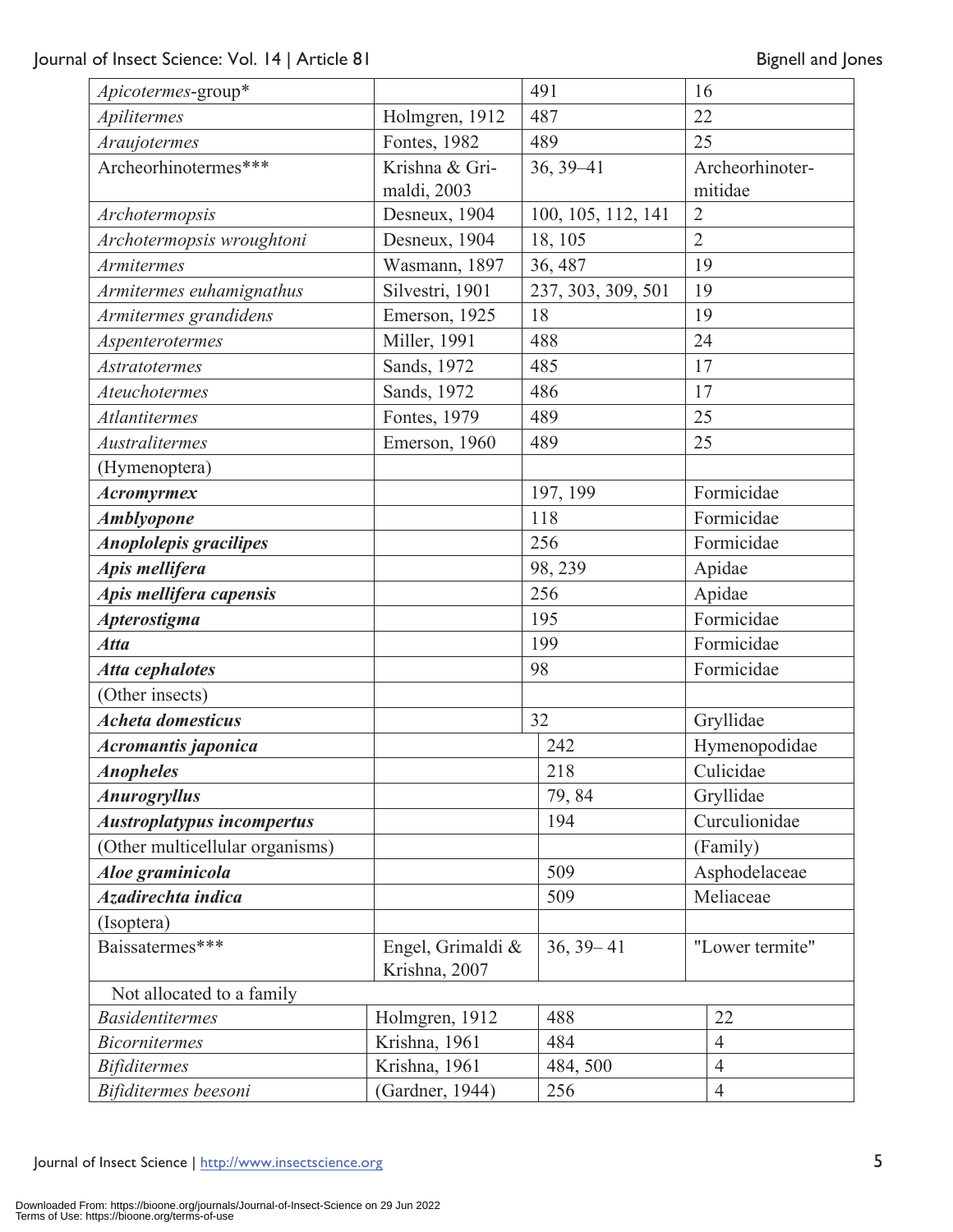| <b>Bulbitermes</b>                                                            | Emerson, 1949     | 36, 489               | 25               |
|-------------------------------------------------------------------------------|-------------------|-----------------------|------------------|
| (Blattodea)                                                                   |                   |                       |                  |
| <b>Blaberus cranifer</b>                                                      |                   | 32                    | Blaberidae       |
| <b>Blaberus fuscus</b>                                                        |                   | 242                   | Blaberidae       |
| <b>Blaptica dubia</b>                                                         |                   | 242                   | Blaberidae       |
| <b>Blatta orientalis</b>                                                      |                   | 242                   | <b>Blattidae</b> |
| <b>Blattella germanica</b>                                                    |                   | 32, 86, 242           | Blattellidae     |
| <b>Blattella nipponica</b>                                                    |                   | 242                   | Blattellidae     |
| (Hymenoptera)                                                                 |                   |                       |                  |
| <b>Bombus impatiens</b>                                                       |                   | 110                   | Apidae           |
| <b>Brachygastra mellifica</b>                                                 |                   | 98, 104               | Vespidae         |
| (Other multicellular organisms)                                               |                   |                       |                  |
| <b>Brachiaria decumbens</b>                                                   |                   | 505                   | Poaceae          |
| (Isoptera)                                                                    |                   |                       |                  |
| Caetetermes                                                                   | Fontes, 1981      | 488                   | 25               |
| Calcaritermes                                                                 | Snyder, 1925      | 484                   | $\overline{4}$   |
| Capritermes                                                                   | Wasmann, 1897     | 488, 500              | 24               |
| Carinatermes                                                                  | Krishna & Grimal- | 36, 39, 41            | $\overline{3}$   |
|                                                                               | di, 2000          |                       |                  |
| Cavitermes                                                                    | Emerson, 1925     | 488                   | 24               |
| Cephalotermes                                                                 | Silvestri, 1912   | 19, 37, 487           | 20               |
| Ceylonitermes                                                                 | Holmgren, 1912    | 36                    | 25               |
| Coarctotermes                                                                 | Holmgren, 1912    | 36, 439               | 25               |
| Coarctotermes suffuscus                                                       | (Emerson, 1928)   | 18                    | 25               |
| This is a junior synonym of <i>Fulleritermes tenebricus</i> (Silvestri, 1914) |                   |                       |                  |
| Coatitermes                                                                   | Fontes, 1982      | 489                   | 25               |
| Comatermes                                                                    | Krishna, 1961     | 500                   | $\overline{4}$   |
| Constrictotermes                                                              | Holmgren, 1910    | 36, 489-490           | 25               |
| Constrictotermes cyphergaster                                                 | (Silvestri, 1901) | 292, 295-296, 303,    | 25               |
|                                                                               |                   | 494                   |                  |
| Convexitermes                                                                 | Holmgren, 1910    | 36, 490               | 25               |
|                                                                               |                   |                       |                  |
|                                                                               |                   |                       |                  |
| Coptotermes                                                                   | Wasmann, 1896     | $16, 21-22, 42, 137,$ | 6                |
|                                                                               |                   | 141, 143–144, 146,    |                  |
|                                                                               |                   | 148, 155, 171, 241,   |                  |
|                                                                               |                   | 243, 290, 329, 340,   |                  |
|                                                                               |                   | 417-418, 421, 485,    |                  |
|                                                                               |                   | 500-502, 519, 532,    |                  |
|                                                                               |                   | 542-545, 547-548,     |                  |
|                                                                               |                   | 550-553               |                  |
| Coptotermes acinaciformis                                                     | (Froggatt, 1898)  | 219, 340, 381, 529,   | 6                |
|                                                                               |                   | 535, 538, 545         |                  |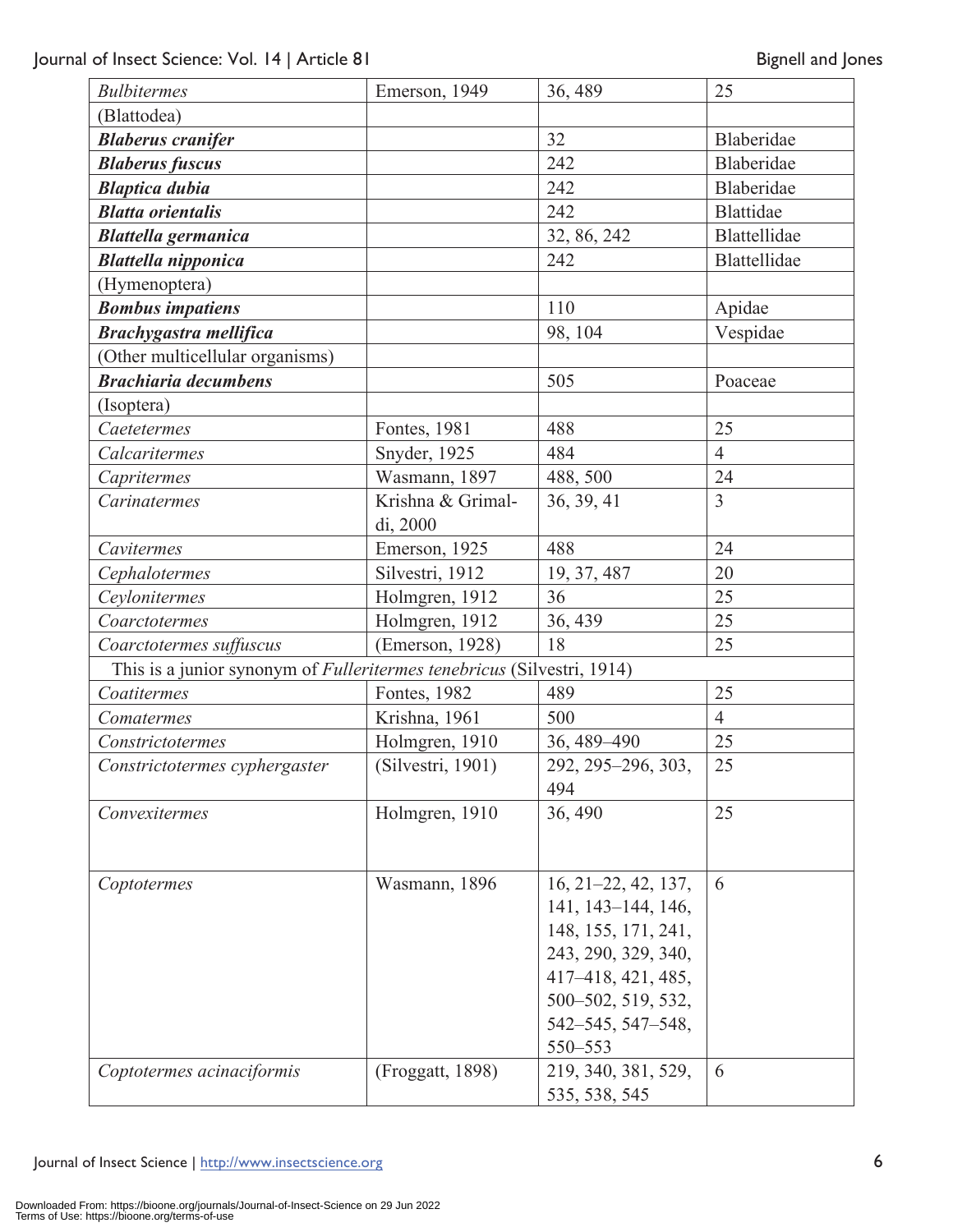| Coptotermes brunneus     | Gay, 1955        | 545                     | 6  |
|--------------------------|------------------|-------------------------|----|
| Coptotermes curvignathus | Holmgren, 1913   | 502, 529, 532           | 6  |
| Coptotermes formosanus   | Shiraki, 1909    | $33, 43, 58 - 59, 61 -$ | 6  |
|                          |                  | 62, 145, 170, 223,      |    |
|                          |                  | 227, 235, 242, 283,     |    |
|                          |                  | 287, 297, 302, 321,     |    |
|                          |                  | $325 - 328, 331 - 333,$ |    |
|                          |                  | 338-340, 426, 442-      |    |
|                          |                  | 443, 446, 461, 466,     |    |
|                          |                  | 510, 529–531, 535–      |    |
|                          |                  | 536, 543, 545-546,      |    |
|                          |                  | 548-549, 550, 553       |    |
| Coptotermes frenchi      | Hill, 1932       | 340, 530-531, 538       | 6  |
| Coptotermes gestroi      | (Wasmann, 1896)  | $302, 338 - 339, 523,$  | 6  |
|                          |                  | 530–531, 536, 545,      |    |
|                          |                  | 553                     |    |
| Coptotermes havilandi    | Holmgren, 1911   | 523, 531, 536           | 6  |
| Coptotermes heimi        | Wasmann, 1902)   | 538, 553                | 6  |
| Coptotermes lacteus      | (Froggatt, 1897) | 32, 144, 281, 325,      | 6  |
|                          |                  | 328, 330–331, 337,      |    |
|                          |                  | 340, 545                |    |
| Coptotermes pacificus    | Light, 1932      | 10                      | 6  |
| Coptotermes sjostedti    | Holmgren, 1911   | 18, 531-532             | 6  |
| Coptotermes sp.          |                  | 43                      | 6  |
| Coptotermes spp.         |                  | 327                     | 6  |
| Coptotermes testaceus    | (Linnaeus, 1758) | 43, 502, 505            | 6  |
| Coptotermes vastator     | Light, 1929      | 523, 531, 536, 553      | 6  |
| Cornicapritermes         | Emerson, 1950    | 488                     | 24 |
| Cornitermes              | Wasmann, 1897    | 22, 290, 487, 500,      | 19 |
|                          |                  | 503, 505, 507           |    |
| Cornitermes bequaerti    | Emerson, 1952    | 284-286, 290-292,       | 19 |
|                          |                  | 303, 309, 501, 505      |    |
|                          |                  |                         |    |
|                          |                  |                         |    |
| Cornitermes cumulans     | Kollar, 1832     | 286, 290-292, 303,      | 19 |
|                          |                  | 503-505, 507, 510       |    |
| Cornitermes ovatus       | Emerson, 1952    | 502                     | 19 |
| Cornitermes snyderi      | Emerson, 1952    | 287, 290, 303, 505,     | 19 |
|                          |                  | 507                     |    |
| <i>Cornitermes</i> sp.   |                  | 501                     | 19 |
| Cortaritermes            | Mathews, 1977    | 489                     | 25 |
| Coxocapritermes          | Ahmad & Akhtar,  | 488                     | 23 |
|                          | 1981             |                         |    |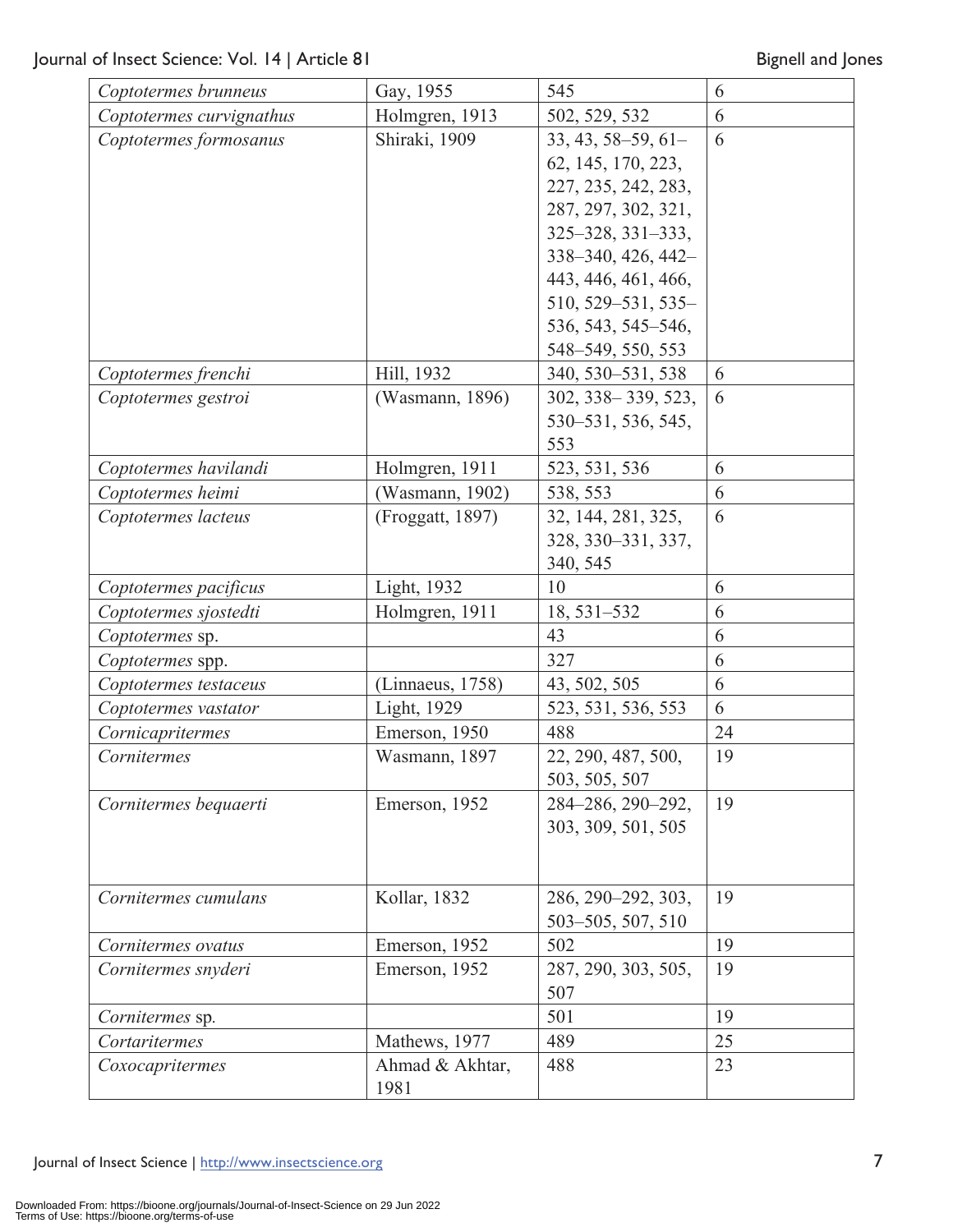| Coxotermes                | Grassé & Noirot,<br>1954 | 485                 | 16              |
|---------------------------|--------------------------|---------------------|-----------------|
| Cratokalotermes***        | Bechly, 2007             | 36, 39, 40-41       | "Lower termite" |
| Not allocated to a family |                          |                     |                 |
| Cratomastotermes***       | Bechly, 2007             | 40                  | Cratomastoter-  |
|                           |                          |                     | mitidae         |
| Cratomastotermes          | Bechly, 2007             | 39                  | Cratomastoter-  |
| wolfschwenningeri***      |                          |                     | mitidae         |
| Crenetermes               | Silvestri, 1912          | 487                 | 22              |
| Crepititermes             | Emerson, 1925            | 488                 | 24              |
| <b>Cristatitermes</b>     | Miller, 1991             | 488                 | 24              |
| Cryptotermes              | <b>Banks</b> , 1906      | 113, 140, 147-148,  | $\overline{4}$  |
|                           |                          | 151, 155, 157, 308, |                 |
|                           |                          | 418, 484, 500, 519, |                 |
|                           |                          | 542, 544, 546-548,  |                 |
|                           |                          | $551 - 553$         |                 |
| Cryptotermes brevis       | (Walker, 1853)           | 155, 301, 393, 466, | $\overline{4}$  |
|                           |                          | 520, 522, 524-525,  |                 |
|                           |                          | 531, 534, 549-550,  |                 |
|                           |                          | 552-553             |                 |
| Cryptotermes cavifrons    | Banks, 1906              | 424                 | $\overline{4}$  |
| Cryptotermes cubioceps    | (Emerson, 1925)          | 505                 | $\overline{4}$  |
| Cryptotermes cynocephalus | Light, 1921              | 151-153, 525, 534,  | $\overline{4}$  |
|                           |                          | 549                 |                 |
| Cryptotermes darlingtonae | Scheffrahn &             | 301                 | $\overline{4}$  |
|                           | <b>Krecek</b> , 1999     |                     |                 |
| Cryptotermes domesticus   | (Haviland, 1898)         | 152-153, 523, 526,  | $\overline{4}$  |
|                           |                          | 534, 550, 552       |                 |
| Cryptotermes dudleyi      | Banks, 1918              | 523, 526-527, 534,  | $\overline{4}$  |
|                           |                          | 550, 552            |                 |
| Cryptotermes havilandi    | (Sjöstedt, 1900)         | 522, 527, 531, 534, | $\overline{4}$  |
|                           |                          | 550                 |                 |
| Cryptotermes pallidus     | (Rambur, 1842)           | 301                 | $\overline{4}$  |
| Cryptotermes secundus     | (Hill, 1925)             | 112, 118, 139, 147, | $\overline{4}$  |
|                           |                          | 149, 150-155, 218,  |                 |
|                           |                          | 223, 225, 239–240,  |                 |
|                           |                          | 242, 325            |                 |
| Cryptotermes verruculosus | (Emerson, 1925)          | 18                  | $\overline{4}$  |
| Cubitermes                | Wasmann, 1906            | $16-17, 22, 351,$   | 22              |
|                           |                          | 383, 388-389, 399-  |                 |
|                           |                          | 401, 418–420, 451,  |                 |
|                           |                          | 454, 487, 491       |                 |
| Cubitermes fungifaber     | Wasmann, 1906            | 282-283, 285, 352,  | 22              |
|                           |                          | 419                 |                 |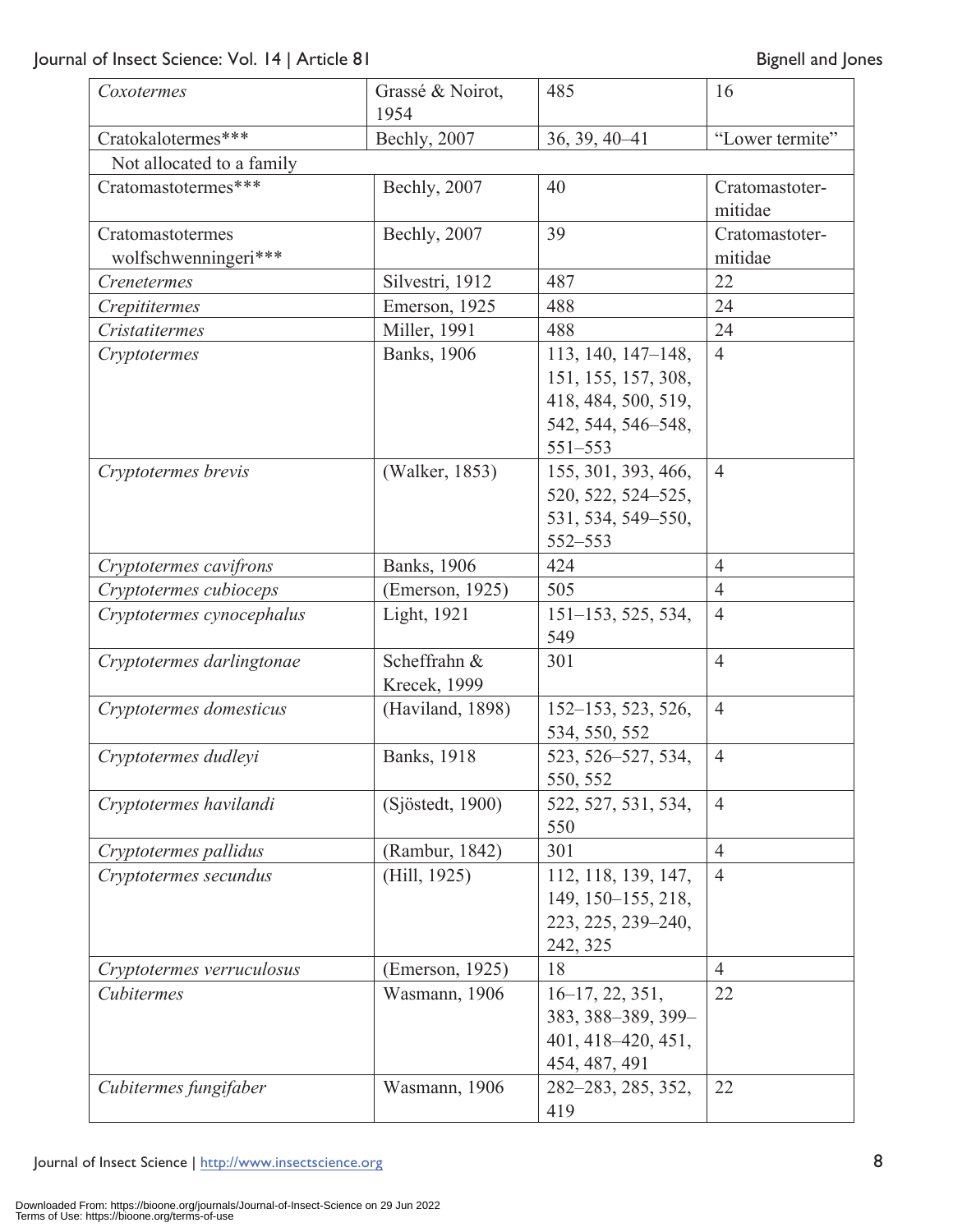| $Cubic$ rmes $-\text{group}^*$  |                 | 16, 17, 40, 45, 487, | 22             |
|---------------------------------|-----------------|----------------------|----------------|
|                                 |                 | 491,                 |                |
| Cubitermes niokolensis          | Roy-Noel, 1969  | 385                  | 22             |
| Cubitermes orthognathus         | (Emerson, 1928) | 399-400, 430, 448,   | 22             |
|                                 |                 | 456                  |                |
| Cubitermes severus              | Silvestri, 1914 | 23, 401              | 22             |
| Cubitermes sp.                  |                 | 303                  | 22             |
| Cubitermes speciosus            | Sjöstedt, 1924  | 399                  | 22             |
| Cubitermes spp.                 |                 | 351, 388, 463-464    | 22             |
| Cubitermes subarquatus          | Sjöstedt, 1926  | 325                  | 22             |
| Cubitermes ugandensis           | Fuller, 1923    | 399, 401             | 22             |
| Cubitermes umbratus             | Williams, 1954  | 399                  | 22             |
| Curvitermes                     | Holmgren, 1912  | 36                   | 19             |
| Cylindrotermes                  | Holmgren, 1906  | 37, 487, 501         | 20             |
| Cylindrotermes -group**         |                 | 45, 487              | 20             |
| Cyranotermes                    | Araujo, 1970    | 489                  | 25             |
| Cyrilliotermes                  | Fontes, 1985    | 487                  | 19             |
| (Hymenoptera)                   |                 |                      |                |
| <b>Cataglyphis cursor</b>       |                 | 256, 272-273         | Formicidae     |
| Cataglyphis piliscapus          |                 | 256                  | Formicidae     |
| Cataglyphis sabulosa            |                 | 256                  | Formicidae     |
| <b>Cerapachys biroi</b>         |                 | 256                  | Formicidae     |
| (Blattodea)                     |                 |                      |                |
| <b>Cryptocercus</b>             |                 | 2, 15, 27–32, 34,    | Cryptocercidae |
|                                 |                 | 37, 46, 58, 69–71,   |                |
|                                 |                 | 73-74, 76-77, 79,    |                |
|                                 |                 | 80-82, 85-87, 89,    |                |
|                                 |                 | 99, 100, 108, 154,   |                |
|                                 |                 | 167, 241, 416, 420,  |                |
|                                 |                 | 428, 441             |                |
| Cryptocercus clevelandi         |                 | 32, 58-59            | Cryptocercidae |
| Cryptocercus kyebangensis       |                 | 242                  | Cryptocercidae |
| Cryptocercus punctulatus        |                 | 29, 32–33, 74, 76,   | Cryptocercidae |
|                                 |                 | 83, 242, 442–443,    |                |
|                                 |                 | 449                  |                |
| Cryptocercus relictus           |                 | 32                   | Cryptocercidae |
| (Other insects)                 |                 |                      |                |
| Creobroter pictipennis          |                 | 32                   | Mantidae       |
| Ctenolepisma lineata            |                 | 55                   | Lepismatidae   |
| (Other multicellular organisms) |                 |                      |                |
| Caenorhabditis elegans          |                 | 57, 239              | Rhabditidae    |
| Cassia siamea                   |                 | 509                  | Fabaceae (Le-  |
|                                 |                 |                      | guminosae)     |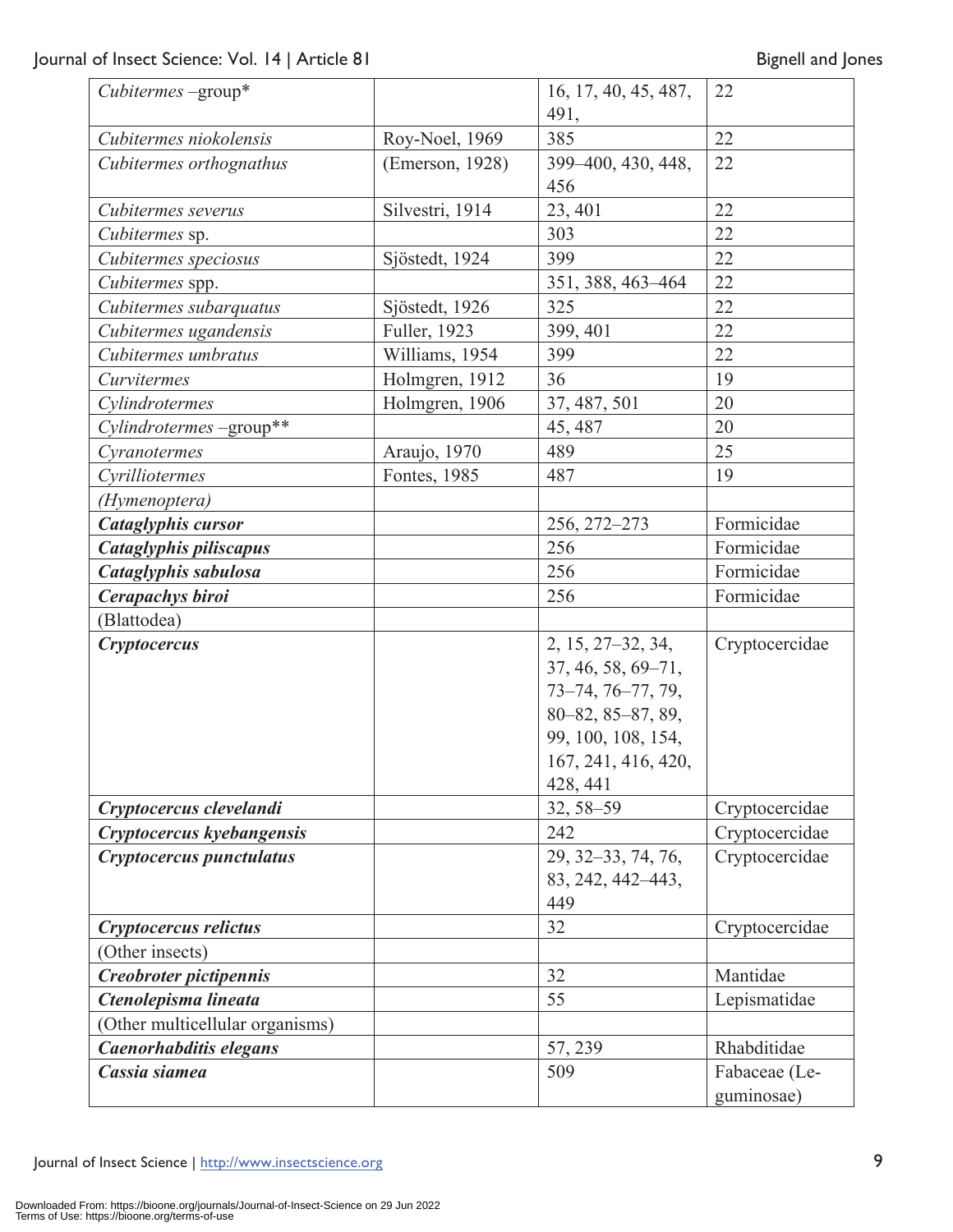| Ciona intestinalis              |                      | 57            | Cionidae        |
|---------------------------------|----------------------|---------------|-----------------|
| (Isoptera)                      |                      |               |                 |
| Dentispicotermes                | Emerson, 1949        | 487           | 18              |
| Dharmatermes***                 | Engel, Grimaldi &    | 36, 39 - 41   | "Lower termite" |
|                                 | Krishna, 2007        |               |                 |
| Not allocated to a family       |                      |               |                 |
| Dihoplotermes                   | Araujo, 1961         | 488           | 24              |
| Dicuspiditermes                 | Krishna, 1965        | 488           | 23              |
| <b>Diversitermes</b>            | Holmgren, 1912       | 36, 489       | 25              |
| <b>Diwaitermes</b>              | Roisin &             | 489           | 25              |
|                                 | Pasteels, 1996       |               |                 |
| Dolichorhinotermes              | Synder & Emer-       | 484           | 12              |
|                                 | son, 1949            |               |                 |
| Drepanotermes                   | Silvestri, 1909      | 486           | 18              |
| Drepanotermes perniger          | (Froggatt, 1898)     | 303           | 18              |
| Drepanotermes rubriceps         | (Froggatt, 1898)     | $351 - 352$   | 18              |
| Duplidentitermes                | Emerson, 1959        | 485           | 16              |
| (Hymenoptera)                   |                      |               |                 |
| <b>Diacamma</b>                 |                      | 233           | Formicidae      |
| (Other insects)                 |                      |               |                 |
| <b>Drosophila</b>               |                      | 172, 178, 218 | Drosophilidae   |
| Drosophila melanogaster         |                      | 57, 233, 239  | Drosophilidae   |
| (Other multicellular organisms) |                      |               |                 |
| <b>Dioscorea</b>                |                      | 505           | Dioscoreaceae   |
| (Isoptera)                      |                      |               |                 |
| Eburnitermes                    | Noirot, 1966         | 485           | 16              |
| Ekphysotermes                   | Gay, 1971            | 488           | 24              |
| Eleanoritermes                  | Ahmad, 1968          | 490           | 25              |
| Embiratermes                    | Fontes, 1985         | 487, 501      | 19              |
| Embiratermes festivellus        | (Silvestri, 1901)    | 287, 303      | 19              |
| Ephelotermes                    | <b>Miller</b> , 1991 | 488           | 24              |
| Epicalotermes                   | Silvestri, 1918      | 484,500       | $\overline{4}$  |
| Eremotermes                     | Silvestri, 1911      | 486           | 18              |
| Eremotermes sp.                 |                      | 504           | 18              |
| Euchilotermes                   | Silvestri, 1914      | 488           | 22              |
| Eucryptotermes                  | Holmgren, 1911       | 484           | $\overline{4}$  |
| Euhamitermes                    | Holmgren, 1912       | 486           | 17              |
| Eurytermes                      | Wasmann, 1902        | 486           | 17              |
| Eutermellus                     | Silvestri, 1912      | 36, 489       | 25              |
| (Other Hymenoptera)             |                      |               |                 |
| <b>Eciton burchelli</b>         |                      | 104           | Formicidae      |
| (Other multicellular organisms) |                      |               |                 |
| <b>Eucalyptus</b>               |                      | 494           | Myrtaceae       |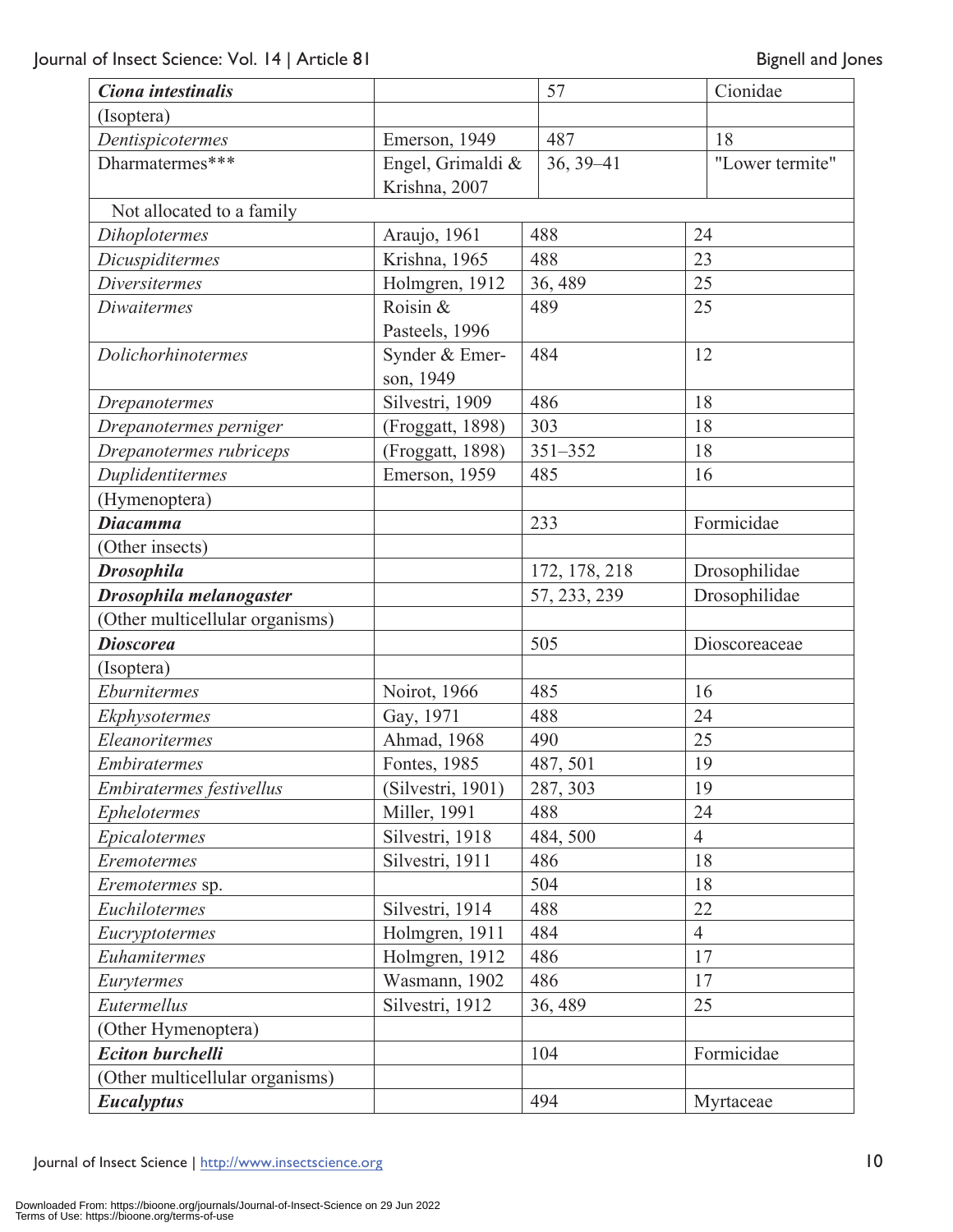| <b>Eucalyptus camaldulensis</b> |                   | 501                 | Myrtaceae       |
|---------------------------------|-------------------|---------------------|-----------------|
| Eucalyptus dalrympleana         |                   | 494                 | Myrtaceae       |
| <b>Eucalyptus delegatensis</b>  |                   | 494                 | Myrtaceae       |
| <b>Eucalyptus grandis</b>       |                   | 501, 507            | Myrtaceae       |
| Eucalyptus obliqua              |                   | 494                 | Myrtaceae       |
| Eucalyptus spp.                 |                   | 508                 | Myrtaceae       |
| Euphorbia tirucalli             |                   | 509                 | Euphorbiaceae   |
| (Isoptera)                      |                   |                     |                 |
| Foraminitermes                  | Holmgren, 1912    | 485                 | 15              |
| Fastigitermes                   | Sjöstedt, 1924    | 487                 | 22              |
| Furculitermes                   | Emerson, 1960     | 488                 | 22              |
| (Isoptera)                      |                   |                     |                 |
| Globitermes                     | Holmgren, 1912    | 486                 | 18              |
| <b>Glossotermes</b>             | Emerson, 1950     | 8, 41, 133, 141,    | 5               |
|                                 |                   | 143, 147, 157, 484  |                 |
| Glossotermes oculatus           | Emerson, 1950     | 142                 | 5               |
| Glyptotermes                    | Froggatt, 1896    | 484, 500, 532, 542, | $\overline{4}$  |
|                                 |                   | 547, 551            |                 |
| Glyptotermes breviconis         | Froggatt, 1897    | 528, 532            | $\overline{4}$  |
| Glyptotermes chapmani           | (Light, 1930)     | 10                  | $\overline{4}$  |
| Glyptotermes fuscus             | Oshima, 1912      | 242                 | $\overline{4}$  |
| Glyptotermes nakajimai          | Morimoto, 1973    | 242                 | $\overline{4}$  |
| Glyptotermes satsumensis        | (Matsumura,       | 43                  | $\overline{4}$  |
|                                 | 1907)             |                     |                 |
| Glyptotermes taveuniensis       | (Hill, 1926)      | 532                 | $\overline{4}$  |
| Gnathamitermes                  | Light, 1932       | 487                 | 18              |
| Grallatotermes                  | Holmgren, 1912    | 36, 489             | 25              |
| Grigiotermes                    | Mathews, 1977     | 486, 503            | 17              |
| (Blattodea)                     |                   |                     |                 |
| Gromphadorhina portentosa       |                   | 242                 | Blaberidae      |
| (Isoptera)                      |                   |                     |                 |
| Hapsidotermes                   | Miller, 1991      | 489                 | 24              |
| Havilanditermes                 | Light, 1930       | 36, 489             | 25              |
| Heimitermes                     | Grassé & Noirot,  | 485                 | 16              |
|                                 | 1954              |                     |                 |
| <b>Heterotermes</b>             | Froggatt, 1896    | 141, 143, 485, 503, | $7\phantom{.0}$ |
|                                 |                   | 519, 532, 535, 537, |                 |
|                                 |                   | 544, 547, 551–552   |                 |
| Heterotermes cardini            | (Snyder, 1924)    | 532                 | $\overline{7}$  |
| Heterotermes convexinotatus     | (Snyder, 1924)    | 528, 531-532        | $\overline{7}$  |
| Heterotermes crinitus           | (Emerson, 1925)   | 502                 | $\overline{7}$  |
| Heterotermes longiceps          | (Snyder, 1924)    | 43                  | 7               |
| Heterotermes perfidus           | (Silvestri, 1936) | 528, 537, 544, 553  | $\overline{7}$  |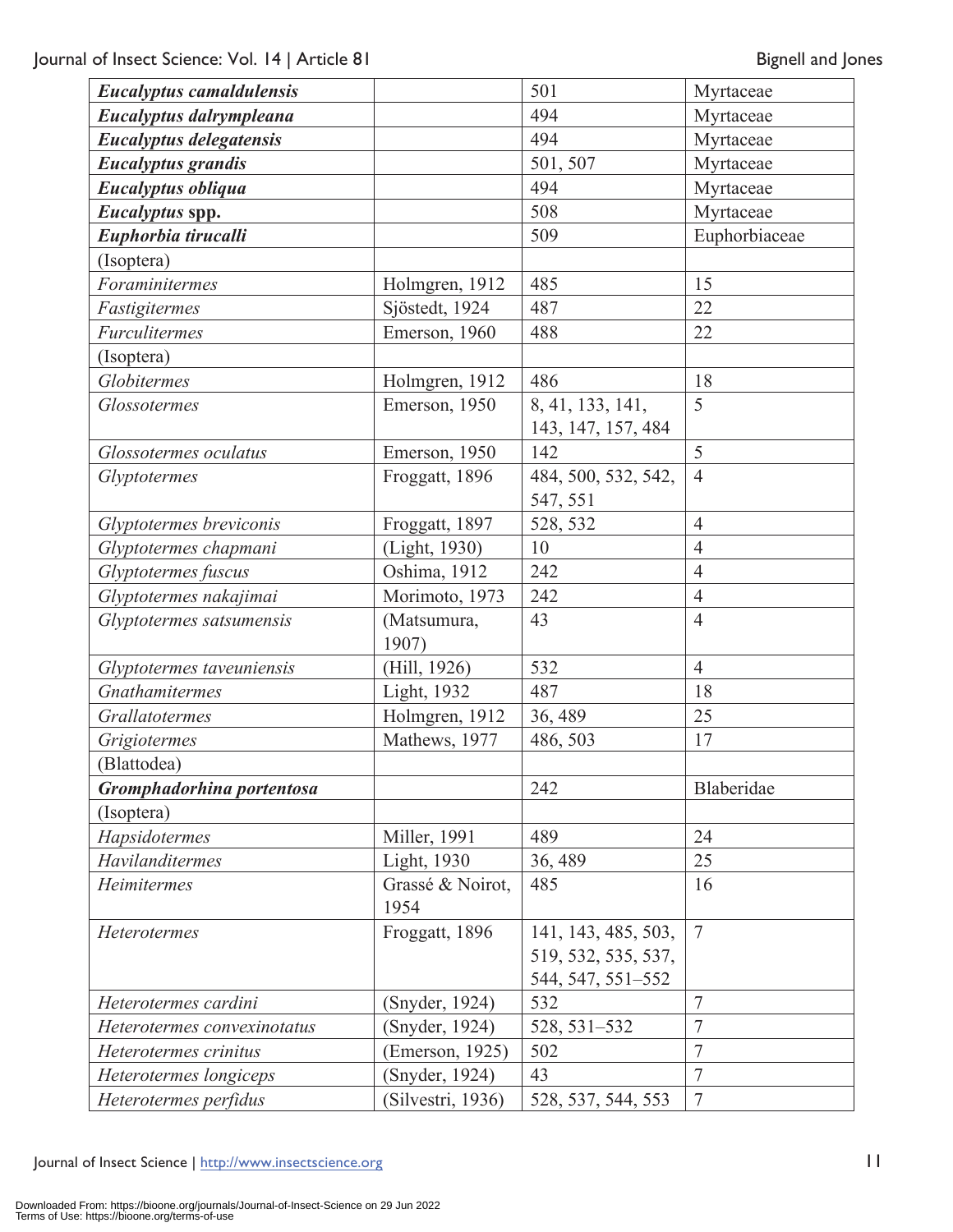| Heterotermes philippinensis        | (Light, 1921)     | 528, 537                    | $\overline{7}$ |
|------------------------------------|-------------------|-----------------------------|----------------|
| Heterotermes sp. nov.              |                   | 528, 532, 544               | $\overline{7}$ |
| Heterotermes spp.                  |                   | 338, 502, 542               | $\overline{7}$ |
| Heterotermes tenuis                | (Hagen, 1858)     | 43, 202, 501-502,           | $\overline{7}$ |
|                                    |                   | 528, 531-532                |                |
| <b>Hirtitermes</b>                 | Holmgren, 1912    | 36, 489                     | 25             |
| Hodotermes                         | Hagen, 1853       | 16, 141, 500                | $\overline{3}$ |
| Hodotermes mossambicus             | (Hagen, 1853)     | 242, 281, 284, 286,         | $\overline{3}$ |
|                                    |                   | 290, 295-296, 298.          |                |
|                                    |                   | 301, 310, 505-506,          |                |
|                                    |                   | 510                         |                |
| Hodotermopsis                      | Holmgren, 1911    | 40, 43, 141, 147-           | $\overline{2}$ |
|                                    |                   | 149, 157, 243, 310          |                |
| Hodotermopsis japonica             | Holmgren, 1912    | 32                          | $\overline{2}$ |
| Hodotermopsis sjostedti            | Holmgren, 1911    | 33, 59, 60–62, 64,          | $\overline{2}$ |
|                                    |                   | $149 - 150$ , $214 - 215$ , |                |
|                                    |                   | 219, 221, 227-229,          |                |
|                                    |                   | 231-233, 237-240,           |                |
|                                    |                   | 242, 285-286, 293,          |                |
|                                    |                   | 298-299, 301, 423,          |                |
|                                    |                   | 510                         |                |
| Homallotermes                      | John, 1925        | 488                         | 23             |
| Hospitalitermes                    | Holmgren, 1912    | 19, 36, 381, 489            | 25             |
| Hospitalitermes hospitalis         | Haviland, 1898    | 295-296                     | 25             |
| Hospitalitermes sp.                |                   | 295                         | 25             |
| <b>Hypotermes</b>                  | Holmgren, 1913    | 194, 485                    | 13             |
| Hypotermes makhamensis             | Ahmad, 1967       | 395                         | 13             |
| (Other multicellular organisms)    |                   |                             |                |
| <b>Haliotis discus</b>             |                   | 57                          | Haliotidae     |
| Misspelled in the text as Haliotus |                   |                             |                |
| (Isoptera)                         |                   |                             |                |
| <b>Incisitermes</b>                | Krishna, 1961     | 484, 500, 541,              | $\overline{4}$ |
|                                    |                   | 547-548, 551, 553           |                |
| Incisitermes immigrans             | (Snyder, 1922)    | 33, 524, 537, 553           | $\overline{4}$ |
| Incisitermes minor                 | (Hagen, 1858)     | 33, 170, 325, 524,<br>532   | $\overline{4}$ |
| Incisitermes schwarzi              | Banks, 1920       | 330                         | $\overline{4}$ |
| Incisitermes tabogae               | (Snyder, 1924)    | 301                         | $\overline{4}$ |
| Inquilinitermes                    | Mathews, 1977     | 488                         | 24             |
| Inquilinitermes microcerus         | (Silvestri, 1901) | 292                         | 24             |
| <b>Invasitermes</b>                | Miller, 1984      | 487                         | 18             |
| (Isoptera)                         |                   |                             |                |
| Jugositermes                       | Emerson, 1928     | 485                         | 16             |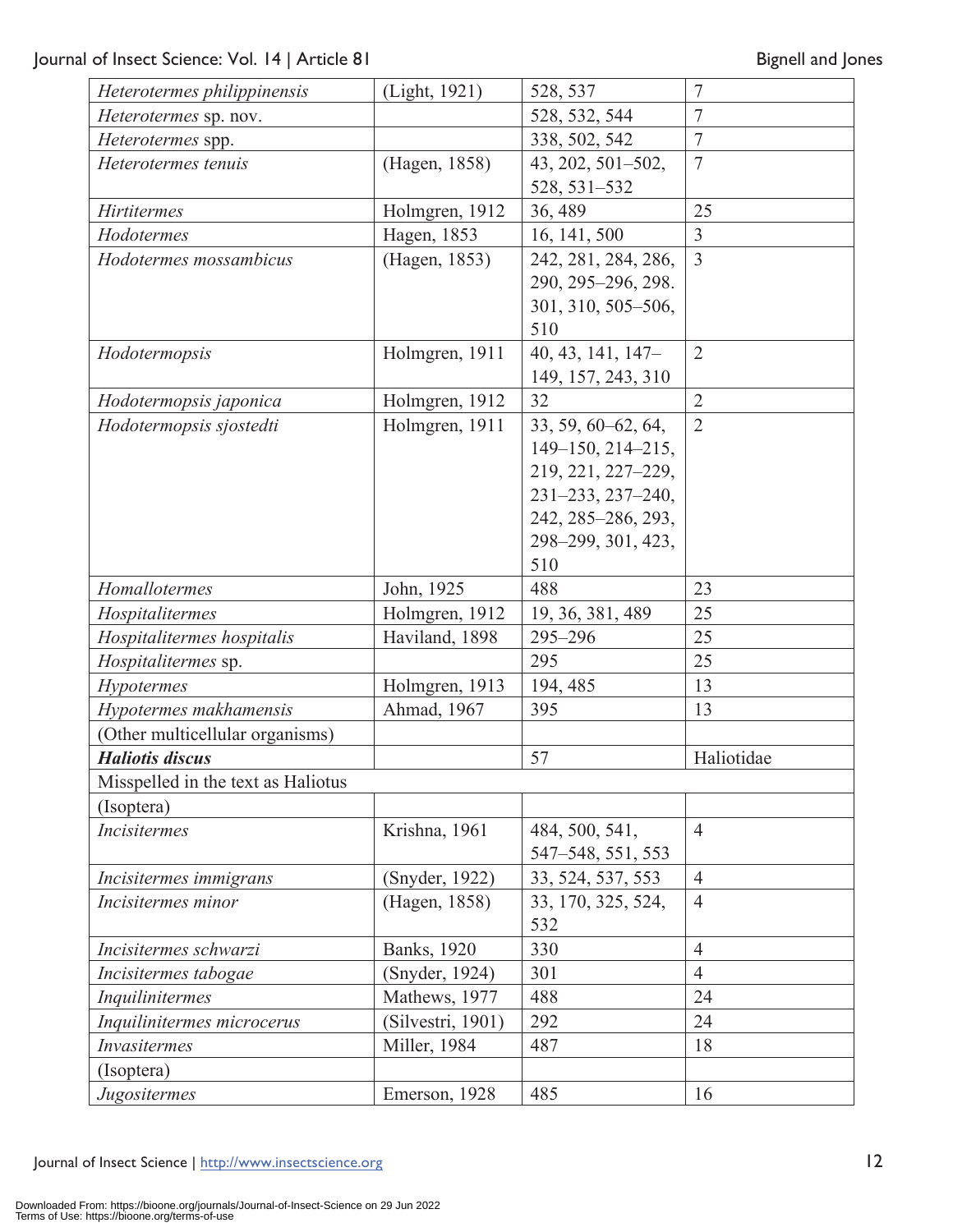| Jugositermes tuberculatus       | Emerson, 1928       | 18                  | 16              |
|---------------------------------|---------------------|---------------------|-----------------|
| (Isoptera)                      |                     |                     |                 |
| Kalotermes                      | Hagen, 1853         | 134, 136, 147, 484, | $\overline{4}$  |
|                                 |                     | 492-493, 500, 542,  |                 |
|                                 |                     | 547, 551            |                 |
| Kalotermes banksii              | Hill, 1942          | 523, 527            | $\overline{4}$  |
| Kalotermes flavicollis          | (Fabricius, 1793)   | 71, 135-136, 151,   | $\overline{4}$  |
|                                 |                     | 213, 256, 286, 290, |                 |
|                                 |                     | 296, 300-301, 510   |                 |
| Kemneritermes                   | Ahmad & Akh-        | 488                 | 23              |
|                                 | tar, 1981           |                     |                 |
| (Other insects)                 |                     |                     |                 |
| Kongobatha diademata            |                     | 32                  | Iridopterygidae |
| (Isoptera)                      |                     |                     |                 |
| Labidotermes                    | Deligne $&$         | 485                 | 16              |
|                                 | Pasteels, 1969      |                     |                 |
| Labiotermes                     | Holmgren, 1912      | 8, 36, 487          | 19              |
| Labiotermes labralis            | (Holmgren,<br>1906) | 325, 331, 337       | 19              |
| Labritermes                     | Holmgren, 1913      | 485                 | 15              |
| Lacessititermes                 | Holmgren, 1912      | 36, 489             | 25              |
| Lacessititermes batavus         | Kemner, 1934        | 540                 | 25              |
| Lacessititermes sp.             |                     | 23                  | 25              |
| Lepidotermes                    | Sjöstedt, 1924      | 487                 | 22              |
| Leptomyxotermes                 | Sands, 1965         | 489                 | 25              |
| Leptomyxotermes doriae          | (Silvestri, 1912)   | 540                 | 25              |
| Leucopitermes                   | Emerson, 1960       | 490                 | 25              |
| Longipeditermes                 | Holmgren, 1912      | 36, 489             | 25              |
| Lophotermes                     | Miller, 1991        | 489                 | 24              |
| (Hymenoptera)                   |                     |                     |                 |
| Lasius sp.                      |                     | 110                 | Formicidae      |
| Liostenogaster                  |                     | 116                 | Vespidae        |
| (Other insects)                 |                     |                     |                 |
| Locusta migratoria              |                     | 32                  | Acrididae       |
| (Other multicellular organisms) |                     |                     |                 |
| Lippia javanica                 |                     | 509                 | Verbenaceae     |
| (Isoptera)                      |                     |                     |                 |
| <b>Machadotermes</b>            | Weidner, 1974       | 485                 | 16              |
| Macrognathotermes               | Miller, 1991        | 488                 | 24              |
| Macrosubulitermes               | Emerson, 1960       | 489                 | 25              |
| <b>Macrotermes</b>              | Holmgren, 1909      | 21-22, 198, 369,    | 13              |
|                                 |                     | 395, 418-419, 422,  |                 |
|                                 |                     | 485, 500, 504-506   |                 |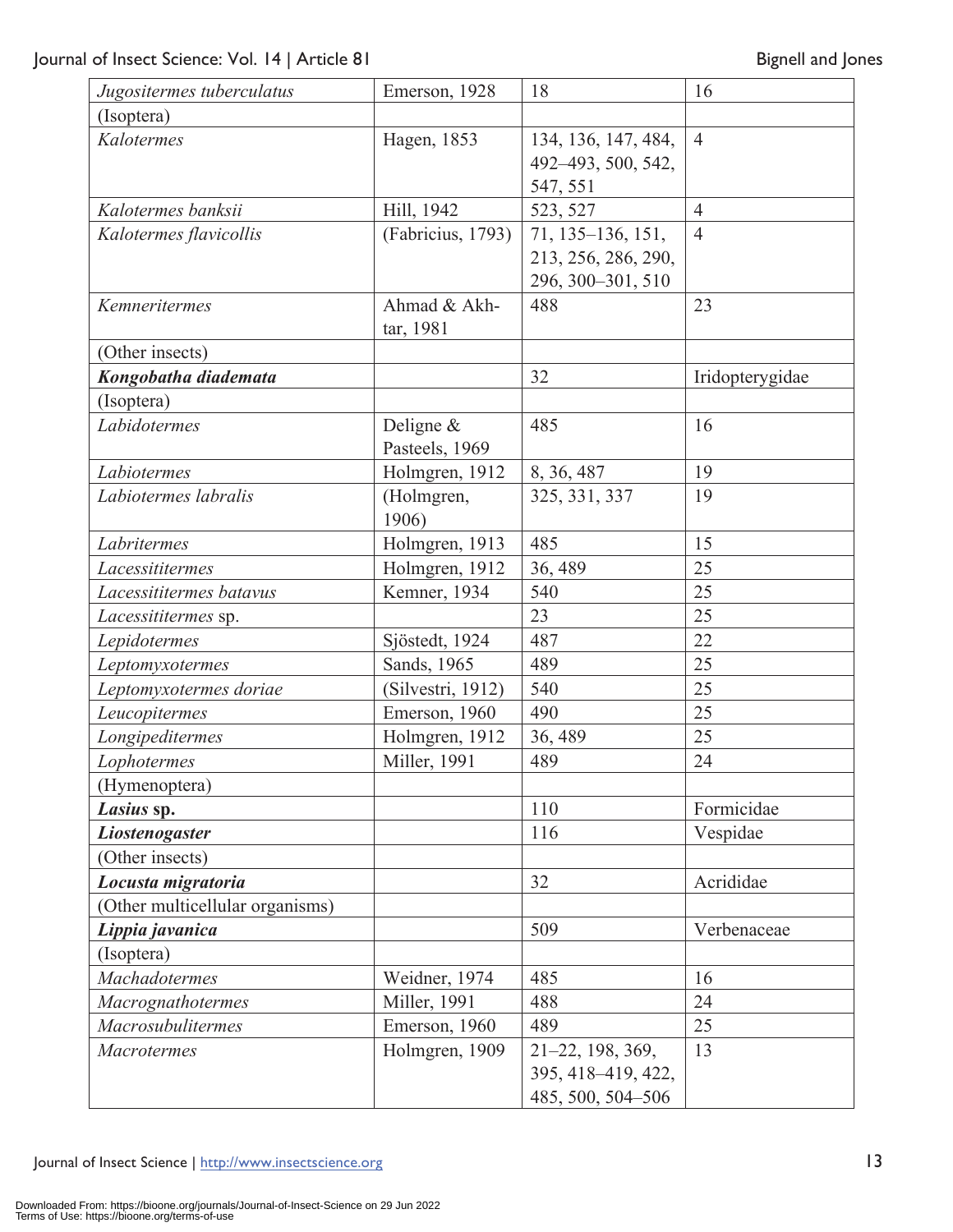| (Silvestri, 1914) | 282-284, 286,                                   | 13                                                                                                                                                                                                      |
|-------------------|-------------------------------------------------|---------------------------------------------------------------------------------------------------------------------------------------------------------------------------------------------------------|
|                   | 290-291, 295-297,                               |                                                                                                                                                                                                         |
|                   | 303, 305-307                                    |                                                                                                                                                                                                         |
|                   |                                                 | 13                                                                                                                                                                                                      |
|                   |                                                 |                                                                                                                                                                                                         |
|                   | 306                                             |                                                                                                                                                                                                         |
| (Smeathman,       | 23, 45, 197, 201,                               | 13                                                                                                                                                                                                      |
| 1781)             | 294, 303, 351-359,                              |                                                                                                                                                                                                         |
|                   |                                                 |                                                                                                                                                                                                         |
|                   | 501, 504-505, 510                               |                                                                                                                                                                                                         |
| (Hagen, 1858)     | 281                                             | 13                                                                                                                                                                                                      |
| (Gerstacker,      | 503                                             | 13                                                                                                                                                                                                      |
| 1891)             |                                                 |                                                                                                                                                                                                         |
| (Hagen, 1858)     | 199, 395, 397, 503                              | 13                                                                                                                                                                                                      |
|                   |                                                 | 13                                                                                                                                                                                                      |
| (Sjöstedt, 1914)  | 291, 295-296, 325,                              | 13                                                                                                                                                                                                      |
|                   | 328, 331, 335, 337,                             |                                                                                                                                                                                                         |
|                   | 358-359, 364-365,                               |                                                                                                                                                                                                         |
|                   | 379, 504                                        |                                                                                                                                                                                                         |
| (Hagen, 1858)     | 358                                             | 13                                                                                                                                                                                                      |
| (Haviland, 1898)  | 354, 501, 504-505                               | 13                                                                                                                                                                                                      |
|                   | 368, 458, 500-501                               | 13                                                                                                                                                                                                      |
| (Rambur, 1842)    | 6, 291, 294, 303,                               | 13                                                                                                                                                                                                      |
|                   | 360, 366, 397, 503,                             |                                                                                                                                                                                                         |
|                   | 507                                             |                                                                                                                                                                                                         |
| Emerson, 1960     | 490                                             | 25                                                                                                                                                                                                      |
| Ahmad & Akh-      | 488                                             | 23                                                                                                                                                                                                      |
| tar, 1981         |                                                 |                                                                                                                                                                                                         |
| Ahmad, 1968       | 490                                             | 25                                                                                                                                                                                                      |
| Krishna, 1961     | 484                                             | $\overline{4}$                                                                                                                                                                                          |
| Froggatt, 1896    | 13, 37, 46, 136,                                | $\mathbf{1}$                                                                                                                                                                                            |
|                   |                                                 |                                                                                                                                                                                                         |
|                   | 547, 551                                        |                                                                                                                                                                                                         |
|                   |                                                 |                                                                                                                                                                                                         |
|                   |                                                 | $\mathbf{1}$                                                                                                                                                                                            |
|                   |                                                 |                                                                                                                                                                                                         |
|                   |                                                 |                                                                                                                                                                                                         |
|                   |                                                 |                                                                                                                                                                                                         |
|                   |                                                 |                                                                                                                                                                                                         |
|                   |                                                 |                                                                                                                                                                                                         |
|                   |                                                 |                                                                                                                                                                                                         |
|                   | 298-299, 301, 305,                              |                                                                                                                                                                                                         |
|                   | 308, 325, 330, 333,                             |                                                                                                                                                                                                         |
|                   | 336-337, 394, 422,<br>424, 442–443, 451,        |                                                                                                                                                                                                         |
|                   | Light, 1924<br>(Grassé, 1937)<br>Froggatt, 1896 | 283-284, 286,<br>290-291, 297, 303,<br>364-365, 367, 369,<br>358, 360<br>138, 308, 484, 533,<br>$27-29, 31-33, 58-$<br>60, 62, 100, 113,<br>138, 155, 175,<br>218-219, 242, 281,<br>284, 290, 293, 296, |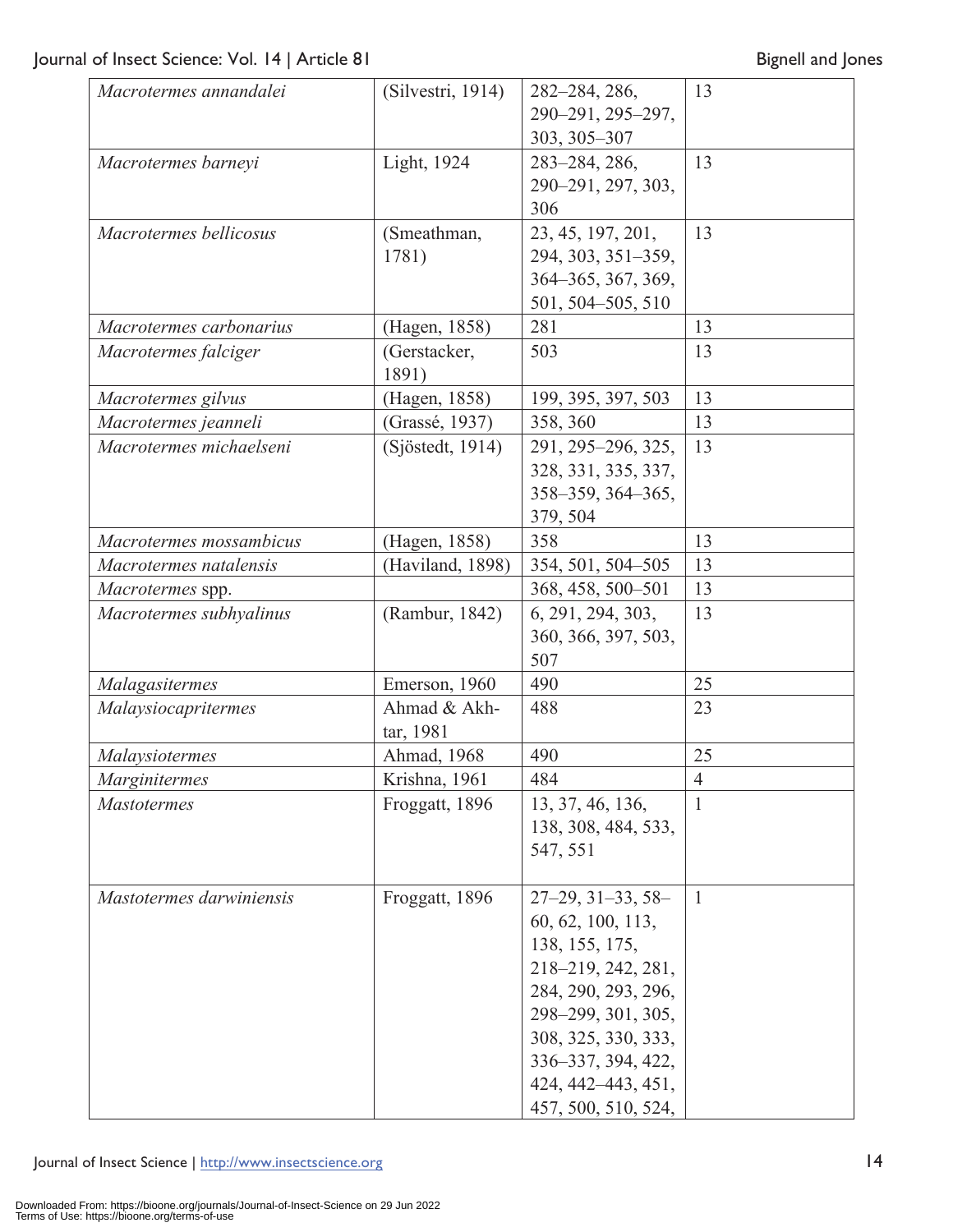|                                     |                      | 533-534, 542, 545,  |                |
|-------------------------------------|----------------------|---------------------|----------------|
|                                     |                      | 549                 |                |
| Megagnathotermes notandus           | Silvestri, 1914      | 14                  |                |
| Microcerotermes                     | Silvestri, 1901      | 148, 381, 418-419,  | 18             |
|                                     |                      | 421, 444, 486, 492, |                |
|                                     |                      | 500, 506, 553       |                |
| Microcerotermes biroi               | (Desneux, 1905)      | 297, 540            | 18             |
| Microcerotermes fuscotibialis       | (Sjöstedt, 1896)     | 18                  | 18             |
| Microcerotermes papuanus            | Holmgren, 1911       | 540                 | 18             |
| Microcerotermes parvus              | (Haviland, 1898)     | 466                 | 18             |
| Microcerotermes sp.                 |                      | 397, 506            | 18             |
| Microcerotermes strunckii           | (Soerensen,<br>1884) | 14, 502, 540        | 18             |
| <b>Microhodotermes</b>              | Sjöstedt, 1926       | 500                 | $\overline{3}$ |
| <b>Microtermes</b>                  | Wasmann, 1902        | 45, 194, 197, 199,  | 13             |
|                                     |                      | 291, 485, 492, 500, |                |
|                                     |                      | $502 - 503$         |                |
| Microtermes albotarsalis            | (Sjöstedt, 1911)     | 506                 | 13             |
| Microtermes lepidus                 | Sjöstedt, 1924       | 504                 | 13             |
| Microtermes mycophagus              | (Desneux, 1906)      | 504                 | 13             |
| Microtermes najdensis               | Harris, 1964         | 506                 | 13             |
| Misspelled in the text as naidensis |                      |                     |                |
| Microtermes obesi                   | Holmgren, 1913       | 504                 | 13             |
| Microtermes sp.                     |                      | 395, 501, 504       | 13             |
| Microtermes spp.                    |                      | 506                 | 13             |
| Microtermes subhyalinus             | Silvestri, 1914      | 503                 | 13             |
| Microtermes thoracalis              | Sjöstedt, 1926       | 503-504, 506        | 13             |
| Microtermes traegardhi              | (Sjöstedt, 1904)     | 502                 | 13             |
| <b>Mimeutermes</b>                  | Silvestri, 1914      | 36                  | 25             |
| Mirocapritermes                     | Holmgren 1913        | 488                 | 23             |
| Mirocapritermes-group**             |                      | 40                  | 23             |
| <b>Mucrotermes</b>                  | Emerson, 1960        | 487                 | 22             |
| (Hymenoptera)                       |                      |                     |                |
| <b>Messor</b> capitatus             |                      | 256                 | Formicidae     |
| Microstigmus comes                  |                      | 111                 | Sphecidae      |
| <b>Monomorium</b> triviale          |                      | 256                 | Formicidae     |
| Mycosepurus smithii                 |                      | 256                 | Formicidae     |
| <b>Myrmecia</b>                     |                      | 113, 118            |                |
| (Other insects)                     |                      |                     |                |
| Manduca sexta                       |                      | 237                 | Sphingidae     |
| Mantis religiosa                    |                      | 242                 | Mantidae       |
| (Other multicellular organisms)     |                      |                     |                |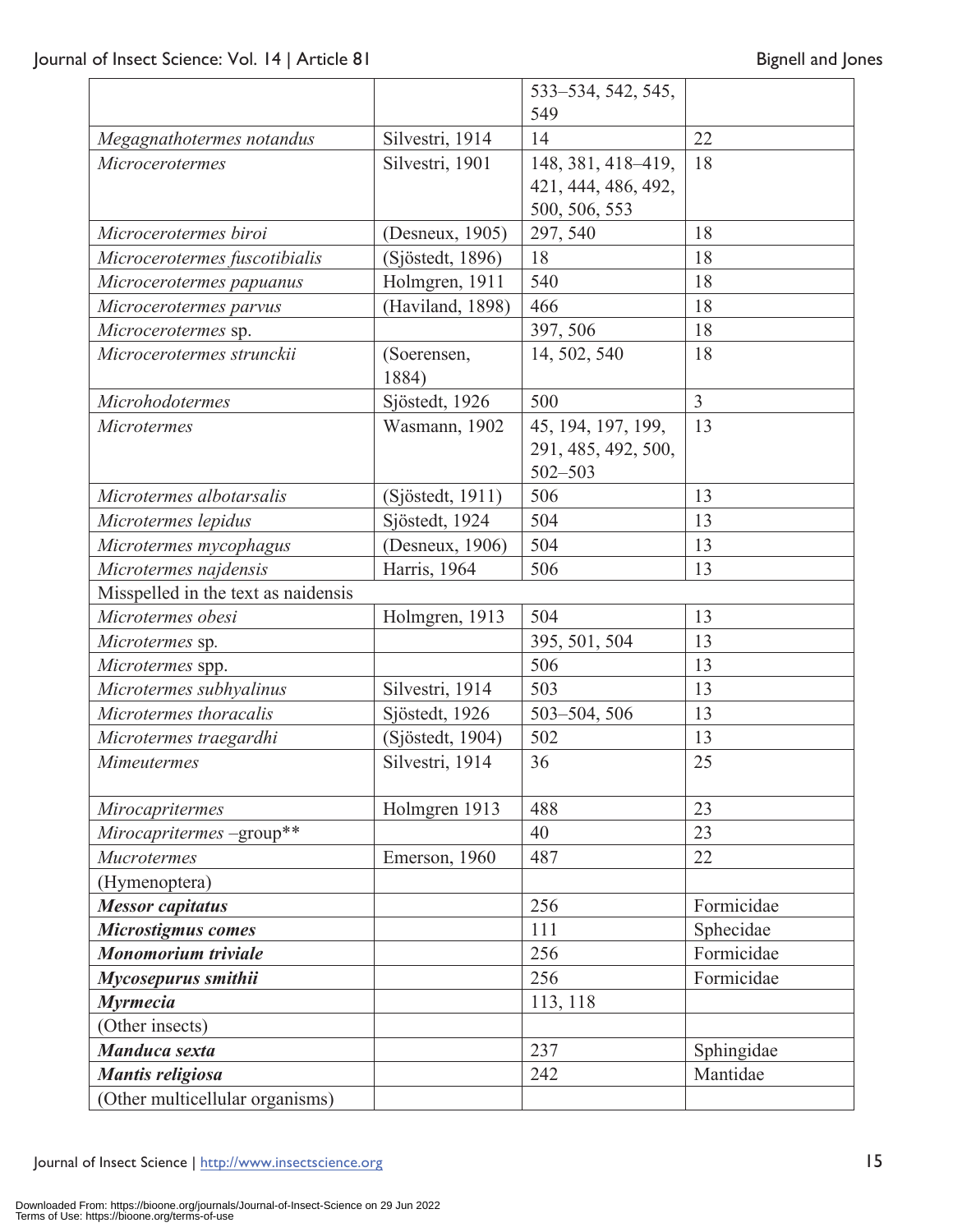| Melia azedarach                     |                                          | 509                                                                                                                                           | Meliaceae |
|-------------------------------------|------------------------------------------|-----------------------------------------------------------------------------------------------------------------------------------------------|-----------|
| (Isoptera)                          |                                          |                                                                                                                                               |           |
| <b>Nasutitermes</b>                 | Dudley, 1890                             | 22, 36, 146, 148-<br>149, 157, 171, 176,<br>178-179, 200, 300,<br>328, 381, 418-419,<br>431, 444, 459, 489,<br>492, 502, 547,<br>551-552      | 25        |
| Nasutitermes aquilinus              | (Holmgren,<br>1910)                      | 501                                                                                                                                           | 25        |
| Misspelled in the text as aquilicus |                                          |                                                                                                                                               |           |
| Nasutitermes araujoi                | Roonwal &<br>Rathore, 1976               | 533                                                                                                                                           | 25        |
| Nasutitermes comatus                | (Hill, 1942)                             | 179                                                                                                                                           | 25        |
| Nasutitermes corniger               | (Motschulsky,<br>1855)                   | 98, 176, 180, 182,<br>285, 287, 290-291,<br>294-297, 300,<br>304-307, 309, 325,<br>331, 333-334, 430,<br>523, 531, 533, 540,<br>542, 545, 549 | 25        |
| Nasutitermes costalis               | (Holmgren,<br>1910)                      | 294, 366, 369, 502,<br>507, 510, 523, 533                                                                                                     | 25        |
| Nasutitermes coxipoensis            | (Holmgren,<br>1910)                      | 304                                                                                                                                           | 25        |
| Nasutitermes diabolus               | (Sjöstedt, 1907)                         | 304                                                                                                                                           | 25        |
| Nasutitermes dixoni                 | (Hill, 1932)                             | 179                                                                                                                                           | 25        |
| Nasutitermes ephratae               | (Holmgren,<br>1910)                      | 285, 287, 290–291,<br>294, 304                                                                                                                | 25        |
| Nasutitermes ehrhardti              | (Holmgren,<br>1910)                      | 307                                                                                                                                           | 25        |
| Misspelled in the text as erhardti  |                                          |                                                                                                                                               |           |
| Nasutitermes exitiosus              | Hill, 1925                               | 179, 299, 300,<br>304-305                                                                                                                     | 25        |
| Nasutitermes fumigatus              | (Brauer, 1865)                           | 179                                                                                                                                           | 25        |
| Nasutitermes globiceps              | (Holmgren,<br>1910)                      | 533                                                                                                                                           | 25        |
| Nasutitermes graveolus              | (Hill, 1925)                             | 176, 179, 300, 304                                                                                                                            | 25        |
| Nasutitermes guayanae               | (Holmgren,<br>1910)                      | 304                                                                                                                                           | 25        |
| Nasutitermes kemneri                | Snyder & Emer-<br>son in Snyder,<br>1949 | 304                                                                                                                                           | 25        |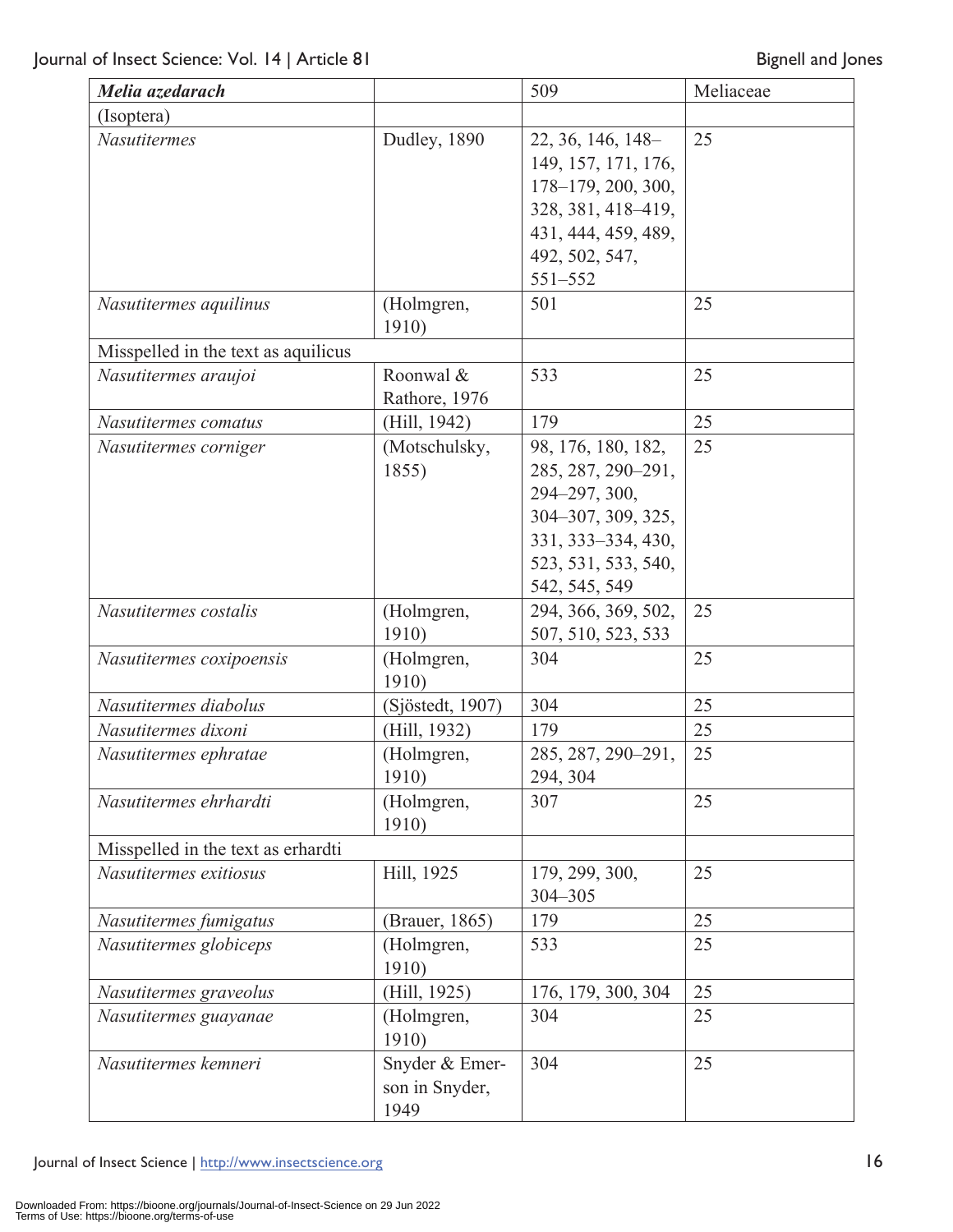| Nasutitermes longipennis          | (Hill, 1915)        | 179                 | 25             |
|-----------------------------------|---------------------|---------------------|----------------|
| Nasutitermes lujae                | (Wasmann,           | 282-283, 294, 304,  | 25             |
|                                   | 1911)               | 448                 |                |
| Nasutitermes magnus               | (Froggatt, 1897)    | 179                 | 25             |
| Nasutitermes nigriceps            | (Haldeman,          | 297, 331, 337, 394  | 25             |
|                                   | 1853)               |                     |                |
| Nasutitermes novarumhebridarum    | (Holmgren $&$       | 146                 | 25             |
|                                   | Holmgren, 1915)     |                     |                |
| Nasutitermes octopilis            | <b>Banks</b> , 1918 | 18                  | 25             |
| Nasutitermes pictus               | Light, 1933         | 10                  | 25             |
| Nasutitermes pluvialis            | (Mjöberg, 1920)     | 179                 | 25             |
| Nasutitermes polygynus            | Roisin &            | 533, 549            | 25             |
|                                   | Pasteels, 1985      |                     |                |
| Nasutitermes princeps             | (Desneux, 1905)     | 331                 | 25             |
| Nasutitermes rippertii            | (Rambur, 1842)      | 505                 | 25             |
| Nasutitermes sp.                  |                     | 430, 451            | 25             |
| Nasutitermes spp.                 |                     | 458, 540            | 25             |
| Nasutitermes surinamensis         | (Holmgren,          | 503                 | 25             |
|                                   | 1910)               |                     |                |
| Nasutitermes takasagoensis        | (Oshima, 1912)      | 55, 57–62, 64,      | 25             |
|                                   |                     | 215-216, 226, 242,  |                |
|                                   |                     | 444                 |                |
| Nasutitermes tatarendae           | (Holmgren,          | 533                 | 25             |
|                                   | 1910)               |                     |                |
| Nasutitermes triodiae             | (Froggatt, 1897)    | 21, 179, 351-352    | 25             |
| Nasutitermes voeltzkowi           | (Wasmann,           | 285, 287, 291, 304, | 25             |
|                                   | 1911)               | 510                 |                |
| Nasutitermes walkeri              | (Hill, 1942)        | 61, 179, 300, 304   | 25             |
| Neocapritermes                    | Holmgren, 1912      | 37, 487, 502        | 18             |
| Neocapritermes opacus             | (Hagen, 1858)       | 501                 | 18             |
| Neotermes                         | Holmgren, 1911      | 140, 484, 500, 502  | $\overline{4}$ |
| Neotermes gestri                  | Silvestri, 1912     | 505                 | $\overline{4}$ |
| Misspelled in the text as gestroi |                     |                     |                |
| Neotermes holmgreni               | <b>Banks</b> , 1918 | 302                 | $\overline{4}$ |
| Neotermes insularis               | (Walker, 1853)      | 538                 | $\overline{4}$ |
| Neotermes koshunensis             | (Shiraki, 1909)     | 32, 43, 58–62, 64,  | $\overline{4}$ |
|                                   |                     | 151, 242, 458-460   |                |
| Neotermes maltensis               | (Oshima, 1917)      | 10                  | $\overline{4}$ |
| Neotermes papua                   | (Desneux, 1905)     | 140                 | $\overline{4}$ |
| Neotermes wagneri                 | (Desneux, 1905)     | 505                 | $\overline{4}$ |
| Niuginitermes                     | Roisin &            | 489                 | 25             |
|                                   | Pasteels, 1996      |                     |                |
| Noditermes                        | Sjöstedt, 1924      | 487                 | 22             |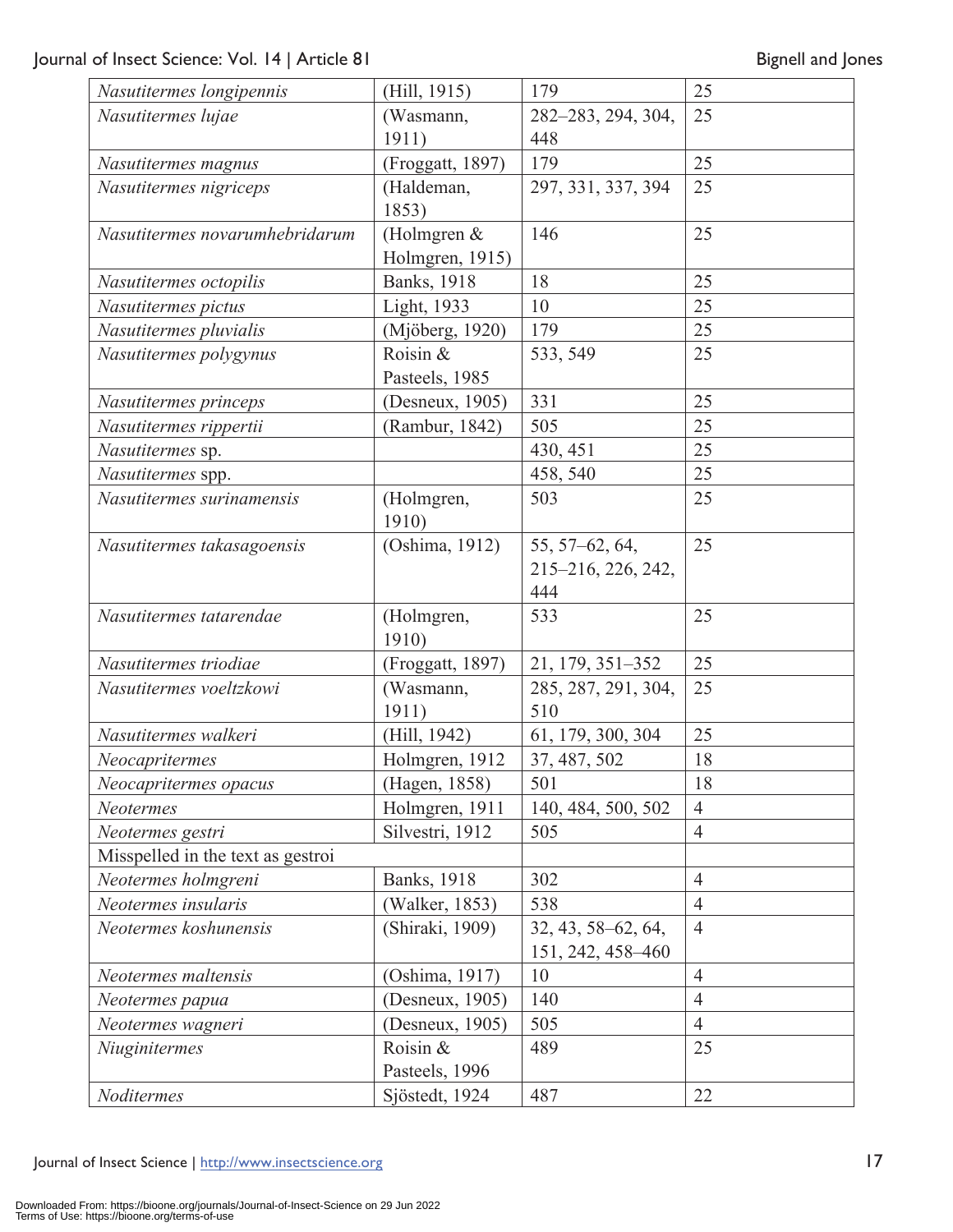| (Hymenoptera)                |                  |                    |            |
|------------------------------|------------------|--------------------|------------|
| Nothomyrmecia                |                  | 118                | Formicidae |
| (Blattodea)                  |                  |                    |            |
| Nauphoeta cinerea            |                  |                    | Blaberidae |
| (Isoptera)                   |                  |                    |            |
| <b>Obtusitermes</b>          | Snyder, 1924     | 36, 501            | 25         |
| <b>Occasitermes</b>          | Holmgren, 1912   | 36                 | 25         |
| <b>Occultitermes</b>         | Emerson, 1960    | 488                | 25         |
| <b>Odontotermes</b>          | Holmgren, 1912   | 194, 198, 360,     | 13         |
|                              |                  | 418-419, 422, 485, |            |
|                              |                  | 500, 502-506       |            |
| Odontotermes badius          | (Haviland, 1898) | 506                | 13         |
| Odontotermes bellahunisensis | Holmgren &       | 502                | 13         |
|                              | Holmgren, 1917   |                    |            |
| Odontotermes formosanus      | (Shiraki, 1909)  | 58-59, 61-63, 242, | 13         |
|                              |                  | 303, 397, 502-504  |            |
| Odontotermes gurdaspurensis  | Holmgren &       | 501                | 13         |
|                              | Holmgren, 1917   |                    |            |
| Odontotermes hainanensis     | (Light, 1924)    | 303, 307           | 13         |
| Odontotermes horni           | (Wasmann,        | 502                | 13         |
|                              | 1902)            |                    |            |
| Odontotermes latericius      | (Haviland, 1898) | 303, 360           | 13         |
| Odontotermes maesodensis     | Ahmad, 1965      | 282-283, 303       | 13         |
| Odontotermes nilensis        | Emerson in       | 506-507            | 13         |
|                              | Snyder, 1949     |                    |            |
| Odontotermes obesus          | (Rambur, 1842)   | 501-504, 506, 509  | 13         |
| Odontotermes redemanni       | (Wasmann,        | 503                | 13         |
|                              | 1893)            |                    |            |
| Odontotermes smeathmani      | (Fuller, 1924)   | 502-503, 507       | 13         |
| Odontotermes sp.             |                  | 395, 504, 510      | 13         |
| Odontotermes spp.            |                  | 502                | 13         |
| Odontotermes transvaalensis  | (Sjöstedt, 1902) | 360                | 13         |
| Odontotermes wallonensis     | (Wasmann,        | 502                | 13         |
|                              | 1902)            |                    |            |
| <b>Onkotermes</b>            | Constantino,     | 487                | 18         |
|                              | 2002             |                    |            |
| <i><b>Ophiotermes</b></i>    | Sjöstedt, 1924   | $16 - 17,488$      | 22         |
| <i>Oriencapritermes</i>      | Ahmad & Akh-     | 488                | 23         |
|                              | tar, 1981        |                    |            |
| Oriensubulitermes-group**    |                  | 492                | 25         |
| <i><b>Orientotermes</b></i>  | Ahmad, 1976      | 487                | 21         |
| Orthognathotermes            | Holmgren, 1910   | 487                | 18         |
| <b>Orthotermes</b>           | Silvestri, 1914  | 488                | 22         |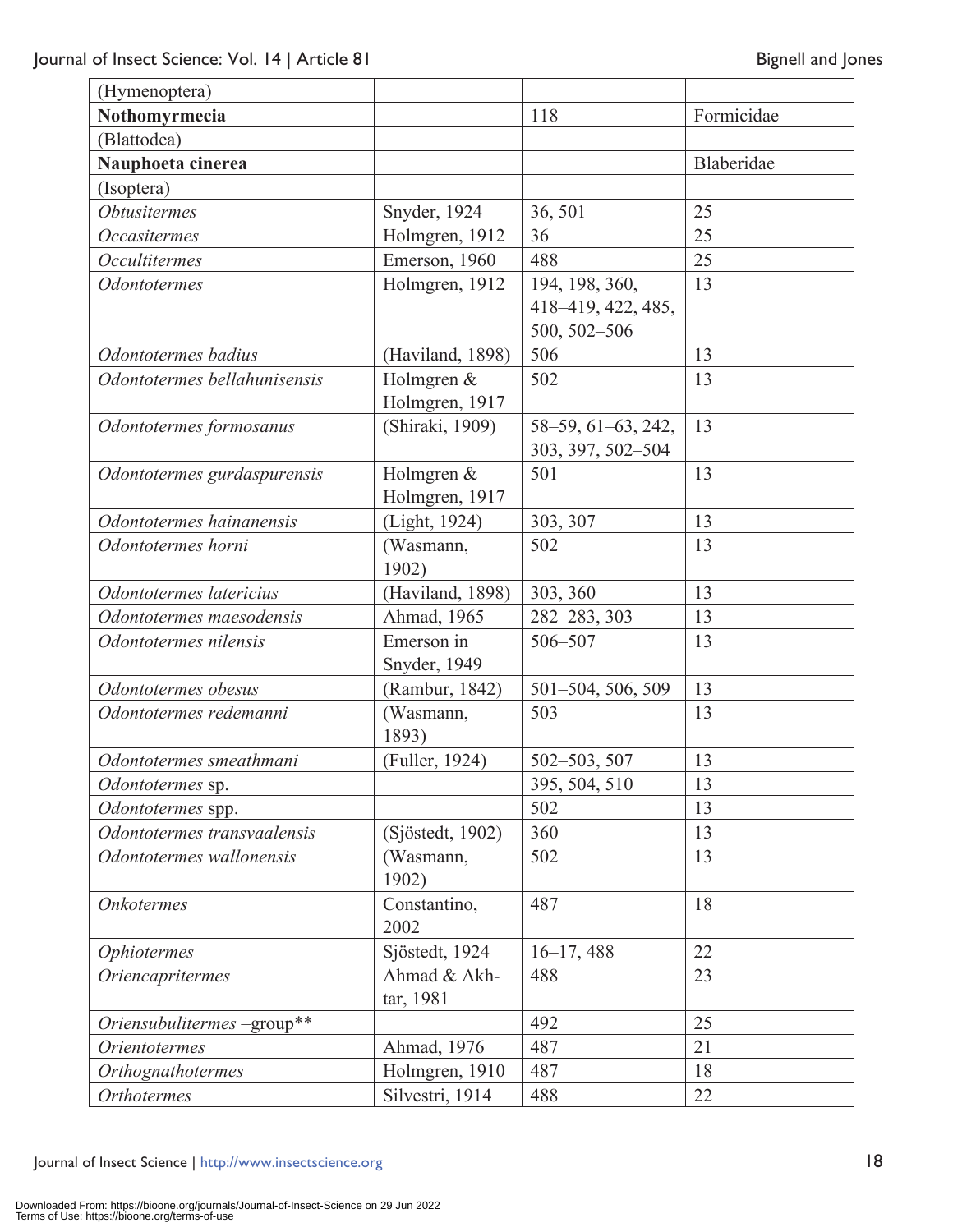| (Isoptera)                    |                   |                     |                |
|-------------------------------|-------------------|---------------------|----------------|
| Paracapritermes               | Hill, 1942        | 488                 | 24             |
| Paracornitermes               | Emerson, 1949     | 36                  | 19             |
| Paraneotermes                 | Light, 1937       | 37, 484, 500        | $\overline{4}$ |
| Parrhinotermes                | Holmgren, 1910    | 141, 145, 485       | 12             |
| Parrhinotermes buttel-reepeni | Holmgren, 1913    | 43                  | 12             |
| Parrhinotermes queenslandicus | Mjöberg, 1920     | 43                  | 12             |
| <i>Parrhinotermes sp.</i>     |                   | 43                  | 12             |
| Parvitermes                   | Emerson, 1949     | 36                  | 25             |
| Pericapritermes               | Silvestri, 1914   | 488, 492, 500       | 23             |
| Pericapritermes-group**       |                   | 45, 488             | 23             |
| Pericapritermes nitobei       | Shiraki, 1909     | 242                 | 23             |
| Pericapritermes urgens        | Silvestri, 1914   | 18                  | 23             |
| Phoxotermes                   | Collins, 1977     | 485                 | 16             |
| Planicapritermes              | Emerson, 1949     | 37, 487             | 18             |
| Porotermes                    | Hagen, 1858       | 284, 484, 493, 542, | 2              |
|                               |                   | 547, 551            |                |
| Porotermes adamsoni           | (Froggatt, 1896)  | 33, 296, 298-299,   | $\overline{2}$ |
|                               |                   | 301, 305, 308, 494, |                |
|                               |                   | 524, 537, 541, 544, |                |
|                               |                   | 549                 |                |
| Postelectrotermes             | Krishna, 1961     | 484,500             | $\overline{4}$ |
| Postelectrotermes howa        | (Wasmann,         | 302                 | $\overline{4}$ |
|                               | 1897)             |                     |                |
| Postsubulitermes              | Emerson, 1960     | 489                 | 25             |
| Proboscitermes                | Sjöstedt, 1924    | 487                 | 22             |
| Procapritermes                | Holmgren, 1912    | 488                 | 23             |
| Procornitermes                | Emerson, 1949     | 36, 487, 500, 503,  | 19             |
|                               |                   | 505                 |                |
| Procornitermes araujoi        | Emerson, 1952     | 501                 | 19             |
| Procornitermes sp.            |                   | 287, 502            | 19             |
| Procornitermes striatus       | (Hagen, 1858)     | 504                 | 19             |
|                               |                   |                     |                |
| Procornitermes triacifer      | (Silvestri, 1901) | 503-504, 507        | 19             |
| Procryptotermes               | Holmgren, 1910    | 484                 | $\overline{4}$ |
| Procryptotermes falcifer      | Krishna, 1962     | 302                 | $\overline{4}$ |
| Procryptotermes leewardensis  | Scheffrahn &      | 302                 | $\overline{4}$ |
|                               | Krecek, 2001      |                     |                |
| Procubitermes                 | Silvestri, 1914   | 388-389, 487        | 22             |
| Procubitermes arboricola      | (Sjöstedt, 1897)  | 23                  | 22             |
| Procubitermes niapuensis      | (Emerson, 1928)   | 18                  | 22             |
| Procubitermes sp.             |                   | 388                 | 22             |
| Profastigitermes              | Emerson, 1960     | 488                 | 22             |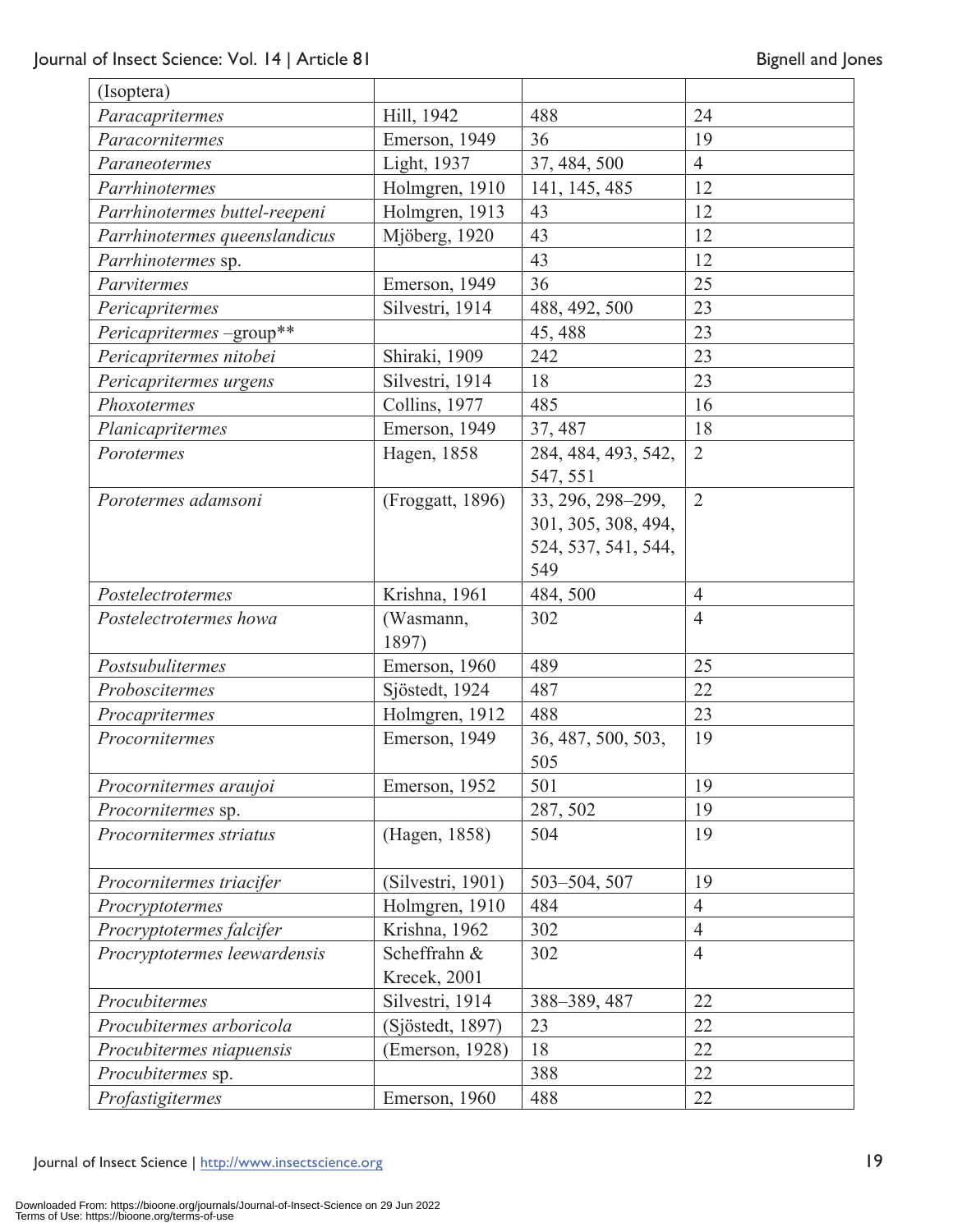| Prohamitermes                                        | Holmgren, 1912   | 486                 | 18             |
|------------------------------------------------------|------------------|---------------------|----------------|
| Promirotermes                                        | Silvestri, 1914  | 487                 | 18             |
| Promirotermes orthoceps                              | (Emerson, 1928)  | 18                  | 18             |
| Misspelled in text as orthocopes                     |                  |                     |                |
| Prorhinotermes                                       | Silvestri, 1909  | 8, 21, 133, 141-    | 8              |
|                                                      |                  | 142, 147-148, 157,  |                |
|                                                      |                  | 293, 308            |                |
| Prorhinotermes canalifrons                           | (Sjöstedt, 1904) | 299, 302, 510       | 8              |
| Prorhinotermes simplex                               | (Hagen, 1858)    | 284-286, 299-300,   | 8              |
|                                                      |                  | 302                 |                |
| Protermes                                            | Holmgren, 1910   | 485                 | 13             |
| Protocapritermes                                     | Holmgren, 1912   | 488                 | 24             |
| Protohamitermes                                      | Holmgren, 1912   | 37, 487             | 21             |
| Protohamitermes-group**                              |                  | 20, 40, 45, 487     | 21             |
| Psammotermes                                         | Desneux, 1902    | 5, 8, 141, 484      | 9              |
| Psammotermes allocerus                               | Silvestri, 1908  | 33, 43              | 9              |
| Psammotermes hybostoma                               | (Desneux, 1902)  | 141,506             | 9              |
| Pseudacanthotermes                                   | Sjöstedt, 1924   | 198, 485, 500, 505  | 13             |
| Pseudacanthotermes militaris                         | (Hagen, 1858)    | 286, 291, 303, 307, | 13             |
|                                                      |                  | 309, 380, 395, 501, |                |
|                                                      |                  | 505                 |                |
| Pseudacanthotermes spiniger                          | (Sjöstedt, 1900) | 176, 180, 282-286,  | 13             |
|                                                      |                  | 290-291, 294, 303,  |                |
|                                                      |                  | 306-307, 309, 503,  |                |
|                                                      |                  | 507, 510            |                |
| Pseudacanthotermes spp.                              | 501              |                     | 13             |
| Pseudocapritermes                                    | Kemner, 1934     | 488                 | $\overline{4}$ |
| Pseudomicrotermes                                    | Holmgren, 1912   | 486                 | 18             |
| Pterotermes                                          | Holmgren, 1911   | 484                 | $\overline{4}$ |
| (Hymenoptera)                                        |                  |                     |                |
| Paratrechina longicornis                             |                  | 256                 | Formicidae     |
| <b>Pheidole</b>                                      |                  | 233                 | Formicidae     |
| Platythyrea punctata                                 |                  | 256                 | Formicidae     |
| <b>Polistes</b>                                      |                  | 107, 116, 120, 235  | Vespidae       |
| <b>Polistes dominulus</b>                            |                  | 292, 339            | Vespidae       |
| <b>Polistes instabilis</b>                           |                  | 110                 | Vespidae       |
|                                                      |                  | 256                 | Formicidae     |
| <b>Pristomyrmex pungens</b><br>Pyramica membranifera |                  | 256                 | Formicidae     |
| (Blattodea)                                          |                  |                     |                |
| <b>Panesthia</b>                                     |                  | 75-78, 419          | Blaberidae     |
| Panesthia angustipennis                              |                  | 78                  | Blaberidae     |
| Panesthia cribata                                    |                  | 55                  | Blaberidae     |
|                                                      |                  |                     |                |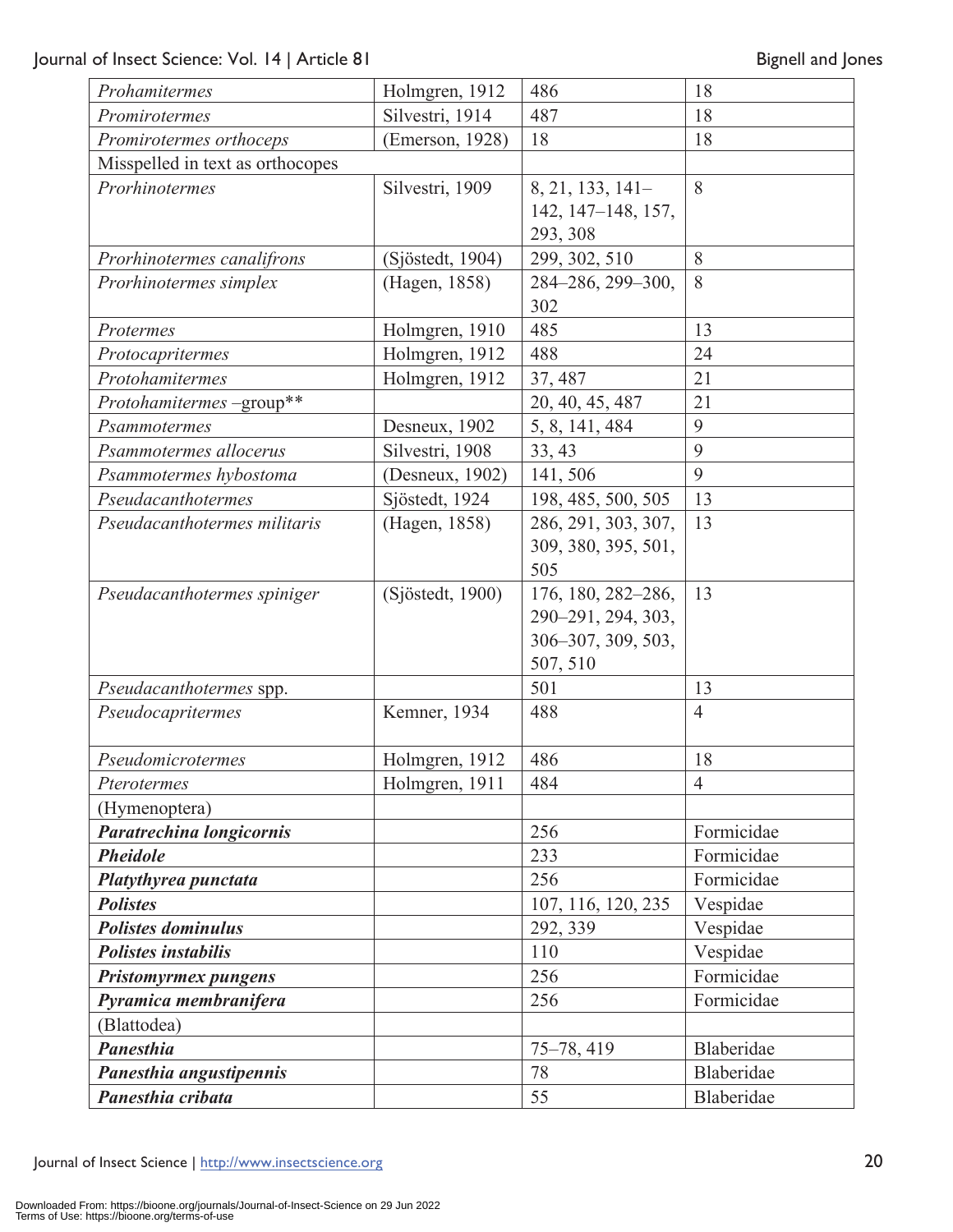| Panesthia spadica                |                                  | 75                     | Blaberidae       |
|----------------------------------|----------------------------------|------------------------|------------------|
| Parcoblatta sp.                  |                                  | 242                    | Blattellidae     |
| Periplaneta                      |                                  | 15                     | <b>Blattidae</b> |
| Periplaneta americana            |                                  | 32, 58–59, 242,<br>457 | <b>Blattidae</b> |
| Periplaneta australasiae         |                                  | 32                     | <b>Blattidae</b> |
| Polyphaga aegyptica              |                                  | 32                     | Polyphagidae     |
| (Other insects)                  |                                  |                        |                  |
| Paroxypilus tasmaniensis         |                                  | 32                     | Amorphoscelidae  |
| (Other multicellular organisms)  |                                  |                        |                  |
| Phaseolus vulgaris               |                                  | 56                     | Leguminosae      |
| <b>Pueraria</b>                  |                                  | 509                    | Leguminosae      |
| (Isoptera)                       |                                  |                        |                  |
| <i><u><b>Ouasitermes</b></u></i> | Emerson, 1950                    | 488                    | 24               |
| (Isoptera)                       |                                  |                        |                  |
| <b>Reticulitermes</b>            | Holmgren, 1913                   | 42–43, 137, 141,       | $\overline{7}$   |
|                                  |                                  | 143-144, 146-148,      |                  |
|                                  |                                  | 227, 241, 260, 263,    |                  |
|                                  |                                  | 265, 290-291, 329,     |                  |
|                                  |                                  | 417-418, 421, 452,     |                  |
|                                  |                                  | 455, 485, 492-493,     |                  |
|                                  |                                  | 500, 542, 544, 547,    |                  |
|                                  |                                  | 549-500, 552           |                  |
| Reticulitermes arenincola        | Goellner, 1931                   | 523                    | $\overline{7}$   |
| Reticulitermes flavipes          | (Kollar, 1837)                   | 33, 61, 63, 110,       | $\overline{7}$   |
|                                  |                                  | 143-144, 149-150,      |                  |
|                                  |                                  | 167, 170, 200, 216-    |                  |
|                                  |                                  | 217, 219-229, 235-     |                  |
|                                  |                                  | 237, 239-240, 242,     |                  |
|                                  |                                  | 285-287, 294-297,      |                  |
|                                  |                                  | 302, 321, 325, 327-    |                  |
|                                  |                                  | 328, 330-335, 337-     |                  |
|                                  |                                  | 340, 392, 443, 453-    |                  |
|                                  |                                  | 457, 466, 507, 510,    |                  |
|                                  |                                  | 523, 534-535, 543,     |                  |
|                                  |                                  | 545, 548-551           |                  |
| Reticulitermes grassei           | Clément, 1978                    | 143–144, 330, 333,     | $7\phantom{.0}$  |
|                                  |                                  | 335, 337, 529, 532,    |                  |
|                                  |                                  | 536                    | $\overline{7}$   |
| Reticulitermes hageni            | Banks, 1920                      | 330, 332, 336          | $7\phantom{.0}$  |
| Reticulitermes hesperus          | Banks, 1920                      | 295–296, 305, 325,     |                  |
| Reticulitermes kanmonensis       |                                  | 328, 330<br>327        | $\overline{7}$   |
| Reticulitermes lucifugus         | Takematsu, 1999<br>(Rossi, 1792) | 143, 535               | $\overline{7}$   |
|                                  |                                  |                        |                  |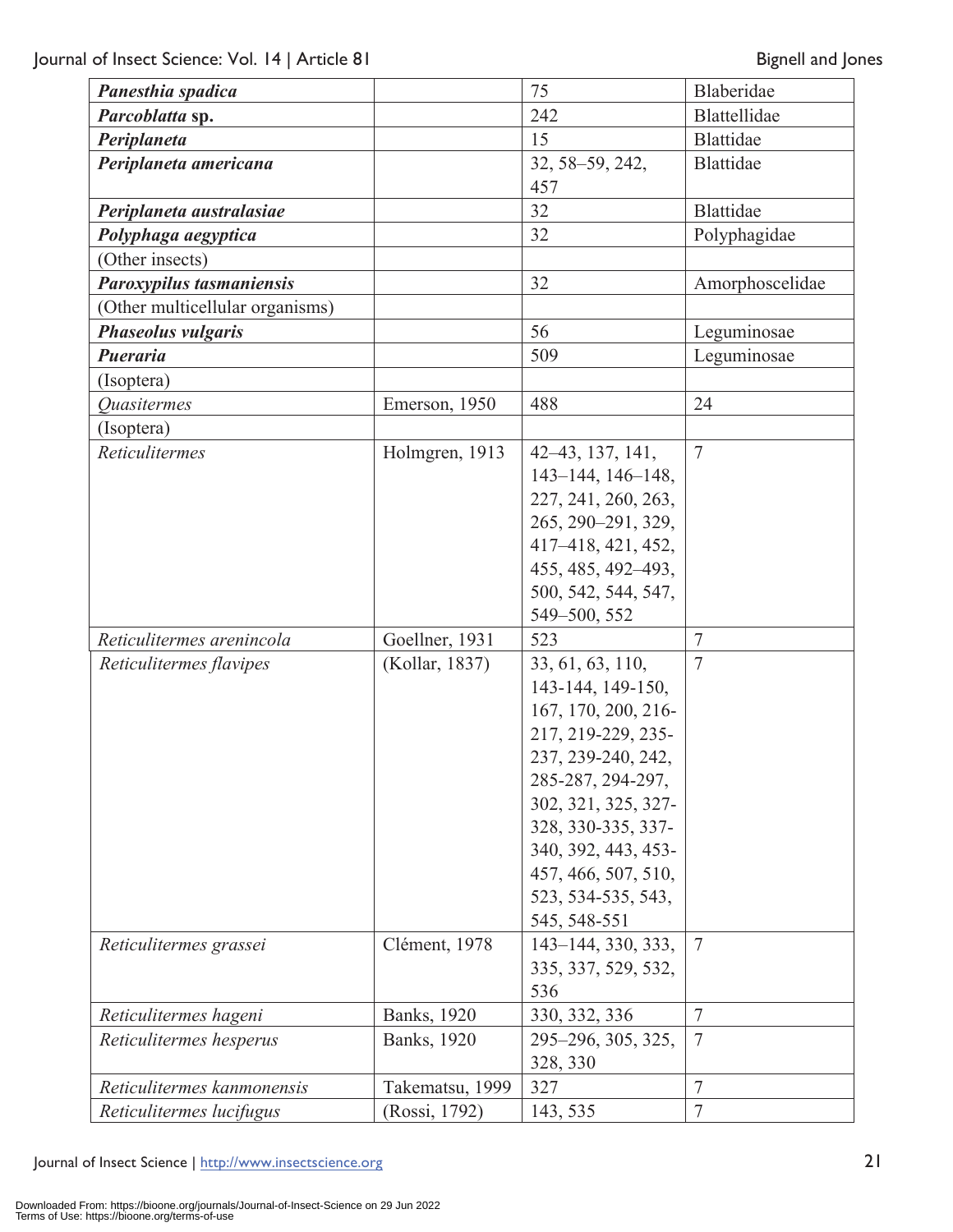| Reticulitermes lucifugus form cor- |                  | 337-338             | $\overline{7}$  |
|------------------------------------|------------------|---------------------|-----------------|
| sicus                              |                  |                     |                 |
| Reticulitermes lucifugus form      |                  | 302, 307            | $7\phantom{.0}$ |
| grassei                            |                  |                     |                 |
| Reticulitermes lucifugus form san- |                  | 143, 227, 274, 284, | $7\phantom{.0}$ |
| tonensis                           |                  | 296                 |                 |
| Reticulitermes malletei            | Clément, 1986    | 328, 330, 336       | $\overline{7}$  |
| Reticulitermes santonensis         | Feytaud, 1950    | 219, 221, 227,      | $\overline{7}$  |
|                                    |                  | 284-285, 286-287,   |                 |
|                                    |                  | 291, 297, 302, 307, |                 |
|                                    |                  | 309, 325, 339, 394, |                 |
|                                    |                  | 449, 549            |                 |
| Reticulitermes speratus            | (Kolbe, 1885)    | 33, 55–56, 59–64,   | $7\phantom{.0}$ |
|                                    |                  | 144, 151, 177, 180, |                 |
|                                    |                  | 182, 256-257,       |                 |
|                                    |                  | 260-262, 264-265,   |                 |
|                                    |                  | 267, 272-274, 296,  |                 |
|                                    |                  | 302, 305, 322, 325, |                 |
|                                    |                  | 330-331, 334, 338,  |                 |
|                                    |                  | 398, 417, 421, 423, |                 |
|                                    |                  | 427, 442-443        |                 |
| Reticulitermes speratus form       |                  | 242                 | 7               |
| kyushuensis                        |                  |                     |                 |
| Reticulitermes speratus form sper- |                  | 242                 | $\overline{7}$  |
| atus                               |                  |                     |                 |
| Reticulitermes spp.                |                  | 324, 338, 447–448,  | $7\phantom{.0}$ |
|                                    |                  | 452-453             |                 |
| Reticulitermes tibialis            | Banks, 1920      | 227                 | $\overline{7}$  |
| Reticulitermes urbis               | Bagnères, Uva &  | 330                 | 7               |
|                                    | Clèment, 2003    |                     |                 |
| Reticulitermes virginicus          | (Banks, 1907)    | 227, 256-257, 262,  | $7\phantom{.0}$ |
|                                    |                  | 270, 274, 302,      |                 |
|                                    |                  | 327-328, 330, 332   |                 |
| Reticulitermes yaeyamanus          | Morimoto, 1968   | 242                 | $\overline{7}$  |
| Rhadinotermes                      | Sands, 1965      | 489                 | 25              |
| Rhinotermes                        | Hagen, 1858      | 141, 485            | 12              |
| Rhinotermes hispidus               | Emerson, 1925    | 18, 43              | 12              |
| Rhinotermes marginalis             | (Linnaeus, 1758) | 43, 302             | 12              |
| Rhynchotermes                      | Holmgren, 1912   | 36, 487, 501        | 19              |
| Rotunditermes                      | Holmgren, 1910   | 36                  | 25              |
| Rugitermes                         | Holmgren, 1911   | 484, 500            | $\overline{4}$  |
| Rugitermes athertoni               | (Light, 1932)    | 10                  | $\overline{4}$  |
| Rugitermes bicolor                 | (Emerson, 1925)  | 18                  | $\overline{4}$  |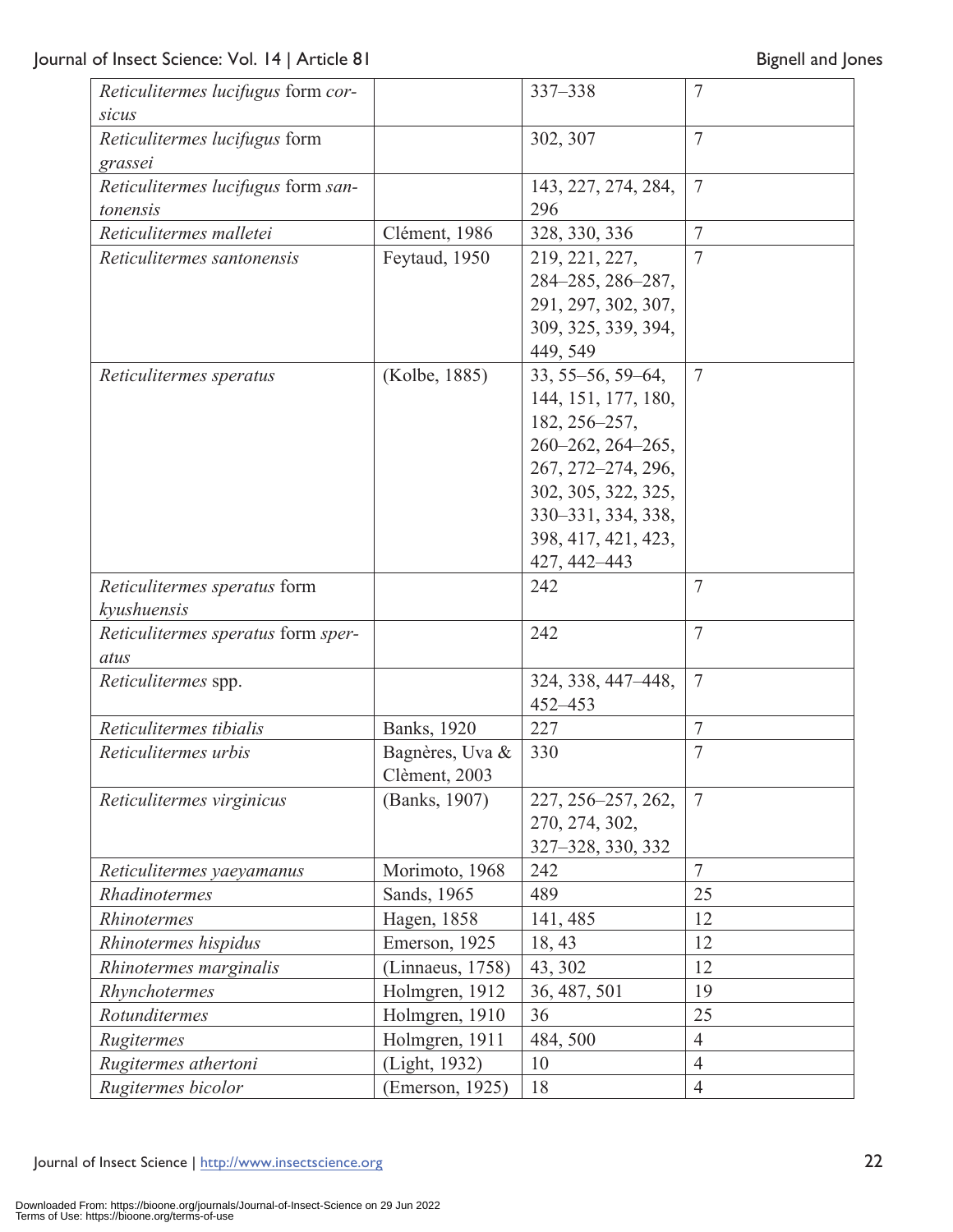| Ruptitermes                  | Mathews, 1977               | 486                              | 17             |
|------------------------------|-----------------------------|----------------------------------|----------------|
| (Hymenoptera)                |                             |                                  |                |
| Ropalidia marginata          |                             | 120                              | Vespidae       |
| (Isoptera)                   |                             |                                  |                |
| Saxatilitermes               | Miller, 1991                | 489                              | 24             |
| Schedorhinotermes            | Silvestri, 1909             | 141, 145, 485                    | 12             |
| Schedorhinotermes lamanianus | (Sjöstedt, 1911)            | 274, 297, 302, 328,              | 12             |
|                              |                             | 333, 336                         |                |
| Schedorhinotermes putorius   | (Sjöstedt, 1896)            | 380                              | 12             |
| Schedorhinotermes sp.        |                             | 43                               | 12             |
| <b>Serritermes</b>           | Wasmann, 1897               | 41, 141                          | 5              |
| Sinocapritermes mushae       | (Oshima &                   | 58-59, 63, 385                   | 23             |
|                              | Maki, 1919)                 |                                  |                |
| <b>Skatitermes</b>           | Coaton, 1971                | 486                              | 17             |
| Speculitermes                | Wasmann, 1902               | 486                              | 17             |
| Sphaerotermes                | Holmgren, 1912              | 308, 310, 485                    | 14             |
| Spinitermes                  | Wasmann, 1897               | 488                              | 24             |
| <b>Stolotermes</b>           | Hagen, 1858                 | 37, 112, 284, 484,               | $\overline{2}$ |
|                              |                             | 493                              |                |
| Stolotermes victoriensis     | Hill, 1921                  | 298-299, 301, 308                | $\overline{2}$ |
| Stylotermes                  | Holmgren &                  | 41, 141, 484                     | 10             |
|                              | Holmgren, 1917              |                                  |                |
| Subulioiditermes             | Ahmad, 1968                 | 490                              | 25             |
| Subulitermes                 | Holmgren, 1910              | 36, 489, 501                     | 25             |
| Subulitermes-group**         |                             | 492                              | 25             |
| Synacanthotermes             | Holmgren, 1910              | 199, 485                         | 13             |
| Syncapritermes               | Ahmad & Akh-                | 488<br>23                        |                |
|                              | tar, 1981<br>Holmgren, 1912 | 487                              |                |
| Synhamitermes                |                             |                                  | 18<br>19       |
| <i>Syntermes</i>             | Holmgren, 1910              | 22, 35–36, 487,<br>500, 503, 507 |                |
| Syntermes grandis            | (Rambur, 1842)              |                                  | 19             |
|                              |                             | 282-283, 287, 303,<br>502        |                |
| Syntermes molestus           | (Burmeister,                | 501-503, 507                     | 19             |
|                              | 1839)                       |                                  |                |
| <i>Syntermes nanus</i>       | Constantino,                | 503                              | 19             |
|                              | 1995                        |                                  |                |
| Syntermes praecellens        | Silvestri, 1946             | 281, 287, 309                    | 19             |
| Syntermes wheeleri           | Emerson, 1945               | 505                              | 19             |
| (Blattodea)                  |                             |                                  |                |
| <b>Salganea</b>              |                             | 69, 74-78, 85, 89,               | Blaberidae     |
|                              |                             | 419                              |                |
| Salganea esakii              |                             | 75,78                            | Blaberidae     |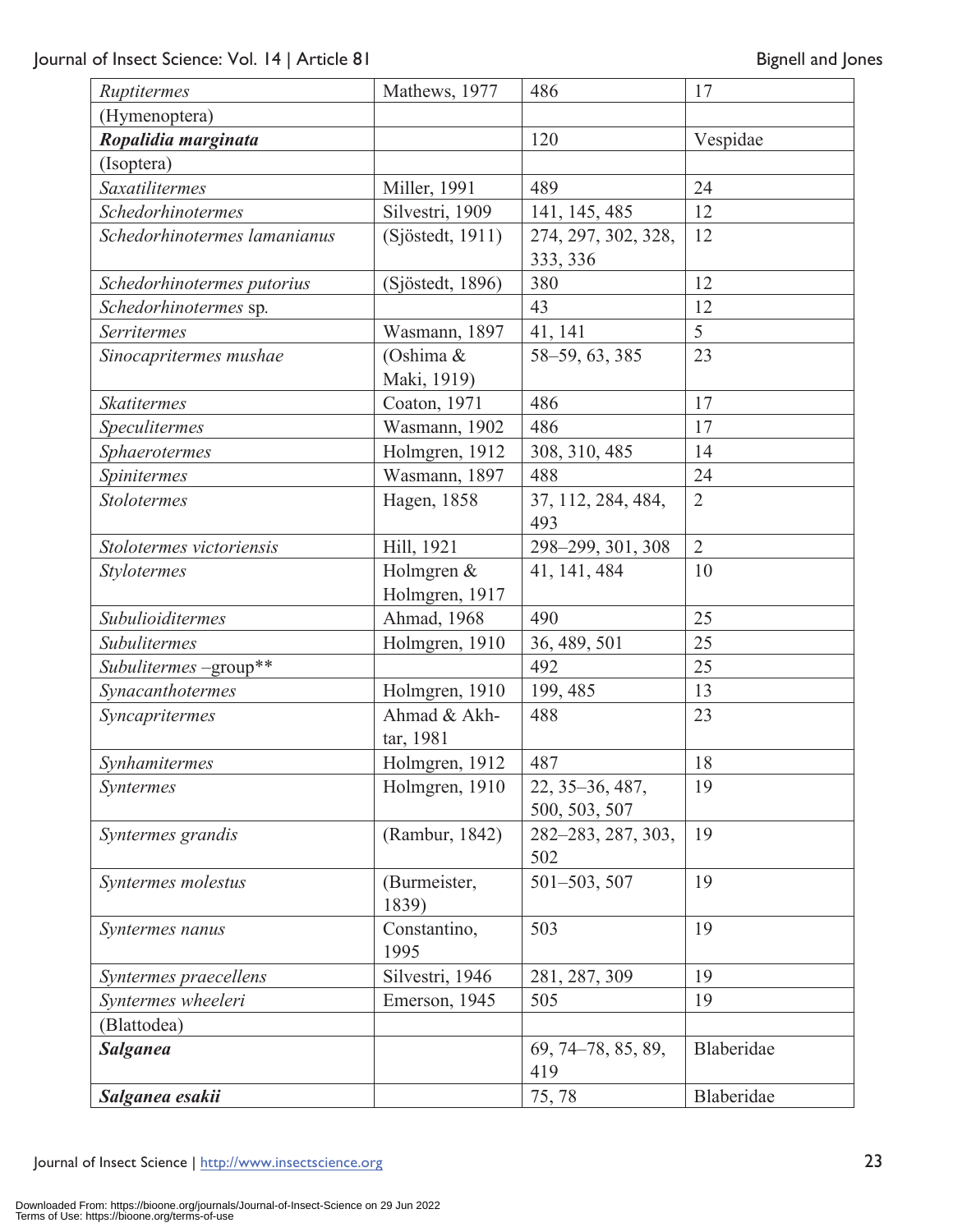| Salganea taiwanensis                                                                           |                                    | 74, 76                                           | Blaberidae       |
|------------------------------------------------------------------------------------------------|------------------------------------|--------------------------------------------------|------------------|
| (Other insects)                                                                                |                                    |                                                  |                  |
| Sphodoptera littoralis                                                                         |                                    | 509                                              |                  |
| Statilia maculata                                                                              |                                    | 242                                              | Mantidae         |
| (Other multicellular organisms)                                                                |                                    |                                                  |                  |
| Steinernema carpocapsae                                                                        |                                    | 180, 510                                         | Steinernematidae |
| Steinernema feltiae                                                                            |                                    | 510                                              | Steinernematidae |
| Steinernema kushidae                                                                           |                                    | 510                                              | Steinernematidae |
| (Isoptera)                                                                                     |                                    |                                                  |                  |
| Tanytermes***                                                                                  | Engel, Grimaldi<br>& Krishna, 2007 | $36, 39 - 41$                                    | "Lower termite"  |
| Not allocated to a family                                                                      |                                    |                                                  |                  |
| Tauritermes                                                                                    | Krishna, 1961                      | 484                                              | $\overline{4}$   |
| Tenuirostritermes                                                                              | Holmgren, 1912                     | 6, 9, 36, 489                                    | 25               |
| Termes                                                                                         | Linnaeus, 1758                     | 385, 488, 492, 500,<br>547, 551                  | 24               |
| $Terms$ -group*                                                                                |                                    | 40, 45, 488                                      | 24               |
| Termes hispaniolae                                                                             | (Banks, 1918)                      | 303, 531, 533,<br>541-542, 545                   | 24               |
| Termes nigritus                                                                                | (Silvestri, 1901)                  | 502                                              | 24               |
| Termitogeton                                                                                   | Desneux, 1904                      | 141-143, 147, 484                                | 11               |
| Termitogeton planus                                                                            | (Haviland, 1898)                   | 33, 43, 142                                      | 11               |
| Termopsis                                                                                      | Heer, 1849                         | 39                                               | $\overline{2}$   |
| <b>Thoracotermes</b>                                                                           | Wasmann, 1911                      | 487                                              | 22               |
| <b>Triacitermes</b>                                                                            | Emerson, 1949                      | 36                                               | 19               |
| The only species in this genus is now called <i>Procornitermes triacifer</i> (Silvestri, 1901) |                                    |                                                  |                  |
| Trinervitermes                                                                                 | Holmgren, 1912                     | 22, 36, 300, 352,<br>381, 489                    | 25               |
| Trinervitermes bettonianus                                                                     | (Sjöstedt, 1905)                   | 281, 283-285, 287,<br>291, 294, 300, 304,<br>309 | 25               |
| Trinervitermes geminatus                                                                       | (Wasmann,<br>1897)                 | 304, 367, 369, 493,<br>505                       | 25               |
| Trinervitermes oeconomus                                                                       | (Tragardh, 1904)                   | 351                                              | 25               |
| Trinervitermes trinervius                                                                      | (Rambur, 1842)                     | 507                                              | 25               |
| Trinervitermes trinervoides                                                                    | (Sjöstedt, 1911)                   | 294, 296, 304                                    | 25               |
| Tuberculitermes                                                                                | Holmgren, 1912                     | 487                                              | 22               |
| Tumulitermes                                                                                   | Holmgren, 1912                     | 36, 489                                          | 25               |
| Tumulitermes pastinator                                                                        | (Hill, 1915)                       | 179                                              | 25               |
| (Hymenoptera)                                                                                  |                                    |                                                  |                  |
| Temnothorax longispinosus                                                                      |                                    | 101                                              | Formicidae       |
| (Blattodea)                                                                                    |                                    |                                                  |                  |
| Therea petiveriana                                                                             |                                    | 32                                               | Polyphagidae     |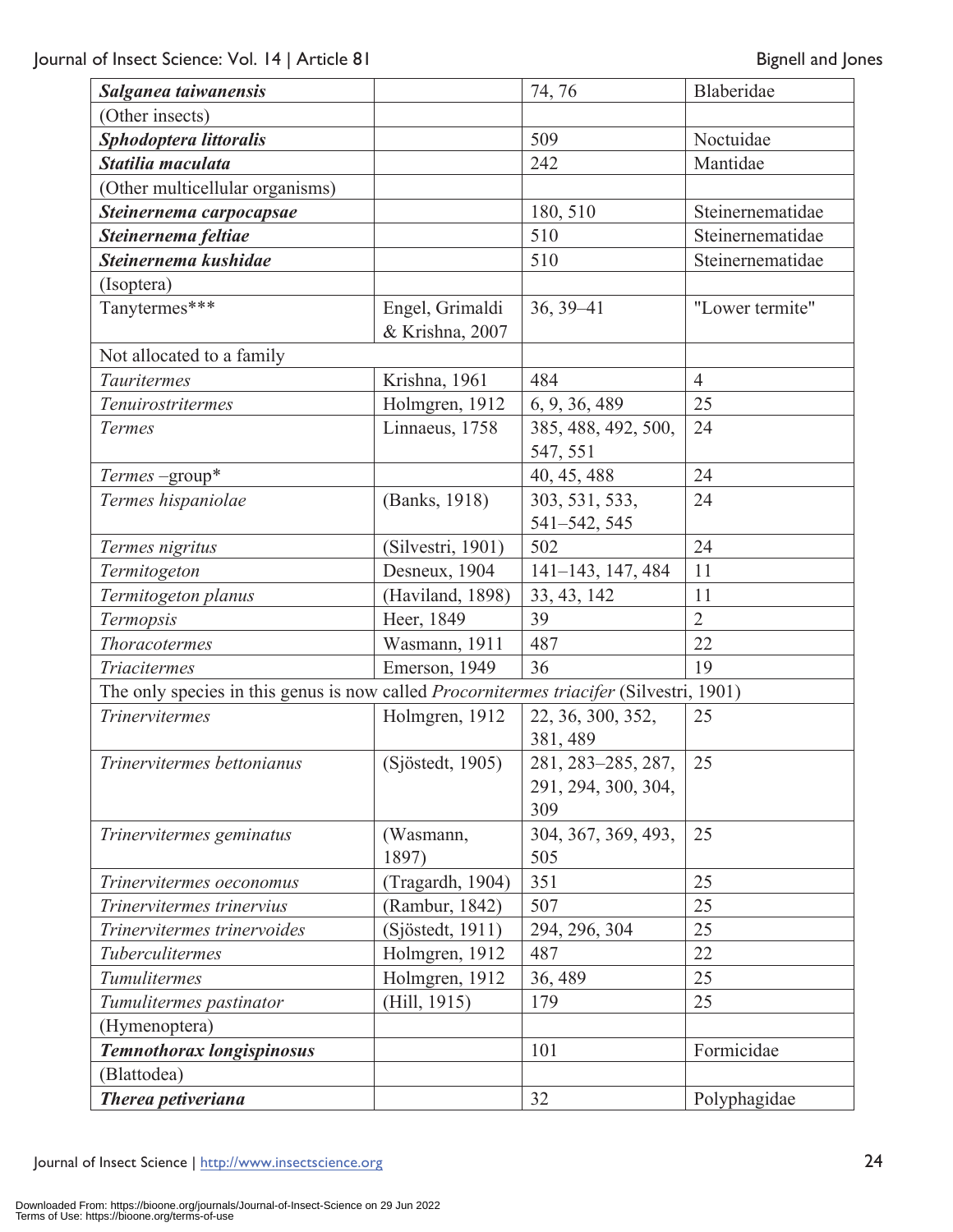| (Other insects)                   |                |                        |                |
|-----------------------------------|----------------|------------------------|----------------|
| Tenodera angustipennis            |                | 32                     | Mantidae       |
| Tenodera aridifolia               |                | 242                    | Mantidae       |
| (Isoptera)                        |                |                        |                |
| Unguitermes                       | Sjöstedt, 1924 | 487                    | 22             |
| (Isoptera)                        |                |                        |                |
| Velocitermes                      | Holmgren, 1912 | 5, 36, 489             | 25             |
| Velocitermes sp.                  |                | 256                    | 25             |
| Verrucositermes                   | Emerson, 1960  | 489                    | 25             |
| (Hymenoptera)                     |                |                        |                |
| Vollenhovia emeryi                |                | 256, 272               | Formicidae     |
| (Hymenoptera)                     |                |                        |                |
| Wassania auropunctata             |                | 256, 272               | Formicidae     |
| (Isoptera)                        |                |                        |                |
| Xylochomitermes                   | Miller, 1991   | 488                    | 24             |
| (Isoptera)                        |                |                        |                |
| Zootermopsis                      | Emerson, 1933  | $100, 140 - 141,$      | $\overline{2}$ |
|                                   |                | 147-148, 167, 173,     |                |
|                                   |                | 175, 243, 285, 300,    |                |
|                                   |                | 310, 328, 446, 452,    |                |
|                                   |                | 460, 484, 493          |                |
| Zootermopsis angusticollis        | (Hagen, 1858)  | 10, 12, 33, 152-       | $\overline{2}$ |
|                                   |                | $153, 171 - 176,$      |                |
|                                   |                | 180-184, 228, 256,     |                |
|                                   |                | 285-286, 291, 293,     |                |
|                                   |                | 298, 301, 309,         |                |
|                                   |                | 325, 330, 394, 454,    |                |
|                                   |                | 466                    |                |
| Zootermopsis nevadensis           | (Hagen, 1874)  | $101, 104 - 105, 112,$ | 2              |
|                                   |                | 118, 140, 152,         |                |
|                                   |                | 241-242, 256, 281,     |                |
|                                   |                | 284-286, 290-291,      |                |
|                                   |                | 296, 298-301,          |                |
|                                   |                | 309-310, 325, 327,     |                |
|                                   |                | 330, 334, 451, 453     |                |
| Zootermopsis nevadensis form nut- |                | 330, 333               | $\overline{2}$ |
| tingi                             |                |                        |                |
| Zootermopsis spp.                 |                | 445, 448, 452, 459     | $\overline{2}$ |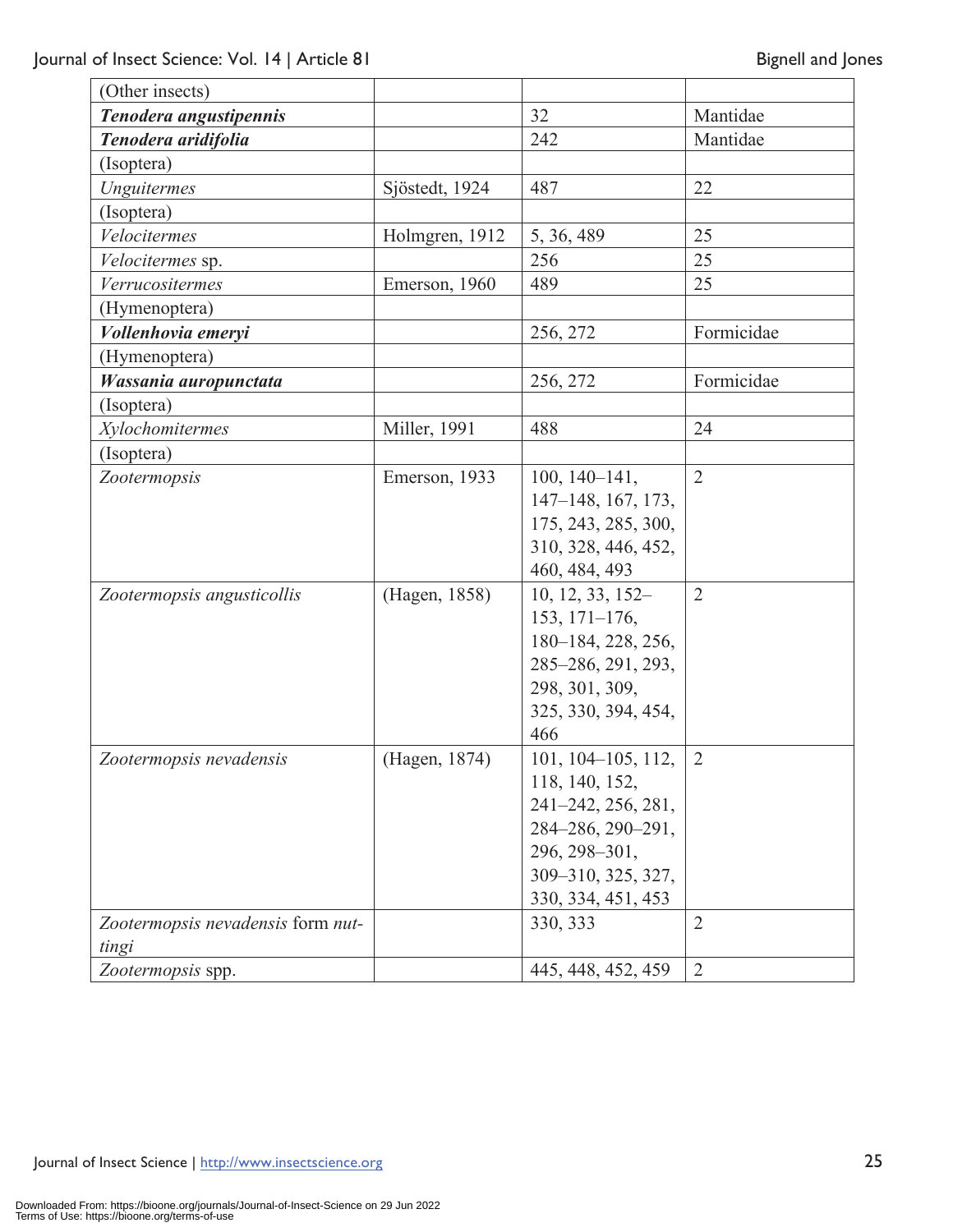Table 2. Key to taxonomic codes. The codes abbreviate the affiliation of each termite listed in the alphabetical index (this paper), following the scheme developed by Davies et al. (2003) and Inward et al. (2007b) and used in Table 17.2 Chapter 17 (*Global Biogeography of Termites: a Compilation of Sources*, pp. 477–498).

| <b>Taxonomic</b> | Family          | <b>Subfamily</b>         | <b>Functional Taxonomic</b> |
|------------------|-----------------|--------------------------|-----------------------------|
| Code             |                 |                          | Group                       |
| 1                | Mastotermitidae | $\overline{\phantom{m}}$ |                             |
| $\overline{2}$   | Termopsidae     | $\overline{a}$           |                             |
| $\overline{3}$   | Hodotermitidae  |                          |                             |
| $\overline{4}$   | Kalotermitidae  | $\overline{a}$           |                             |
| 5                | Serritermitidae |                          | $\overline{\phantom{0}}$    |
| 6                | Rhinotermitidae | Coptotermitinae          |                             |
| 7                | Rhinotermitidae | Heterotermitinae         | $\overline{a}$              |
| 8                | Rhinotermitidae | Prorhinotermitinae       | $\overline{\phantom{m}}$    |
| 9                | Rhinotermitidae | Psammotermitinae         | $\overline{\phantom{a}}$    |
| 10               | Rhinotermitidae | Stylotermitinae          | L,                          |
| 11               | Rhinotermitidae | Termitogetoninae         |                             |
| 12               | Rhinotermitidae | Rhinotermitinae          |                             |
| 13               | Termitidae      | Macrotermitinae          | $\overline{\phantom{a}}$    |
| 14               | Termitidae      | Sphaerotermitinae        | $\overline{\phantom{0}}$    |
| 15               | Termitidae      | Foraminitermitinae       |                             |
| 16               | Termitidae      | Apicotermitinae          | Apicotermes-group           |
| 17               | Termitidae      | Apicotermitinae          | Anoplotermes-group          |
| 18               | Termitidae      | Termitinae               | Amitermes-group             |
| 19               | Termitidae      | Termitinae               | Syntermes-group             |
| 20               | Termitidae      | Termitinae               | Cylindrotermes-group        |
| 21               | Termitidae      | Termitinae               | Protohamitermes-group       |
| 22               | Termitidae      | Termitinae               | Cubitermes-group            |
| 23               | Termitidae      | Termitinae               | Pericapritermes-group       |
| 24               | Termitidae      | Termitinae               | Termes-group                |
| 25               | Termitidae      | Nasutitermitinae         |                             |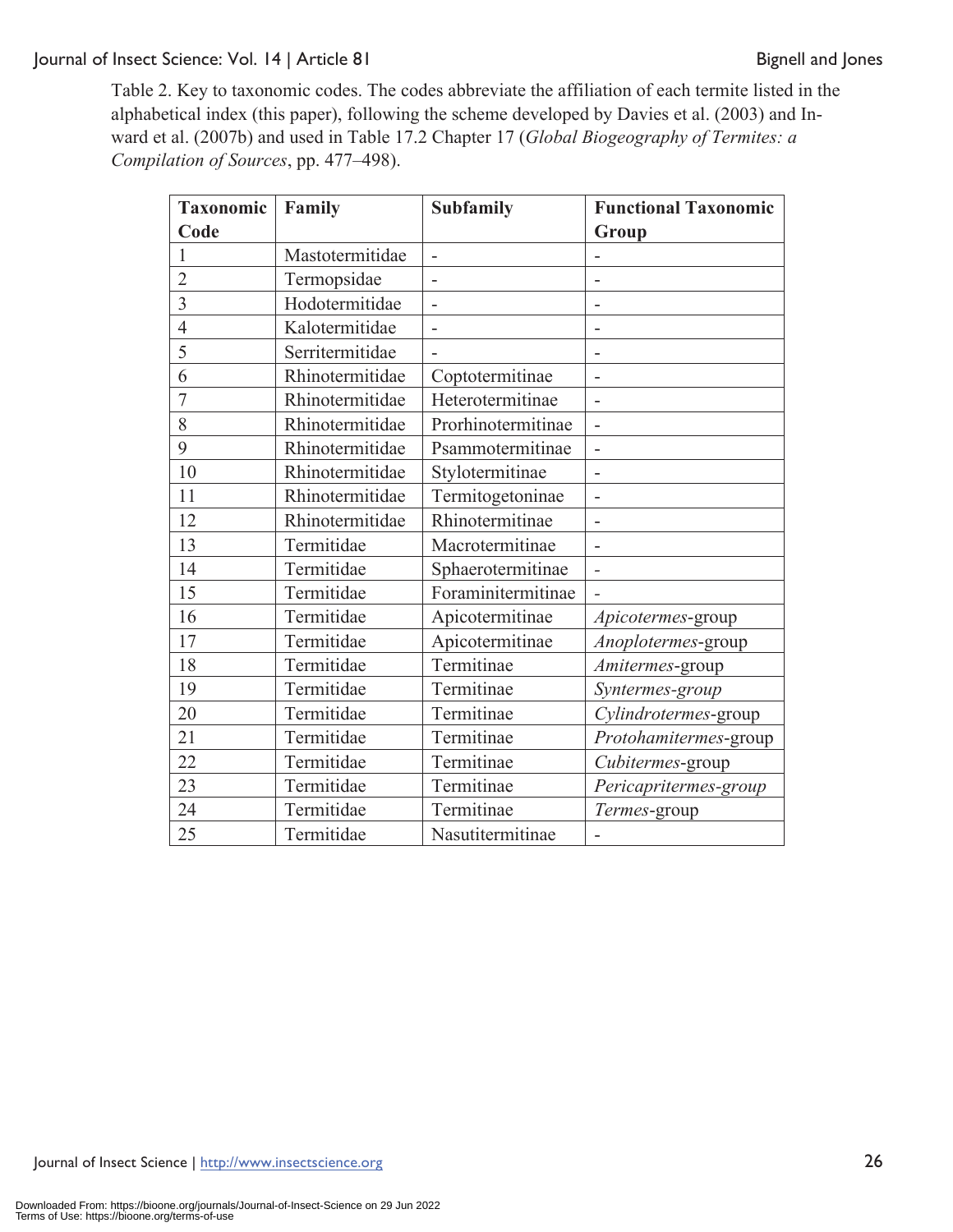# **Index of microorganisms**

## PROKAROTES

Table 3. Index of prokaryotes. Taxa with an asterisk (\*) have *Candidatus* status (characterised but uncultivable). One strain of the genus *Elusimicrobium*\*, *E. minutum* (\*\*) has been cultured (Geissinger et al. 2009). Higher classifications based on the *Tree of Life* web project for Eubacteria (http://tolweb.org/Eubacteria) and Archaea (http://tolweb.org/Archaea/4), but are not intended to be definitive. No taxonomic notes are given.

| <b>Taxon</b>                  | Page nos.   | Archaea (A) or | <b>Affiliation (Phylum)</b> |
|-------------------------------|-------------|----------------|-----------------------------|
|                               |             | Eubacteria (E) |                             |
| Actinobacteria                | 422, 430    | E              | Actinobacteria              |
| Aeromonas caviae              | 509         | E              | Gamma Proteobacteria        |
| Alcaligenes latus             | 509         | E              | Beta Proteobacteria         |
| Armantifilum devescovinae*    | 424, 427    | E              | <b>Bacteroidetes</b>        |
| Azobacteroides pseudo-        | 426, 429,   | E              | <b>Bacteroidetes</b>        |
| trichonympha*                 | 446         |                |                             |
| Azotobacteroides*             | 428         | E              | Bacteroidetes               |
| <b>Bacillus cereus</b>        | 388         | $\overline{E}$ | Firmicutes                  |
| <b>Bacillus thuringiensis</b> | 509         | E              | Firmicutes                  |
| <b>Bacteroidales</b>          | 424-429     | E              | <b>Bacteroidetes</b>        |
| <b>Bacteroidetes</b>          | 418-419,    | E              | <b>Bacteroidetes</b>        |
|                               | 422, 430    |                |                             |
| Blattabacterium               | $27 - 29$ , | E              | <b>Bacteroidetes</b>        |
|                               | 31, 33,     |                |                             |
|                               | 39, 42,     |                |                             |
|                               | 46, 457     |                |                             |
| Blattabacterium cuenoti       | 28, 31      | E              | <b>Bacteroidetes</b>        |
| Blattabacterium sp.           | 457         | $\overline{E}$ | <b>Bacteroidetes</b>        |
| Blattabacterium spp.          | 32          | E              | <b>Bacteroidetes</b>        |
| <b>Burkholderia</b>           | 394         | E              | Beta Proteobacteria         |
| Cellulomonas fimi             | 56          | $\overline{E}$ | Actinobacteria              |
| Citrobacter                   | 394         | E              | Gamma Proteobacteria        |
| Clostridia                    | 430         | E              | Firmicutes                  |
| Clostridium                   | 53, 388-    | E              | Firmicutes                  |
|                               | 389         |                |                             |
| Clostridium cellulovorans     | 61          | E              | Firmicutes                  |
| Clostridium termitidis        | 448         | E              | Firmicutes                  |
| Desulfovibrio                 | 427, 451    | E              | Delta Proteobacteria        |
| Desulfovibrio trichonymphae   | 427         | ${\bf E}$      | Delta Proteobacteria        |
| Elusimicrobia                 | 426-427,    | E              | Elusimicrobia (former-      |
|                               | 429, 461    |                | ly candidate phylum         |
|                               |             |                | TG1)                        |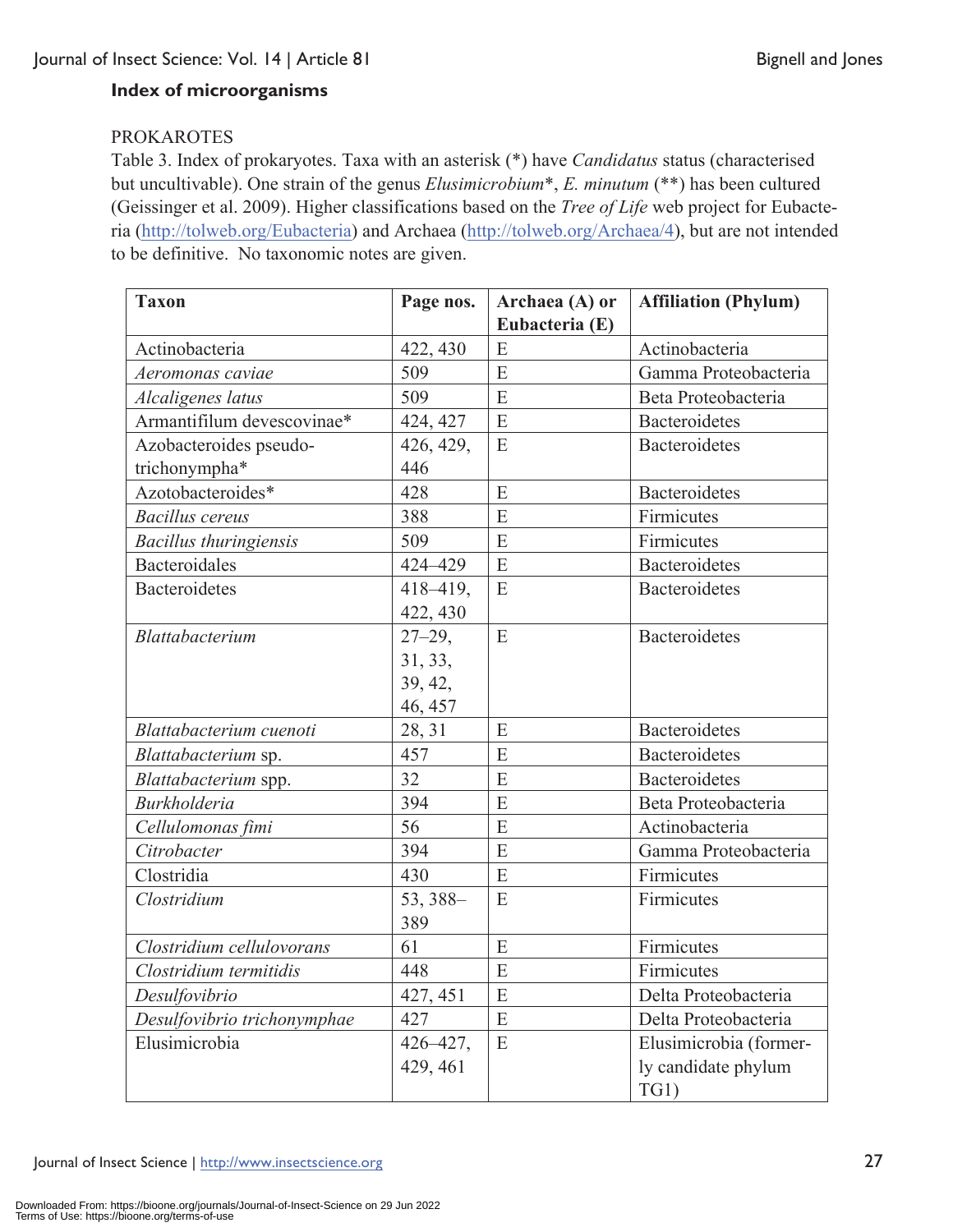| Elusimicrobium minutum**       | 419          | E              | Elusimicrobia          |
|--------------------------------|--------------|----------------|------------------------|
| Elusimicrobium*                | 429          | E              | Elusimicrobia          |
| Endomicrobium*                 | 428          | E              | Elusimicrobia          |
| Endomicrobium trichonymphae*   | 427, 429,    | E              | Elusimicrobia          |
|                                | 446, 461     |                |                        |
| Fibrobacteres                  | 419, 431,    | E              | Fibrobacteres          |
|                                | 444          |                |                        |
| Firmicutes                     | 418-419,     | E              | Firmicutes             |
|                                | 429-430      |                |                        |
| Helicobacter pylori            | 454          | E              | Epsilon Proteobacteria |
| Klebsiella                     | 202          | E              | Gamma Proteobacteria   |
| Lactococcus                    | 460          | E              | Firmicutes             |
| Methanobacteriaciae            | 419, 430     | $\mathbf{A}$   | Euryarchaeota          |
| Methanobacteriales             | 450          | $\mathbf{A}$   | Euryarchaeota          |
| Methanobrevibacter             | $419 - 420,$ | $\mathbf{A}$   | Euryarchaeota          |
|                                | 423, 450,    |                |                        |
|                                | 455          |                |                        |
| Methanobrevibacter cuticularis | 455          | $\mathbf{A}$   | Euryarchaeota          |
| Methanomicrobiales             | 419, 450     | $\mathbf{A}$   | Euryarchaeota          |
| Methanomicrococcus             | 419          | $\mathbf{A}$   | Euryarchaeota          |
| Methanosarcinaceae             | 419, 430     | $\mathbf{A}$   | Euryarchaeota          |
| Methanosarcinales              | 450          | $\mathbf{A}$   | Euryarchaeota          |
| Methanospirillum hungatei      | 450          | $\overline{A}$ | Euryarchaeota          |
| Pantoea                        | 202          | E              | Gamma Proteobacteria   |
| Planctomycetes                 | 419, 430     | E              | Gamma Proteobacteria   |
| Proteobacteria                 | 430          | E              | Proteobacteria         |
| Pseudomonas aeruginosa         | 175          | E              | Gamma Proteobacteria   |
| Pseudonocardia                 | 202          | E              | Actinobacteria         |
| Rhizobacterium radiobacter     | 509          | E              | Alpha Proteobacteria   |
| Serratia                       | 460          | E              | Gamma Proteobacteria   |
| Serratia marcescens            | 509          | E              | Gamma Proteobacteria   |
| Spirochaetes                   | 418-419,     | ${\bf E}$      | Spriochaetes           |
|                                | 427, 430,    |                |                        |
|                                | 444          |                |                        |
| Sporomusa acetivorans          | 454-455      | E              | Firmicutes             |
| Streptococcaceae               | 429          | E              | Firmicutes             |
| Streptomyces avermitilis       | 510          | E              | Actinobacteria         |
| Symbiothrix dinenymphae*       | 426          | E              | Bacteroidetes          |
| Synergistetes                  | 419          | E              | Synergistetes          |
| Tammella caduceiae*            | 424, 427     | E              | Synergistetes          |
| Tammella*                      | 428          | E              | Synergistetes          |
| Termite Group 1 (TG1)          | 418-419      | E              | Elusimicrobia (former- |
|                                |              |                | ly Termite Group 1)    |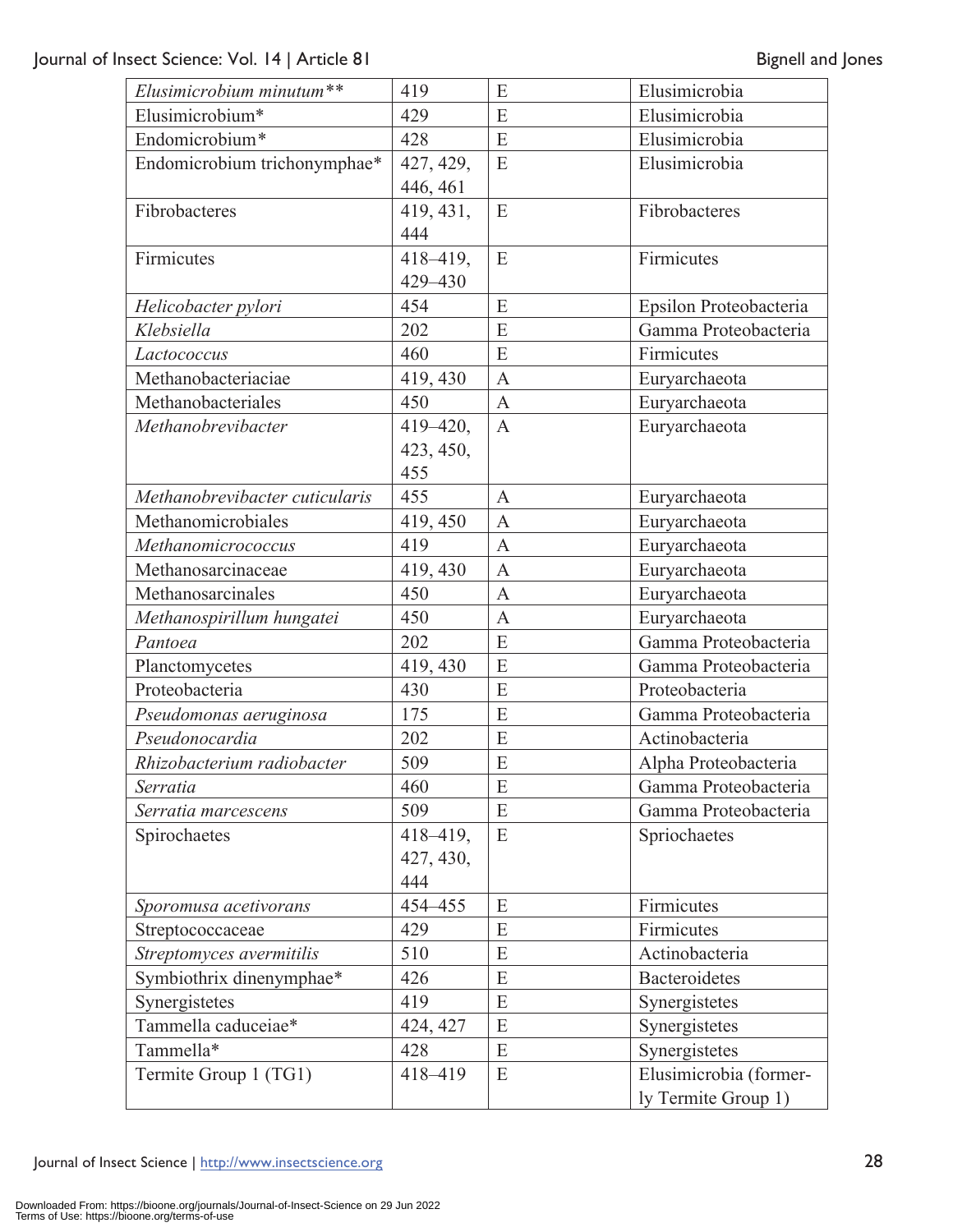| Termite Group 2 (TG2) | 418              | E | Termite Group 2 |
|-----------------------|------------------|---|-----------------|
| Termite Group 3 (TG3) | 418, 431,        | E | Termite Group 3 |
|                       | 444              |   |                 |
| Thermobifida fusca    | 56               |   | Actinobacteria  |
| Treponema             | 428, 451,<br>459 | E | Spirochaetes    |
|                       |                  |   |                 |
| Treponema primitia    | 451              | E | Spirochaetes    |

# FUNGI

Table 4. Index of fungi. This is presented as a single table without subdivision, ordered alphabetically. Classifications follow the same scheme as Bignell and Jones (2009), based on the *Index Fungorum* (http://www.indexfungorum.org/names/names.asp), but are not intended to be definitive. No taxonomic notes are given.

| <b>Taxon</b>             | Page nos.             | <b>Division</b>    | <b>Affiliation (Order)</b> |
|--------------------------|-----------------------|--------------------|----------------------------|
| Ascomycetes              | 430                   | (Division)         |                            |
| Beauveria bassiana       | 510                   | Ascomycota         | Hypocreales                |
| Dictyostelium discoideum | 56                    | Dictyosteliomycota | Dictyosteliales            |
| <i>Escovopsis</i>        | 202                   | Ascomycota         | Hypocreales                |
| Metarhizium anisopliae   | $175 - 176$ , $180 -$ | Ascomycota         | Hypocreales                |
|                          | 183, 510              |                    |                            |
| Termitomyces             | 44, 194-195, 197,     | Basidiomycota      | Agaricales                 |
|                          | 199, 200-203,         |                    |                            |
|                          | 205, 309, 352,        |                    |                            |
|                          | 357, 364, 395,        |                    |                            |
|                          | 429, 465, 507         |                    |                            |
| Termitomyces sp.         | 465                   | Basidiomycota      | Agaricales                 |
| Trichoderma reesei       | 61                    | Ascomycota         | Hypocreales                |
| Xylaria                  | $201 - 202$           | Ascomycota         | Xylariales                 |

# PROTISTS

Table 5. Index of protists. This is presented in a single table without subdivision, ordered alphabetically. No taxonomic notes are given. Classifications follow Brugerolle and Radek (2006), Ohkuma and Brune (2011), and *The Taxonomicon*

(http://taxonomicon.taxonomy.nl/Default.aspx), but are not intended to be definitive.

| <b>Taxon</b>          | Page nos. | Class level HTG   Order or Family |                |
|-----------------------|-----------|-----------------------------------|----------------|
| Barbulanympha sp.     | 33        | Parabasalia                       | Trichonymphida |
| Barbulanympha ufalula | 33        | Parabasalia                       | Trichonymphida |
| Caduceia versatilis   | 424, 427  | Parabasalia                       | Cristamonadida |
| Calonymphidae         | 416       | (current Family)                  | Calonymphidae  |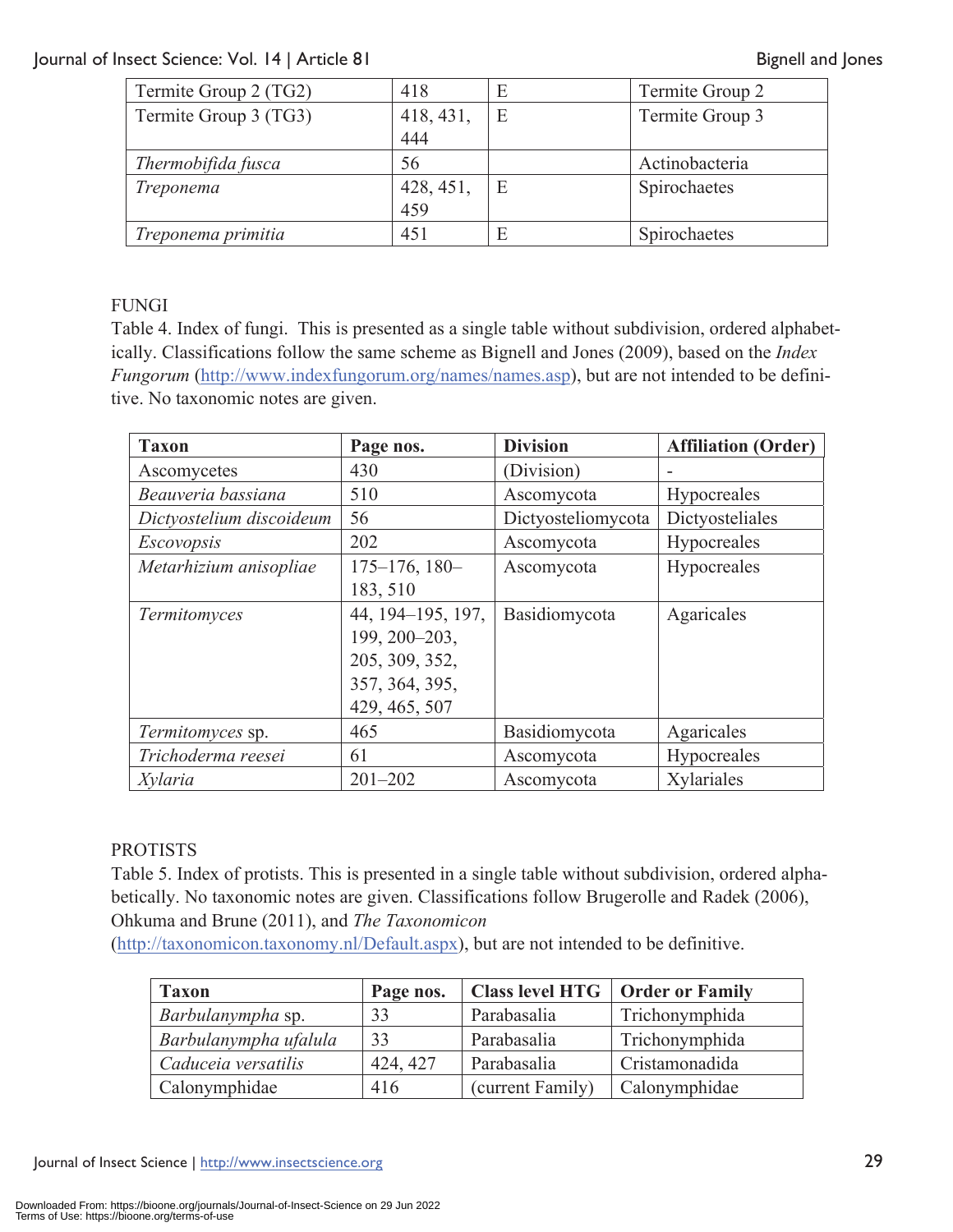| Cristamonadida          | 416       | (current Order)  | Cristamonadida      |
|-------------------------|-----------|------------------|---------------------|
| Devescovina             | 424, 427- | Parabasalia      | Cristamonadida      |
|                         | 428       |                  |                     |
| Devescovinidae          | 416       | (current Family) | Devescovinidae      |
| Dinenympha              | 417, 423, | Oxymonadida      | Pyrsonymphidae      |
|                         | 426       |                  |                     |
| Dinenympha parva        | 423       | Oxymonadida      | Pyrsonymphidae      |
| Dinenympha porteri      | 423       | Oxymonadida      | Pyrsonymphidae      |
| Eucomonympha            | 33, 43    | Parabasalia      | Trichonymphida      |
| Eucomonympha sp.        | 33        | Parabasalia      | Trichonymphida      |
| Euconympha              | 32        | Parabasalia      | Trichonymphida      |
| Excavata                | 414, 417  | (Infrakingdom)   |                     |
| Holomastigotoides mira- | 443       | Parabasalia      | Spirotrichonymphida |
| bile                    |           |                  |                     |
| Hoplonympha             | 424-425   | Parabasalia      | Trichonymphida      |
| Hoplonympha sp.         | 33, 425   | Parabasalia      | Trichonymphida      |
| Hoplonymphidae          | 425       | (current Family) | Hoplonymphidae      |
| Hypermastigida          | 415       | (former Order)   |                     |
| Lophomonadina           | 416       | (former Subor-   | $\overline{a}$      |
|                         |           | der)             |                     |
| Microjoenia             | 423       | Parabasalia      | Spirotrichonymphida |
| Mixotricha paradoxa     | 424       | Parabasalia      | Cristamonadida      |
| Monocercomonadidae      | 416       | (current Family) | Monocercomonadidae  |
| Oxymonadida             | 416, 425  | (current Sub-    |                     |
|                         |           | class)           |                     |
| Oxymonadidae            | 417       | (current Family) | Oxymonadidae        |
| Oxymonas                | 424       | Oxymonadida      | Oxymonadidae        |
| Parabasalia             | 414-415   | (Superclass)     |                     |
| Preaxostyla             | 414       | (Phylum contain- | $\overline{a}$      |
|                         |           | <sub>1</sub> ng  |                     |
|                         |           | Oxymonadida)     |                     |
| Pseudotrichonympha      | 43, 420,  | Parabasalia      | Trichonymphida      |
|                         | 426, 428, |                  |                     |
|                         | 461       |                  |                     |
|                         |           |                  |                     |
| Pseudotrichonympha      | 33, 426,  | Parabasalia      | Trichonymphida      |
| grassei                 | 429, 446  |                  |                     |
| Pseudotrichonympha sp.  | 33        | Parabasalia      | Trichonymphida      |
| Pyrsonympha             | 417, 424  | Oxymonadida      | Pyrsonymphidae      |
| Pyrsonymphidae          | 417       | (current Family) | Pyrsonymphidae      |
| Spirotrichonymphida     | 415-416   | (current Order)  | Spirotrichonymphida |
| Spirotrichonymphina     | 416       | (former Subor-   |                     |
|                         |           | der)             |                     |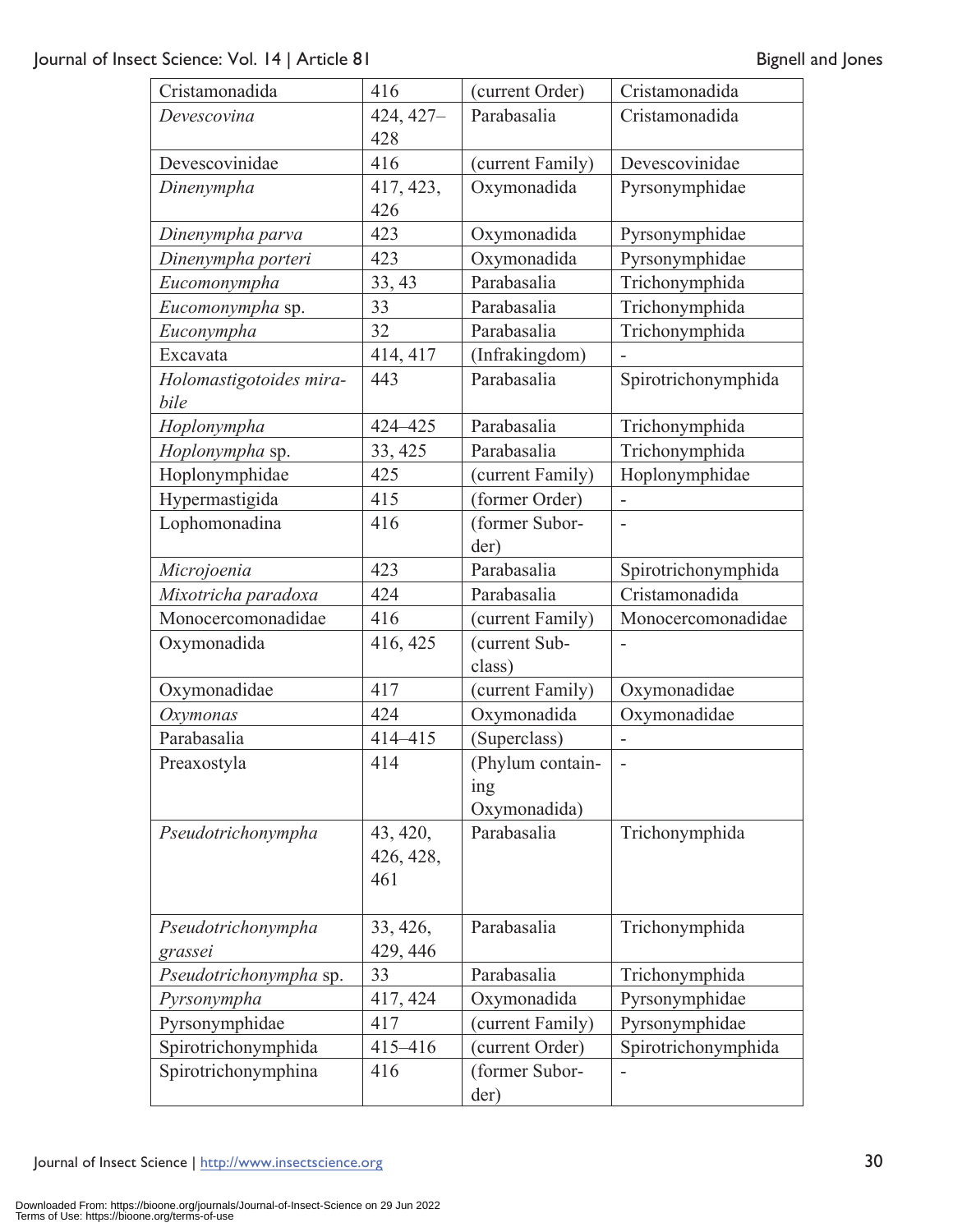| Staurojoeninidae          | 425           | (current Family) | Staurojoeninidae  |
|---------------------------|---------------|------------------|-------------------|
| Streblomastigidae         | 417           | (current Family) | Streblomastigidae |
| Streblomastix             | 424-425       | Oxymonadida      | Streblomastigidae |
| Teranympha                | $32 - 33, 43$ | Parabasalia      | Trichonymphida    |
| Teranympha mirabilis      | 33            | Parabasalia      | Trichonymphida    |
| Trichomastix              | 417           | Anaeromonadea    | Trimastigida      |
| Trichomitopsis termop-    | 442, 446,     | Parabasalia      | Trichomonadida    |
| sidis                     | 450           |                  |                   |
| Trichomonadida            | 415-416       | (current Order)  | Trichomonadida    |
| Trichomonadidae           | 416           | (current Family) | Trichomonadidae   |
| Trichomonadina            | 416           | (former Subor-   |                   |
|                           |               | der)             |                   |
| Trichomonas spp.          | 446           | Parabasalia      | Trichomonadida    |
| Trichonympha              | 32, 427,      | Parabasalia      | Trichonymphida    |
|                           | 428           |                  |                   |
| Trichonympha agilis       | 33, 427,      | Parabasalia      | Trichonymphida    |
|                           | 446           |                  |                   |
| Trichonympha cf. collaris | 33            | Parabasalia      | Trichonymphida    |
| Trichonympha magna        | 33            | Parabasalia      | Trichonymphida    |
| Trichonympha ocuta        | 33            | Parabasalia      | Trichomymphida    |
| Trichonympha sp.          | 33            | Parabasalia      | Trichonymphida    |
| Trichonympha spp.         | 33, 446       | Parabasalia      | Trichonymphida    |
| Trichonymphida            | $415 - 416,$  | (current Order)  | Trichonymphida    |
|                           | 420, 425      |                  |                   |
| Trichonymphina            | 416           | (former Subor-   | $\overline{a}$    |
|                           |               | der)             |                   |
| Trimastix pyriformis      | 446           | Anaerominadea    | Trimastigida      |
| Urinympha                 | 33            | Parabasalia      | Trichonymphida    |
| Urinympha talea           | 33            | Parabasalia      | Trichonymphida    |

#### **References**

Ahlam A, Fazairy AL, Hassan FA. 1988. Infection of termites by *Sphodoptera littoralis* nuclear polyhedrosis virus. *Insect Science and its Application* 9: 37–39.

Bignell DE, Jones DT. 2009. A taxonomic index, with names of descriptive authorities of termite genera and species to accompany the book Termites: Evolution, Sociality, Symbioses, Ecology (Abe T, Bignell DE, Higashi M, editors, Dordrecht: Kluwer Academic Publishers, 2000). *Sociobiology* 53: 205–236.

Brugerolle G, Radek R. 2006. Symbiotic protozoa of termites. In: König H, Varma A, Editors. *Intestinal microorganisms of termites and other invertebrates*. pp. 243–269. Springer.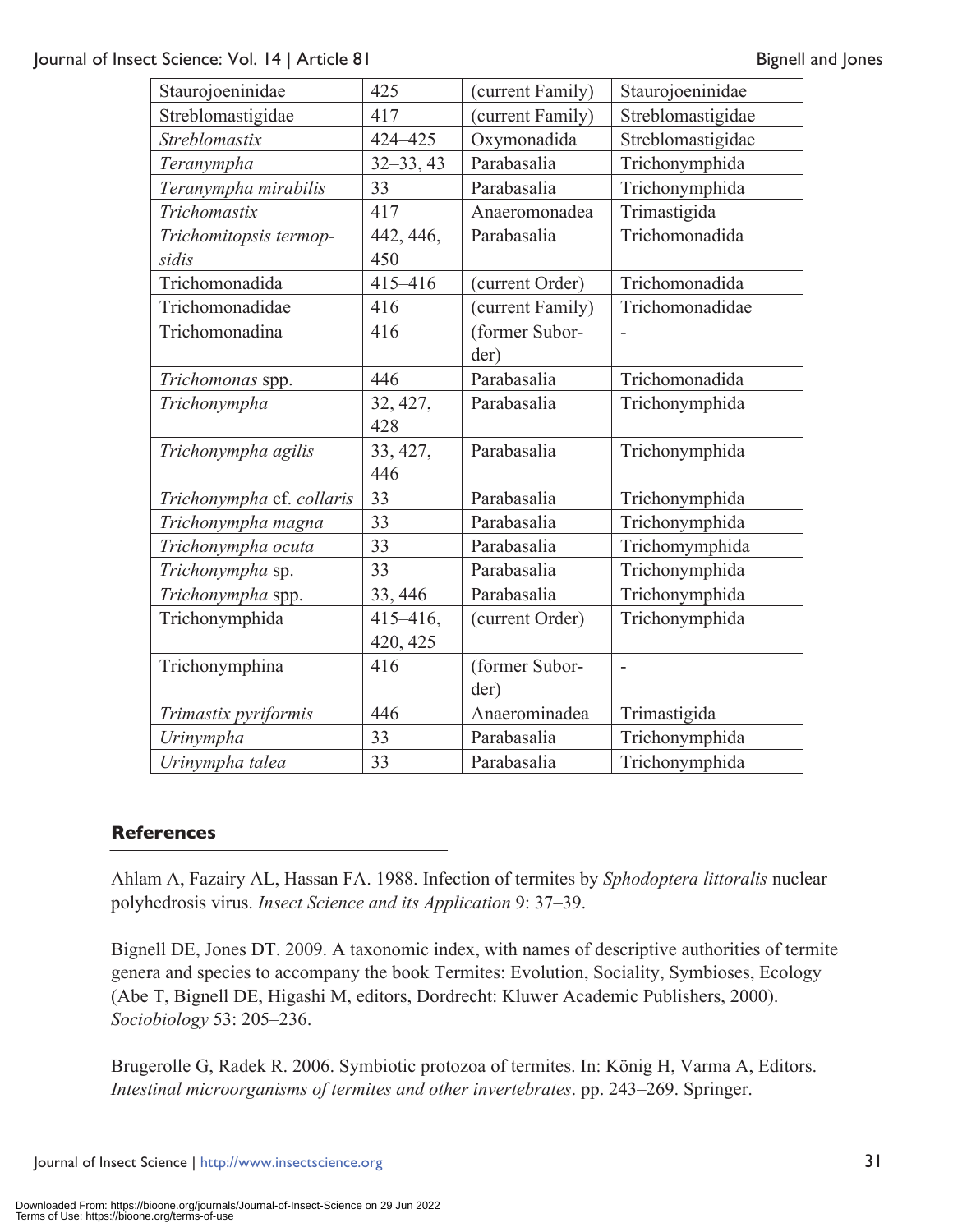Davies RG, Eggleton P, Jones DT, Gathorne-Hardy F, Hernándes LM. 2003. Evolution of termite functional diversity: analysis and synthesis of local ecological and regional influences on local species richness. *Journal of Biogeography* 30: 847–877.

Eggleton P. 2000. Global patterns of termite diversity. In: Abe T, Bignell DE, Higashi M, Editors. pp. 25–51. *Termites: Evolution, Sociality, Symbioses, Ecology*. Kluwer Academic Publishers.

Eggleton P, Beccaloni G, Inward D. 2007. Save Isoptera: a comment on Inward et al. – response to Lo et al. *Biology Letters* 3: 564–565.

Engel MS, Grimaldi DA, Krishna K. 2009. Termites (Isoptera): their phylogeny and classification, and rise to ecological dominance. *American Museum Novitates* 3650: 1–27.

Geissinger O, Herelemann DPR, Mörschel E, Maeir UG, Brune A. 2009. The ultramicrobacterium "*Elusimicrobium minutum*" gen. nov., sp. nov., the first cultivated representative of the termite group I phylum. *Applied Environmental Microbiology* 75: 2831– 2840.

Inward DJG, Beccaloni G, Eggleton P. 2007a. Death of an order: a comprehensive molecular phylogenetic study confirms that termites are eusocial cockroaches. *Biology Letters* 3: 331–335.

Inward DJG, Vogler AP, Eggleton P. 2007b. A comprehensive phylogenetic analysis of termites (Isoptera) illuminates key aspects of their evolutionary biology. *Molecular Phylogenetics and Evolution* 44: 953–967.

Jones DT, Eggleton P. 2011. Global biogeography of termites: a compilation of sources. In: Bignell DE, Roisin Y, Lo N, Editors. *Biology of Termites: a Modern Synthesis*. pp. 477–498. Springer.

Kambhampati S, Eggleton P. 2000. Taxonomy and phylogeny of termites. In: Abe T, Bignell DE, Higashi M, Editors. *Termites: Evolution, Sociality, Symbioses, Ecology*. pp. 1–23. Kluwer Academic Publishers.

Lo N, Engel MS, Cameron S, Nalepa CA, Tokuda G, Grimaldi D, Kitade O, Krishna K, Klass KD, Maekawa K, Miura T, Thompson GJ. 2007. Save Isoptera: a comment on Inward et al. *Biology Letters* 3: 562–563.

Lo N, Eggleton P. 2011. Termite phylogenetics and co-cladogenesis with symbionts. In: Bignell DE, Roisin Y, Lo N, Editors. *Biology of Termites: a Modern Synthesis*. pp. 27–50. Springer.

Madigan MT, Martinko M. 2006. *Brock: Biology of Microorganisms*. 11<sup>th</sup> edn. Prentice Hall.